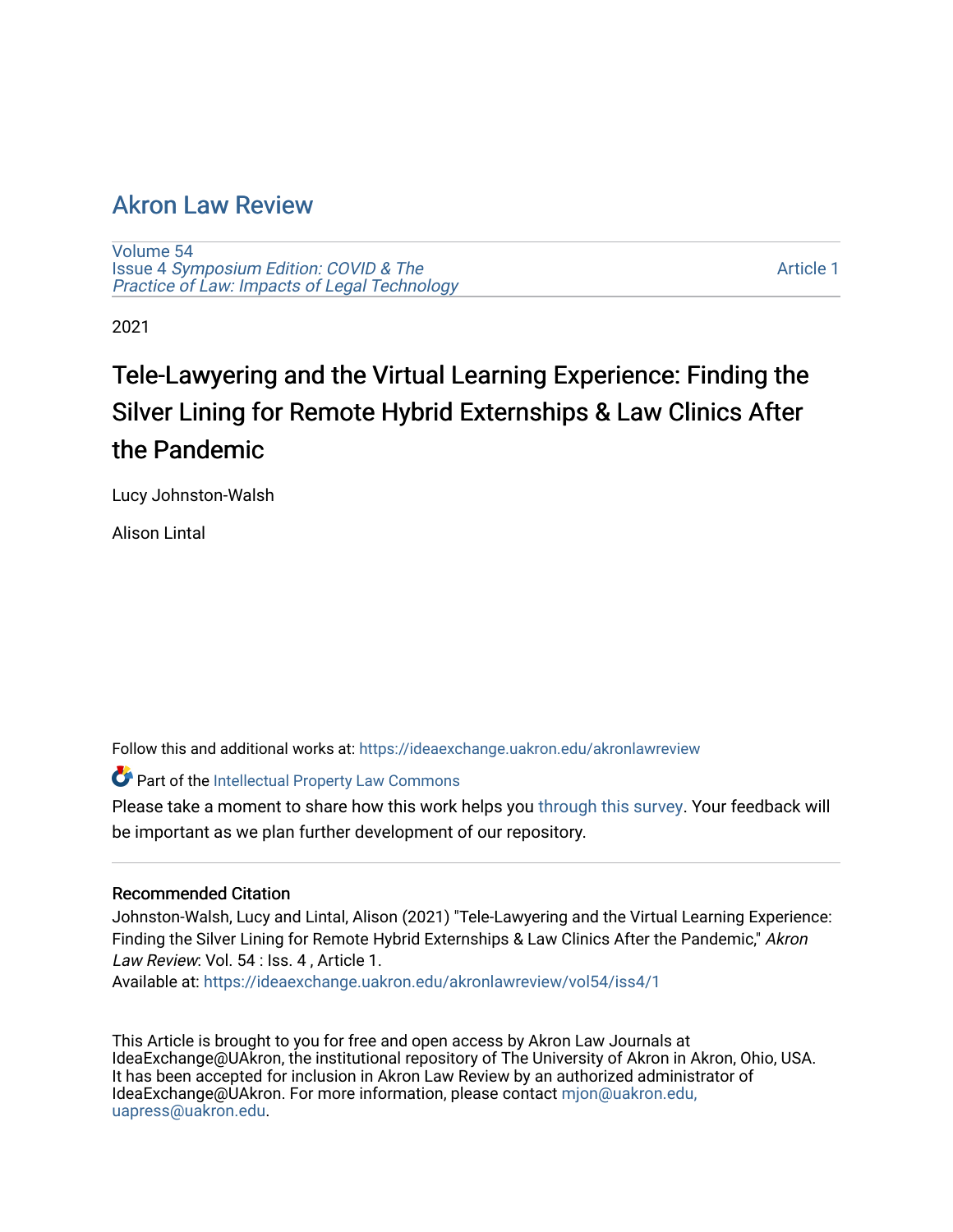### **TELE-LAWYERING AND THE VIRTUAL LEARNING EXPERIENCE:**

### **FINDING THE SILVER LINING FOR REMOTE HYBRID EXTERNSHIPS & LAW CLINICS AFTER THE PANDEMIC**

*Lucy Johnston-Walsh[1](#page-1-0) and Alison Lintal[2](#page-1-1)*

| I.  |                                                           |
|-----|-----------------------------------------------------------|
| Π.  | The Legal Profession's Resistance to Remote Work  737     |
|     | A. The Legal Academy's Resistance to Remote               |
|     |                                                           |
|     | 1. A Brief History of Experiential Learning in            |
|     |                                                           |
|     | 2. Overview of the ABA Experiential                       |
|     |                                                           |
|     | B. The Court Systems' Resistance to Remote                |
|     |                                                           |
| Ш.  | How COVID-19 Changed Delivery of Legal Education          |
|     |                                                           |
|     | A. Law School Operations in the Time of the               |
|     |                                                           |
|     | B. The Impact of COVID-19 on the Court System  744        |
| IV. | Virtual Experiential Learning is Essential Training       |
|     |                                                           |
|     | A. Thesis: Virtual and Hybrid Practice is Here to Stay745 |
|     | B. Teaching about Virtual Practice will Help Law          |
|     | Students Thrive in a New Practice Environment 747         |
|     |                                                           |

735

<span id="page-1-0"></span><sup>1.</sup> Lucy Johnston-Walsh is a Clinical Professor at Penn State Dickinson Law, and Director of the Children's Advocacy Clinic and Center on Children and the Law. In that capacity she supervises law students in the legal representation of children who are involved in the child welfare system. She would like to thank Rebecka Bronkema for research assistance on this article.

<span id="page-1-1"></span><sup>2.</sup> Alison Lintal is the Director of Career Services & Internship Programs at Penn State Dickinson Law. She serves as the faculty supervisor for the academic externship program where she teaches the externship courses and manages the day-to-day operations of the program. Prior to joining Dickinson Law, she practiced as an Attorney-Advisor at the U.S. Department of Housing and Urban Development where she successfully tele-worked two days per week.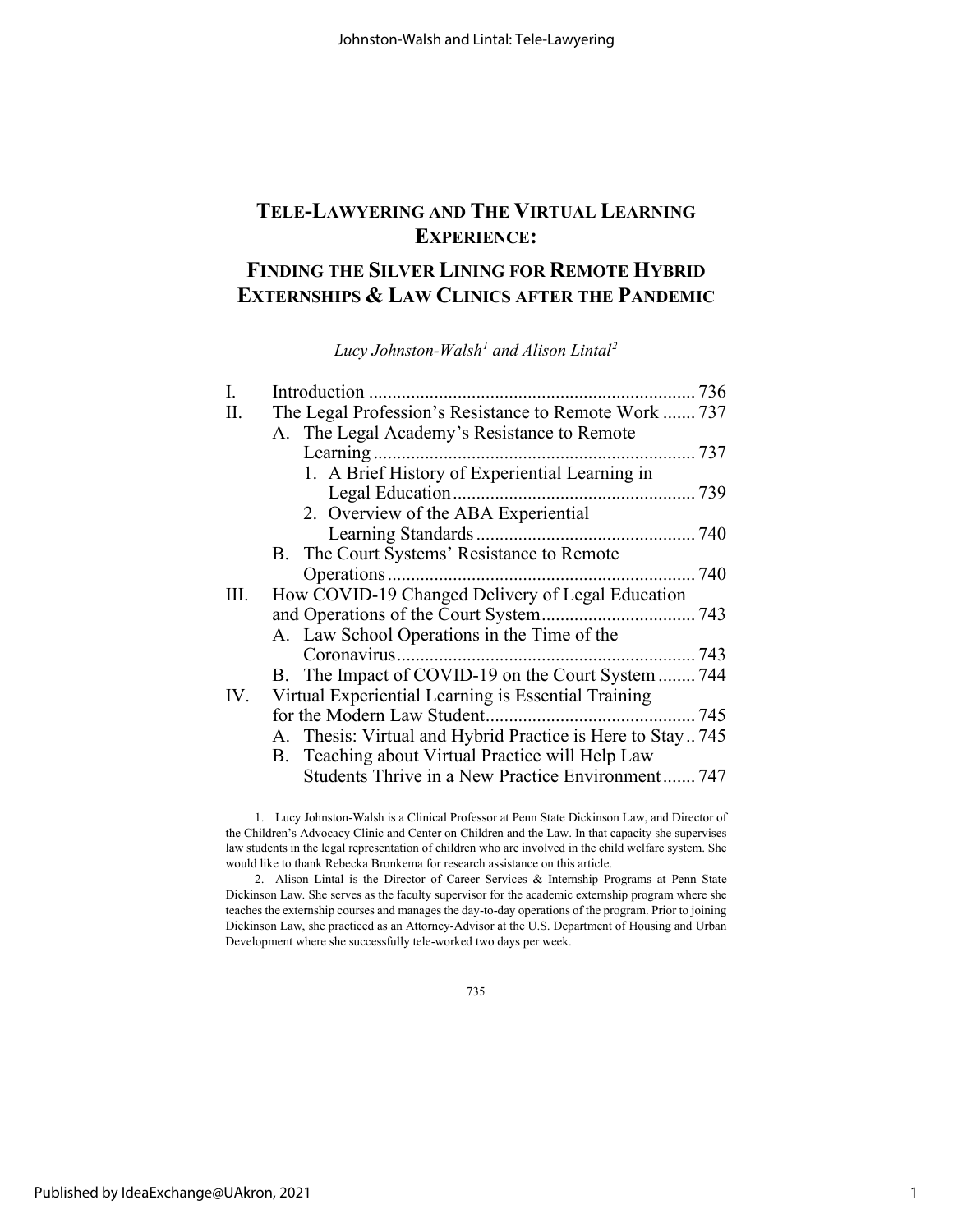| 736 | <b>AKRON LAW REVIEW</b>                                   | [54:735] |
|-----|-----------------------------------------------------------|----------|
|     | B. The Elements of a Successful Hybrid Legal Practice 748 |          |
| V.  |                                                           |          |
|     | A. Common Challenges of Virtual Experiential              |          |
|     |                                                           |          |
|     |                                                           |          |
|     |                                                           |          |
|     |                                                           |          |
|     |                                                           |          |
|     |                                                           |          |
|     | B. Shifting Pedagogy to Include Best Practices for        |          |
|     |                                                           |          |
|     |                                                           |          |
|     | 2. Virtual Externship Best Practices 763                  |          |
| VI. | The Broader Lessons: Virtual Work in the Experiential     |          |
|     | Setting Can Lead the Way for Transforming Modern          |          |
|     |                                                           |          |
|     |                                                           |          |
|     | B. Addressing Social Isolation and Inclusion 767          |          |
|     | C. Creating New Opportunities for Access to Justice  768  |          |
|     |                                                           |          |
|     |                                                           |          |

#### I. INTRODUCTION

This Article explains that the coronavirus pandemic will forever transform the way that we practice law and will likely have a lasting impact on the delivery of legal education. With the appropriate tools and technology, both the legal profession and legal academia can thrive in a virtual work environment and may even come to embrace tele-lawyering. The legal education system has historically been reluctant to embrace remote learning, especially in an experiential learning context. When designing learning outcomes to ensure that law graduates have the necessary skills and knowledge to succeed in 21st century practice, remote clinical and externship experiences can serve as important tools to fill that knowledge gap. Experience matters when hiring<sup>[3](#page-2-0)</sup> and educational

<span id="page-2-0"></span><sup>3.</sup> Alli Gerkman & Logan Cornett, *Foundations for Practice, Hiring the Whole Lawyer: Experience Matters,* IAALS 1, 7 (2017), https://iaals.du.edu/sites/default/files/documents/ publications/foundations for practice hiring the whole lawyer.pdf [https://perma.cc/QN3C-L4UK] (concluding out of the top ten most helpful hiring criteria, participation in an externship was listed as #3 and participation in a law school clinic was listed as #6).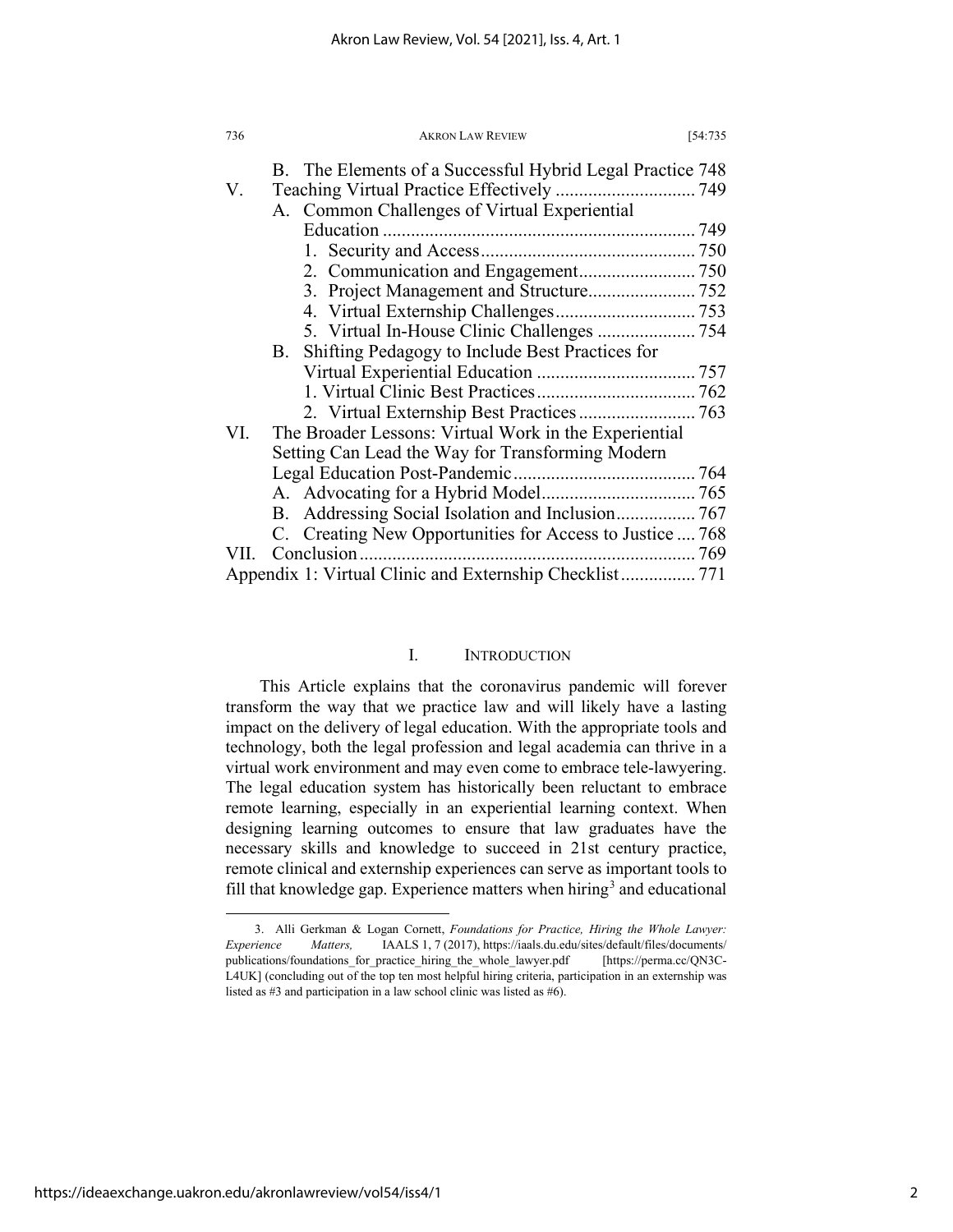training in the virtual workplace is integral to that experience in a post-COVID-19 marketplace.

#### II. THE LEGAL PROFESSION'S RESISTANCE TO REMOTE WORK

Working from home or working remotely has often held a negative connotation in the legal industry, conjuring up images of disconnection, separation, or otherwise being outside the fray; remote work suggested isolation and unproductivity.<sup>[4](#page-3-0)</sup> Historically, the perception was that you needed to be physically present in the office, in the courthouse, or with your colleagues in order to successfully practice as an attorney. Yet advances in technology continue to challenge the traditional norms of office face time, and certainly the COVID-19 pandemic changed everything work-related. A survey was completed in March of 2020 of 3,000 knowledge workers, and the results were analyzed according to industry.[5](#page-3-1) More than half of those surveyed in the legal profession responded that they could work from home with little or no difficulty, and only a small percentage indicated that their job cannot be done from home.<sup>[6](#page-3-2)</sup> One aim of this article is to suggest that connection and engagement can be maintained in a virtual work environment. Furthermore, providing law students with the virtual work experience provides an opportunity to build professional skills in this new work paradigm. These remote working experiences will undoubtably be valuable for law students in their future careers as lawyers. Please note, the authors use the terms remote and virtual interchangeably in this article but acknowledge that it is more accurate to speak in terms of virtual rather than remote operations when there is effective technology that enables us to connect and collaborate from home environments.

#### *A. The Legal Academy's Resistance to Remote Learning*

Law schools have historically valued a pedagogical design of Socratic teaching in a formal in-class doctrinal environment. Law schools' accrediting body, the American Bar Association (hereinafter ABA), has required in-person instruction through its accreditation rules and required law schools to seek special waivers for any form of remote/distance learning. ABA Standard 306 sets out parameters for distance education.

<span id="page-3-2"></span>Published by IdeaExchange@UAkron, 2021

<span id="page-3-0"></span><sup>4.</sup> *Remote*, MERRIAM-WEBSTER DICTIONARY, https://www.merriam-webster.com/dictionary/ remote [https://perma.cc/29NV-NJ5Y].

<span id="page-3-1"></span><sup>5</sup>*. Report: Remote Work in the Age of Covid-19*, SLACK, https://slackhq.com/report-remotework-during-coronavirus [https://perma.cc/KJD2-Q7UM].

<sup>6</sup>*. Id.*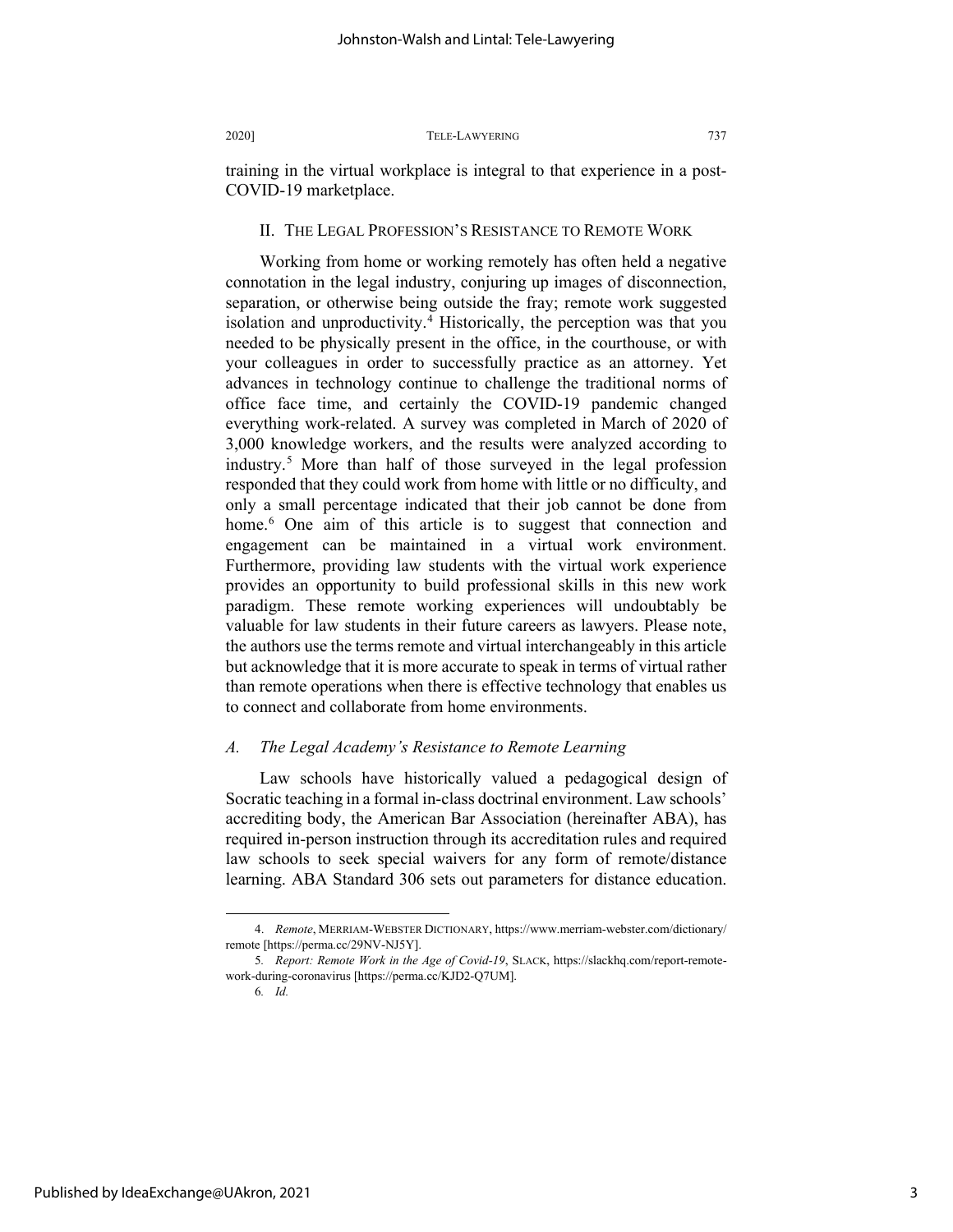Perhaps these strict guidelines were focused on appropriate concerns related to quality of education, or financial motivations, or old-fashioned ideas of learning. Yet non-law school academic institutions have pursued and advanced various forms of distance learning for many years prior to when the global pandemic hit the world in the spring of 2020. The coronavirus pandemic forced the ABA to make necessary recommendations supporting remote learning in legal education considering extraordinary and emergency conditions.<sup>[7](#page-4-0)</sup>

<span id="page-4-4"></span>In addition to Socratic-style doctrinal classes where the faculty probes the student with questions as compared to providing answers, the legal academy has favored an "in the trenches" approach to experiential learning. This approach emphasized the learning that takes place inperson in a legal office, which includes first-hand observation of lawyering skills in action. Legal educators and the ABA recognized the value of getting out of the classroom and into the courtroom to learn about what it means to be a lawyer. While experiential learning within the field of law has a long history, recent changes to the ABA law school standards mandate that law students must have a minimum of six credits of experiential learning courses in order to graduate from law school.<sup>[8](#page-4-1)</sup> The experiential learning standards do not explicitly address distance or remote experiential learning options.<sup>9</sup> Until recently, many schools were reluctant to permit remote externships or clinics, due to the requirement in ABA Standard 304 that the experience include a "substantial lawyering experience" that involves representing clients or engaging in other lawyering tasks.<sup>[10](#page-4-3)</sup> Traditionally, these experiential learning opportunities did not include remote lawyering experiences.

10.

<span id="page-4-0"></span><sup>7.</sup> Stephanie Francis Ward, *Expanded Online Law School Classes Could Continue Under Plan Endorsed by ABA Legal Ed Council*, ABA J. (May 15, 2020), https://www.abajournal.com/news/article/ABA-Legal-Ed-approves-motion-for-rule-changeregarding-short-term-emergencies-nixes-request-to-suspend-bar-pass-standard [https://perma.cc/B2WX-7JSE].

<span id="page-4-1"></span><sup>8.</sup> MANAGING DIRECTOR'S GUIDANCE MEMO: STANDARDS 303(a)(3), 303(b), & 304, ABA SECTION OF LEGAL EDUC. AND ADMISSIONS TO THE BAR, (AM. BAR ASS'N March 2015), https://www.americanbar.org/content/dam/aba/administrative/legal\_education\_and\_admissions\_to\_t he\_bar/governancedocuments/2015\_standards\_303\_304\_experiential\_course\_requirement\_.authche ckdam.pdf [https://perma.cc/U9EC-75B2].

<span id="page-4-2"></span><sup>9</sup>*. Id. See* ABA STANDARD 303(a): "A law school shall offer a curriculum that requires each student to satisfactorily complete at least the following: (3) one or more experiential course(s) totaling at least six credit hours. An experiential course must be a simulation course, a law clinic, or a field placement."

<span id="page-4-3"></span>PROGRAM OF LEGAL EDUCATION*,* ABA 304(c)–(d) 2020–2021 STANDARDS FOR APPROVAL OF LA W SCHOOLS, (AM. BAR ASS'N 2020–2021), https://www.americanbar.org/content/dam/aba/administ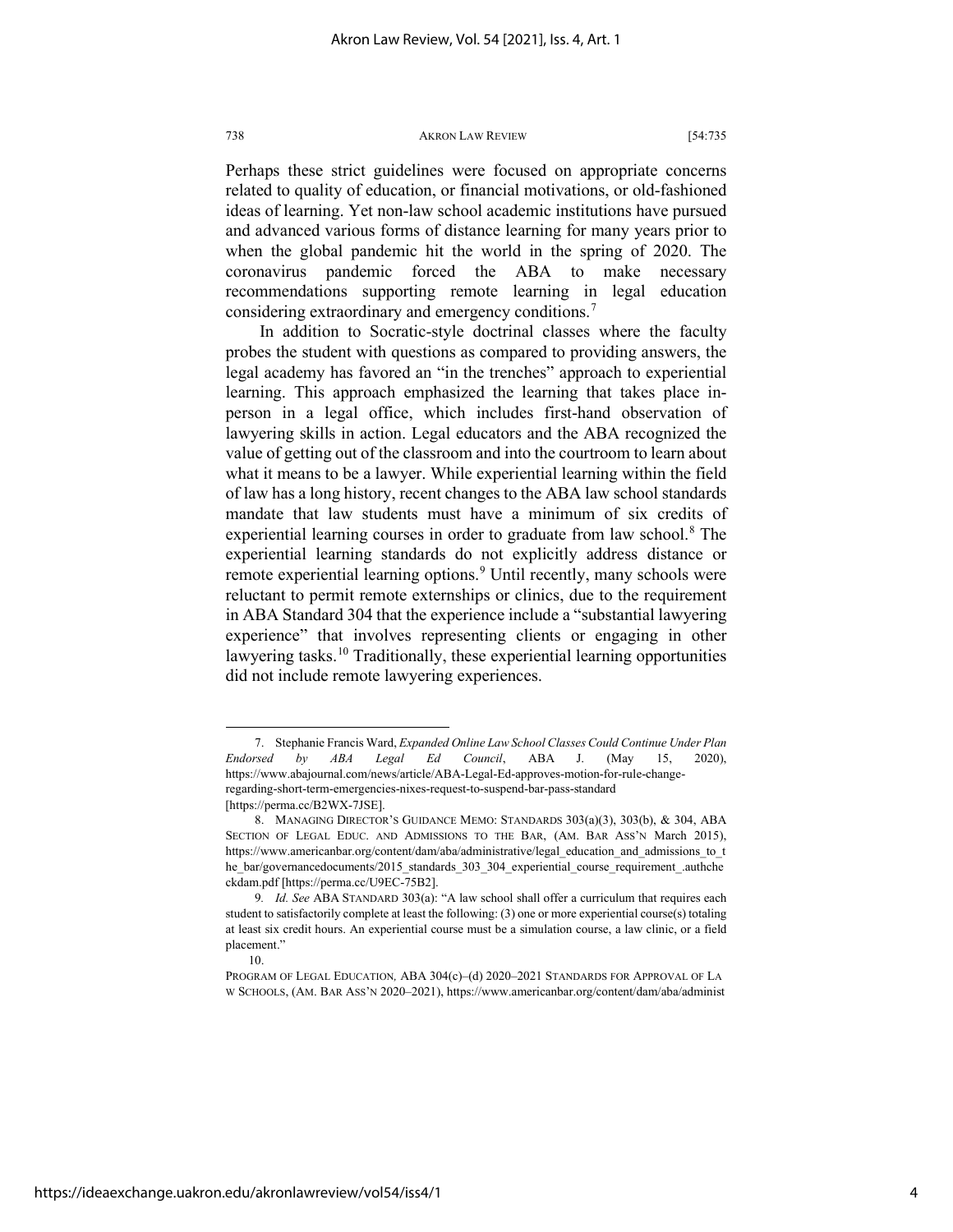#### 1. A Brief History of Experiential Learning in Legal Education

In the United States, until the end of the  $19<sup>th</sup>$  century, lawyers were educated primarily through apprenticeships in law offices as well as self-directed reading of legal texts.<sup>[11](#page-5-0)</sup> More formal law schools, developed at the end of the 19th century, utilized a casebook method for teaching.<sup>[12](#page-5-1)</sup> It was not until 1921 when the ABA developed standards for legal education.[13](#page-5-2) The initial accrediting standards did not compel nor encourage experiential learning.<sup>[14](#page-5-3)</sup> By the middle of the 20th century, several formalized experiential learning programs developed across the country, providing law students the opportunity to practice their skills while simultaneously offering free legal assistance to low income clients. Also, in 1921 the Carnegie Foundation for the Advancement of Teaching identified important components of preparing students for the practice of law, which included practical skills training.<sup>[15](#page-5-4)</sup>

By the end of the 20th century (1980), nearly every law school in the country had at least one clinical course.<sup>[16](#page-5-5)</sup> The MacCrate Report published in 1992 recommended that law schools develop or expand their lawyering skills offerings and urged changes to the ABA Standards.[17](#page-5-6) In 2007, *Best Practices for Legal Education* noted that "it is only in the in-house clinics and some externships where students' decisions and actions can have real consequences and where students' values and practical wisdom can be

rative/legal\_education\_and\_admissions\_to\_the\_bar/standards/2019-2020/2019-2020-aba-standardschapter3.pdf [https://perma.cc/G5P7-MH24].

<span id="page-5-0"></span><sup>11.</sup> J. P. "Sandy" Ogilvy, *Celebrating CLEPR's 40th Anniversary: The Early Development of Clinical Legal Education and Legal Ethics Instruction in U.S. Law Schools*, 16 CLINICAL L. REV. 1, 3 (2009) https://scholarship.law.edu/cgi/viewcontent.cgi?article=1025&context=scholar [https:// perma.cc/L966-8VGX].

<span id="page-5-1"></span><sup>12.</sup> Peter Joy & Robert Kuehn, *Evolution of ABA Standards for Clinical Faculty*, 74 TENN. L. REV. 183, 184 (2008) https://www.researchgate.net/publication/228188942 The Evolution of ABA Standards for Clinical Faculty [https://perma.cc/V76S-VDG9].

<span id="page-5-2"></span><sup>13</sup>*. The American Bar Association's Role in the Law School Accreditation Process: A Report of the ABA Section of Legal Education and Admissions to the Bar*, 32 J. LEGAL EDUC. 2, 195 (1982) https://www.jstor.org/stable/42897042?seq=1 [https://perma.cc/D2LY-M4MT].

<sup>14.</sup> Joy & Kuehn, *supra* note 14 at 187.

<span id="page-5-4"></span><span id="page-5-3"></span><sup>15.</sup> ALFRED ZANTZINGER REED, TRAINING FOR THE PUBLIC PROFESSION OF THE LAW: HISTORICAL DEVELOPMENT AND PRINCIPAL CONTEMPORARY PROBLEMS OF LEGAL EDUCATION IN THE UNITED STATES WITH SOME ACCOUNTS OF CONDITIONS IN ENGLAND AND CANADA (1921). This early Carnegie study of legal education is referred to as the Reed Report.

<sup>16</sup>*. Id.* at 15.

<span id="page-5-6"></span><span id="page-5-5"></span><sup>17.</sup> Joy, *supra* note 4, at 570. (*See also Report of the Task Force on Law Schools and the Profession: Narrowing the Gap, Legal Education and Professional Development – An Educational Continuum*, ABA (1992)) [hereinafter MacCrate Report].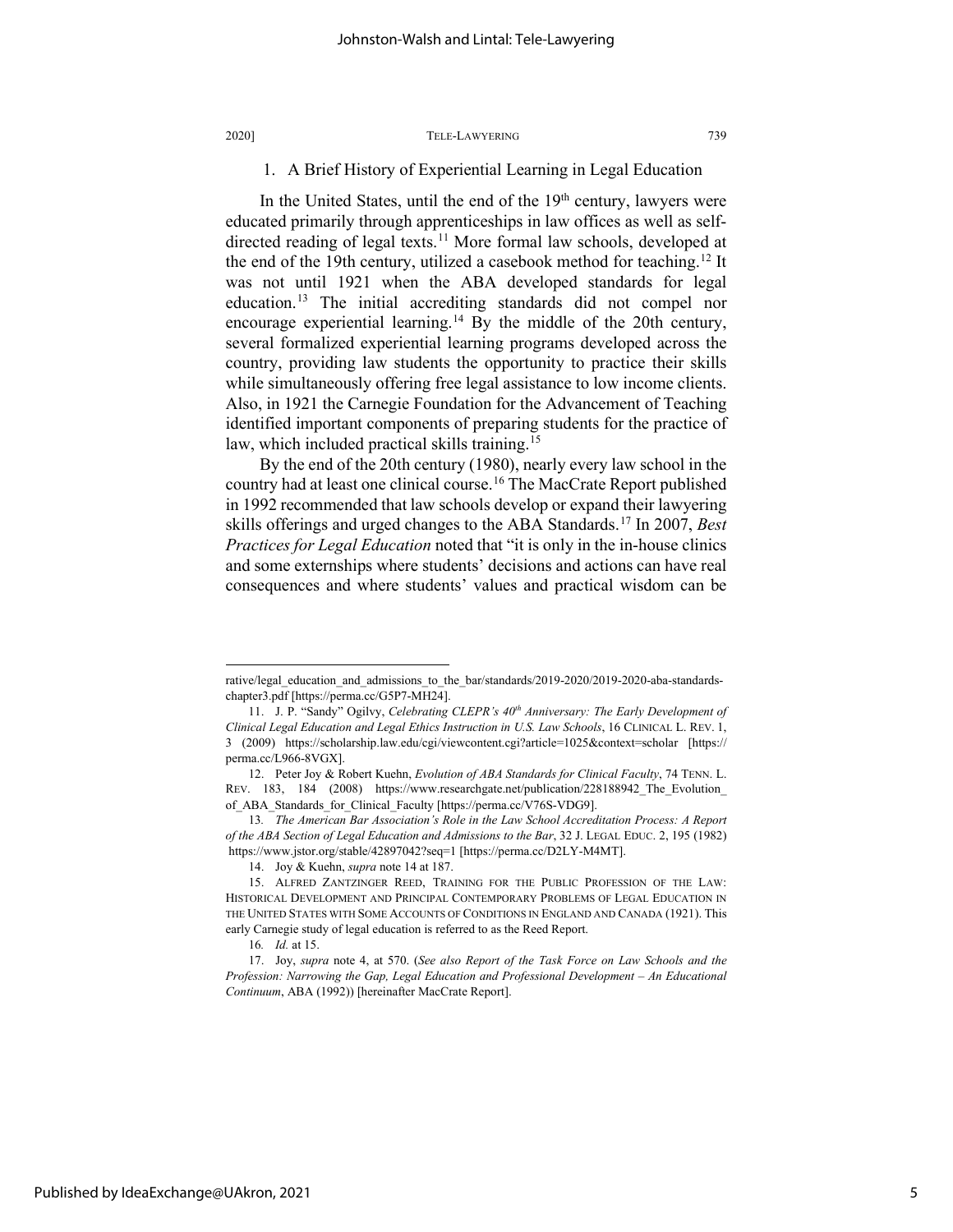tested and shaped before they begin law practice."[18](#page-6-0) The goal of experiential learning opportunities is to provide students with much needed practical skills training, and to allow students the opportunity to apply theories learned in the classroom to a practice-based setting. Allowing students to participate in remote experiential learning will provide them with the real-world application of serving clients in the current legal market and working with colleagues in today's virtual legal workforce.

2. Overview of the ABA Experiential Learning Standards

Although the ABA Standards for Legal Education were promulgated first in 1921, it was not until 1996 that ABA Standards specified that law schools had to provide opportunities for experiential education for all students.<sup>[19](#page-6-1)</sup> Then, approximately twenty years later, the ABA council met and revised the Standards to require at least six credits of experiential courses.[20](#page-6-2)

While many law students seek employment during law school for both income and experience, the experiential learning component of law school is a distinctly different experience. Experiential learning through credit-based externships or clinical courses are an academic program with identified learning goals, supervision, assessment, and reflective learning. Clinical teachers are most typically members of law school faculty and generally organize clinical programs to integrate theory with a substantial lawyering experience. Externship supervisors collaborate with law schools by agreeing to provide an educational experience for extern students. Both externships and clinical programs have navigated to remote platforms during the pandemic and can continue to provide an enriching academic experience in the following ways: teaching students professional responsibility skills, oral advocacy, legal research and writing, client interviewing, etc. Students earning academic credit can still have enriched learning in virtual experiential settings.

#### *B. The Court Systems' Resistance to Remote Operations*

Court systems have traditionally placed great value on in-person proceedings. A law review article from 1999, describes how "technology

<span id="page-6-2"></span><span id="page-6-1"></span><span id="page-6-0"></span><sup>18.</sup> Roy Stuckey, *Best Practices for Legal Education: A Vision and a Road Map*, 114 (2007), https://www.cleaweb.org/Resources/Documents/best\_practices-full.pdf [https://perma.cc/3632- D68Q].

<sup>19.</sup> Joy, *supra* note 4 at 572–73.

<sup>20.</sup> MANAGING DIRECTOR'S GUIDANCE MEMO, *supra* note 10.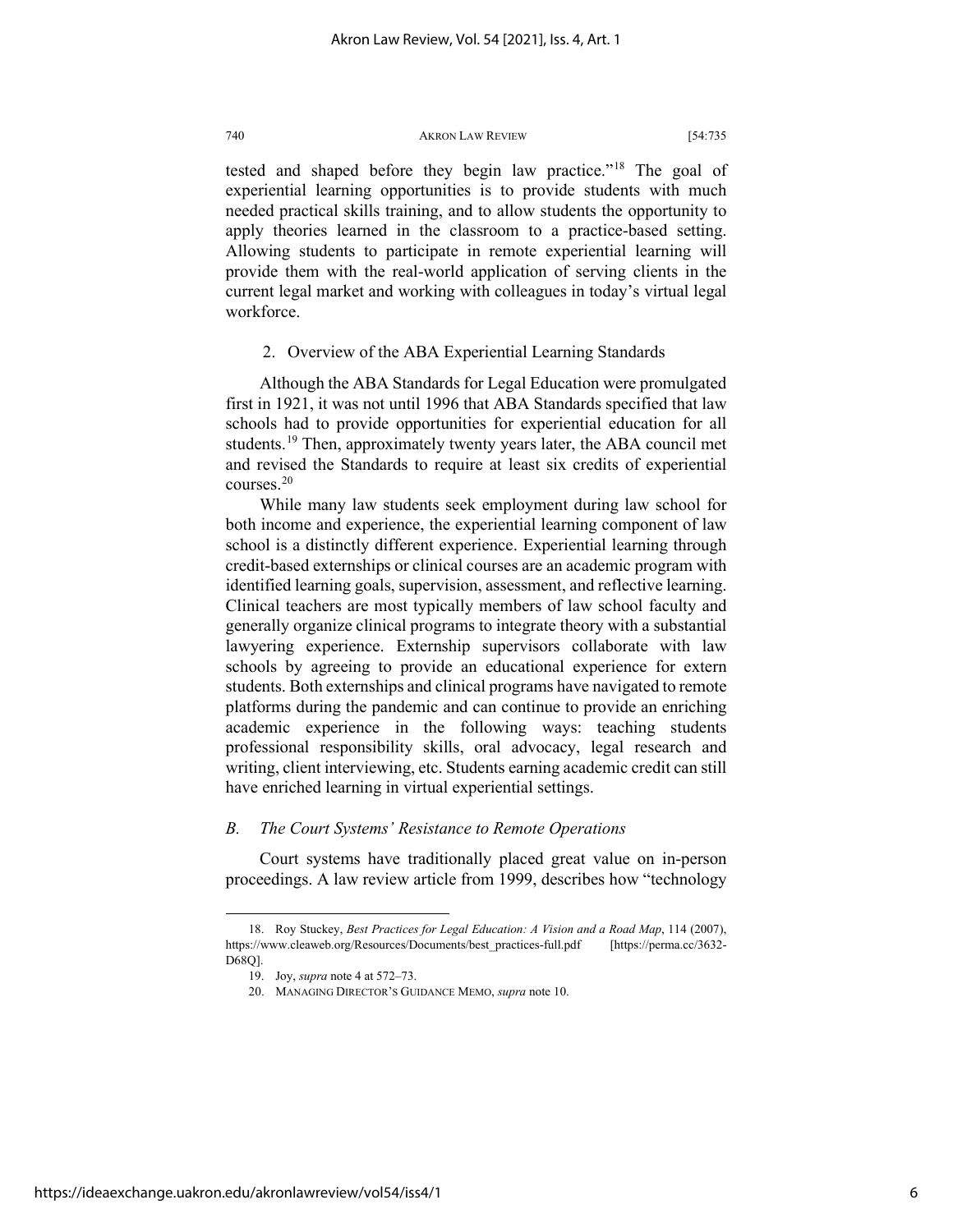largely sidestepped the courtroom," yet references the trend towards high-technology courtrooms.<sup>[21](#page-7-0)</sup> The article goes on to report that as of 1999, an increasing number of courtrooms were developing capability for remote, two-way testimony via videoconferencing.<sup>[22](#page-7-1)</sup> Yet video conferencing courts date back to the 1970s, for example, when Illinois courts began experimenting with video conferencing in  $1972<sup>23</sup>$  $1972<sup>23</sup>$  $1972<sup>23</sup>$  Concerned about the future of technology in the court room, a Working Conference on Technology-Augmented Litigation was developed in 1998 and concluded that adoption of courtroom technology was unstoppable. Since September 11, 2001, federal and state governments have taken steps to ensure continuity of government in the event of a disaster.<sup>[24](#page-7-3)</sup> Hurricane Katrina certainly demonstrated the need for courts to have a plan for functioning in case of disaster,<sup>[25](#page-7-4)</sup> yet many court systems still struggled to solidify plans for smooth remote operations.

Courts have routinely employed multiple technology products for conducting their operations<sup>[26](#page-7-5)</sup> but not all courts were ready to transition to complete remote operations in March of 2020. Despite the lack of planning on the part of some court systems, many forms of legal practice had effectively moved to remote technology decades ago. For example, "televideo" was introduced to immigration courts in the  $1990s<sup>27</sup>$  $1990s<sup>27</sup>$  $1990s<sup>27</sup>$  Online dispute resolution took root in 1996 and spread in various directions, fueled by alternative dispute resolution's reputation for fostering efficiency and cost-savings for courts and disputing parties.<sup>[28](#page-7-7)</sup> Research indicates that Adjudicatory Online Arbitration which focuses on evidentiary submissions and provides disputants with the opportunity to

<span id="page-7-0"></span><sup>21.</sup> Jack B. Lederer, *The Road to the Virtual Courtroom? A Consideration of Today's—And Tomorrow's—High-Technology Courtrooms*, 50 S.C. L. REV 799, 801 (1999) https://scholarcommo ns.sc.edu/cgi/viewcontent.cgi?article=3544&context=sclr [https://perma.cc/P37P-KADU].

<sup>22</sup>*. Id.*

<span id="page-7-2"></span><span id="page-7-1"></span><sup>23</sup>*. See* Michael D. Roth, *Laissez-Faire Videoconferencing: Remote Wit-ness Testimony and Adversarial Truth*, 48 UCLA L. REV. 185, 192 (2000) (noting that judicial experimentation with remote testimony began in Illinois) https://www.researchgate.net/publication/ 295388433 Laissez-Faire videoconferencing Remote witness testimony and adversarial truth [https://perma.cc/G9JR-647Z].

<span id="page-7-3"></span><sup>24.</sup> Carol R. Flango, Chuck Campbell, & Neal Kauder, *Future Trends in State Courts*, NAT'L CENTER FOR STATE COURTS 2 (2006), https://msa.maryland.gov/megafile/msa/speccol/ sc5300/sc5339/000113/004000/004857/unrestricted/20071754e.pdf [https://perma.cc/F9TK-W5AJ].

<sup>25</sup>*. Id.*

<sup>26</sup>*. Id.* at 4.

<span id="page-7-6"></span><span id="page-7-5"></span><span id="page-7-4"></span><sup>27.</sup> Ingrid V. Eagly, *Remote Adjudication in Immigration*, 109 NW. U. L. REV. 933, 945 (2015), https://scholarlycommons.law.northwestern.edu/cgi/viewcontent.cgi?article=1217&context =nulr [https://perma.cc/2EDA-4DCR].

<span id="page-7-7"></span><sup>28.</sup> Amy J. Schmitz, *"Drive-Thru" Arbitration in the Digital Age: Empowering Consumers through Binding ODR*, 62 BAYLOR L. REV. 178, 181 (2010), https://scholarship.law.missouri.edu/ cgi/viewcontent.cgi?article=1601&context=facpubs [https://perma.cc/JY5X-LQBB].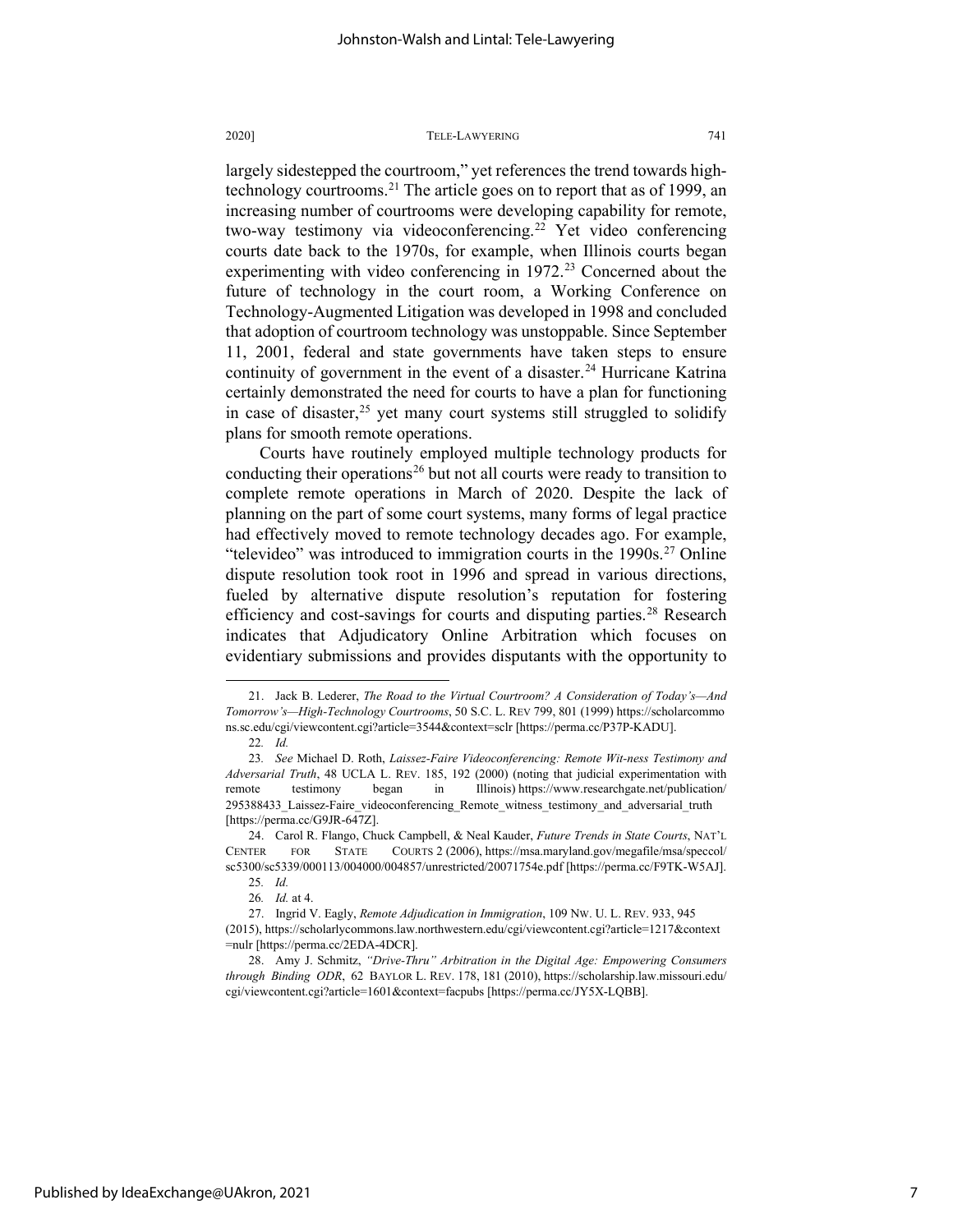present their cases and obtain a substantive determination on their claims, provides finality to help provide quick access to remedies.<sup>29</sup> Furthermore, online dispute resolution has been touted for its convenience, speed, lowcost, and travel and paper savings.<sup>30</sup> Research has demonstrated additional benefits to online arbitration, such as consumer empowerment related to the anonymity and comfort of communicating from one's home or office.

In-court litigation can often be very traumatic and stressful for everyone, and especially for consumers and other individuals unfamiliar or intimidated by the courtroom experience. Even well-seasoned attorneys can get nervous walking into a courtroom. The trauma can be tenfold for individuals who may have never even been inside of a courthouse, particularly if they are not represented by counsel.<sup>[31](#page-8-2)</sup> Judges, court staff, and lawyers say they have discovered a surprise upside of going virtual during the pandemic: technology can make the justice system much more accessible for abuse victims.<sup>[32](#page-8-3)</sup> More specifically, the Supreme Court has ruled that alleged child victims of sexual abuse can testify via one-way closed circuit television without violating criminal defendants' right to confront their witnesses.<sup>[33](#page-8-4)</sup> Remote victim testimony is not new, as Congress passed the Child Witnesses Rights Act in 1994 to give child witnesses the ability to testify through a two-way closed-circuit television or taped deposition. Remote proceedings have allowed child victims to testify on camera, rather than facing their perpetrators inside an imposing courtroom. Research on the benefits of using video conferencing for crime victims is the subject of much research and is well covered in other articles.[34](#page-8-5) Despite some reticence and technology delays, the move to virtual lawyering is spreading and law students must be ready to adapt to virtual practice.

https://ideaexchange.uakron.edu/akronlawreview/vol54/iss4/1

<sup>29</sup>*. Id.* at 193.

<sup>30</sup>*. Id.* at 200.

<sup>31</sup>*. Id*. at 202.

<span id="page-8-3"></span><span id="page-8-2"></span><span id="page-8-1"></span><span id="page-8-0"></span><sup>32.</sup> Jerome Ashton, *Remote Court Hearings Can Ease Stress for Kids, Abuse Victims*, BLOOMBERG LAW (JULY 23, 2020), https://news.bloomberglaw.com/us-law-week/remote-courthearings-can-ease-stress-for-kids-abuse-victims [https://perma.cc/Z6NR-WBDY].

<sup>33.</sup> Maryland v. Craig, 497 U.S. 836, 860 (1990).

<span id="page-8-5"></span><span id="page-8-4"></span><sup>34.</sup> Daniel Devoe & Sarita Frattaroli, *Videoconferencing in the Courtroom: Benefits, Concerns, and How to Move Forward,* 1, 1–4, 21 (2015), https://socialaw.com/docs/default-source/judgewilliam-g.-young/judging-in-the-american-legal-system/04devoe-saritapaper.pdf?sfvrsn=cd8bee19\_6 [https://perma.cc/S9QA-DMHZ].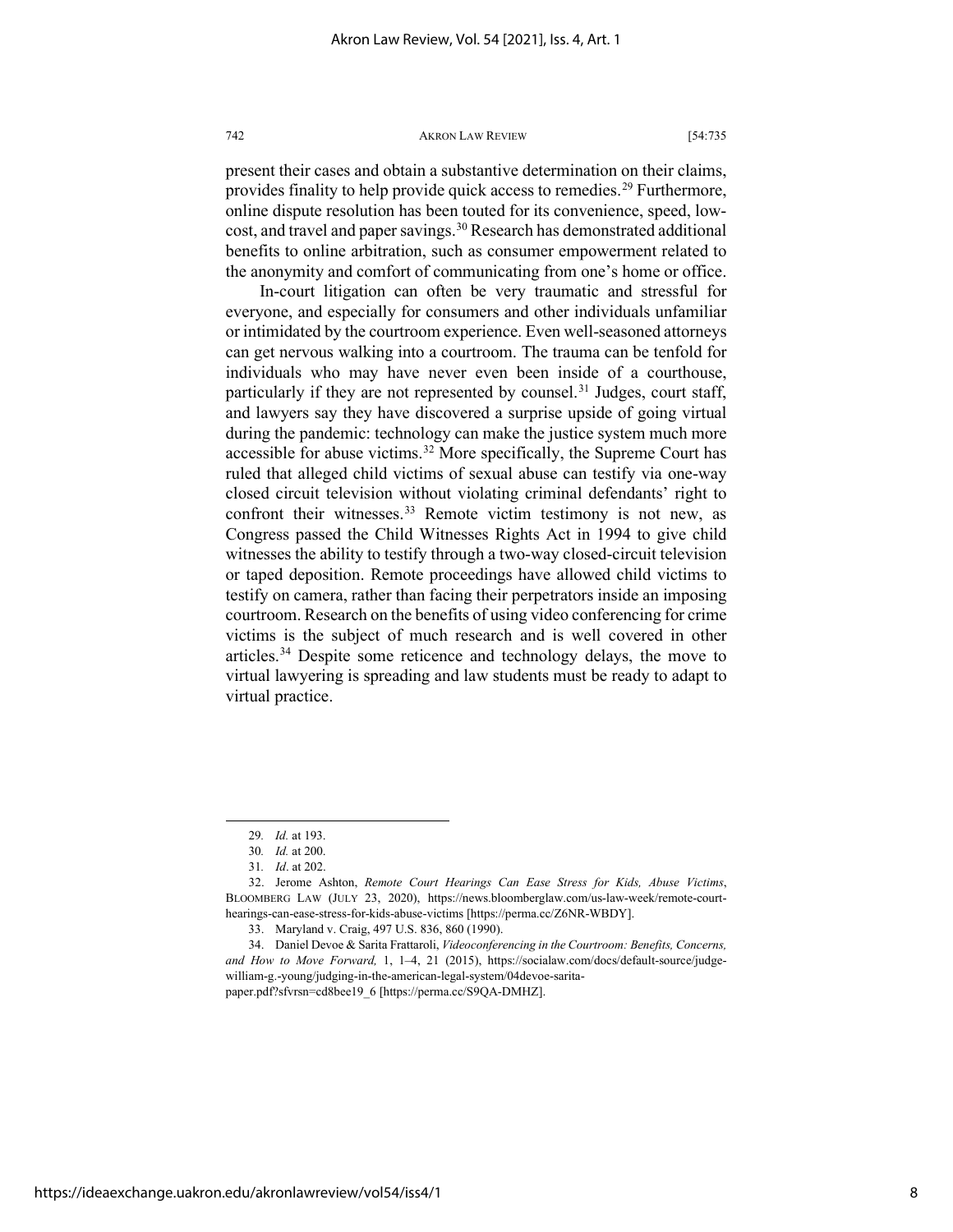#### III. HOW COVID-19 CHANGED DELIVERY OF LEGAL EDUCATION AND OPERATIONS OF THE COURT SYSTEM

The coronavirus pandemic disrupted the delivery of legal services and legal education by a sudden and dramatic closure to the standard inperson operations, while converting delivery to an online format. Law schools turned to the ABA as the accrediting body for guidance. Court systems scrambled to adjust, perhaps with less uniformity and standards than academia. Both institutions, legal academia and the courts, continued to serve their constituents albeit in new ways and perhaps not seamlessly at first. Hopefully both institutions have taken the time and effort to develop and incorporate best practices to sustain online operations going forward.

#### *A. Law School Operations in the Time of the Coronavirus*

Law schools across the country quickly developed remote teaching operations in March of 2020. Traditional class sessions were conducted virtually. As higher education institutions transitioned from in-person classroom teaching to online instruction due to the coronavirus pandemic, new challenges were presented for experiential learning programs. For example, as internship site offices were closing to public, many internship supervisors struggled to provide learning experiences for interns. With court closures, litigation clinics had to pivot the learning experience for students. The American Bar Association provided guidance to law schools to deal with the "emergency departure from normal operation."[35](#page-9-0) Yet ABA guidance did not offer specific suggestions for adaptations related to experiential learning courses. <sup>36</sup> Students began adjusting to the virtual

<span id="page-9-0"></span><sup>35.</sup> ABA STANDARD 107(a)(1), 2019–2020 STANDARDS FOR APPROVAL OF LAW SCHOOLS, ABA (2020) (providing for variances from the requirements of the Standards in "...extraordinary circumstances in which compliance . . . would create or constitute extreme hardship for the law school and/or its students." If a disaster or emergency requires a substantial disruption to the law school's academic programs in a way that implicates compliance with the ABA Standards, the law school should seek a variance when possible. For example, in the wake of an emergency, a law school may conclude that it needs a variance for the time needed to return to normal operation); *See* MANAGING DIRECTOR'S GUIDANCE MEMO, EMERGENCIES AND DISASTERS, ABA LEGAL EDUCATION AND ADMISSIONS TO THE BAR (Feb. 2020), https://www.americanbar.org/content/dam/aba/ administrative/legal\_education\_and\_admissions\_to\_the\_bar/20-feb-guidance-on-disasters-andemergencies.pdf [https://perma.cc/YES4-L5XZ] (discussing the August 2018 ABA updates, in which the ABA updated its Standard 306 and expanded to 30 the number of online-course credits that law students may apply towards their J.D. degree—with a maximum of ten such credits in the first year of law school); *See* ABA STANDARD 306(e), 2019–2020 STANDARDS FOR APPROVAL OF LAW SCHOOLS, ABA (2019).

<span id="page-9-1"></span><sup>36.</sup> ABA STANDARD 306, 2019–2020 STANDARDS OF APPROVAL OF LAW SCHOOLS, ABA (2019) (discussing how the Standard does not specifically address experiential learning and instead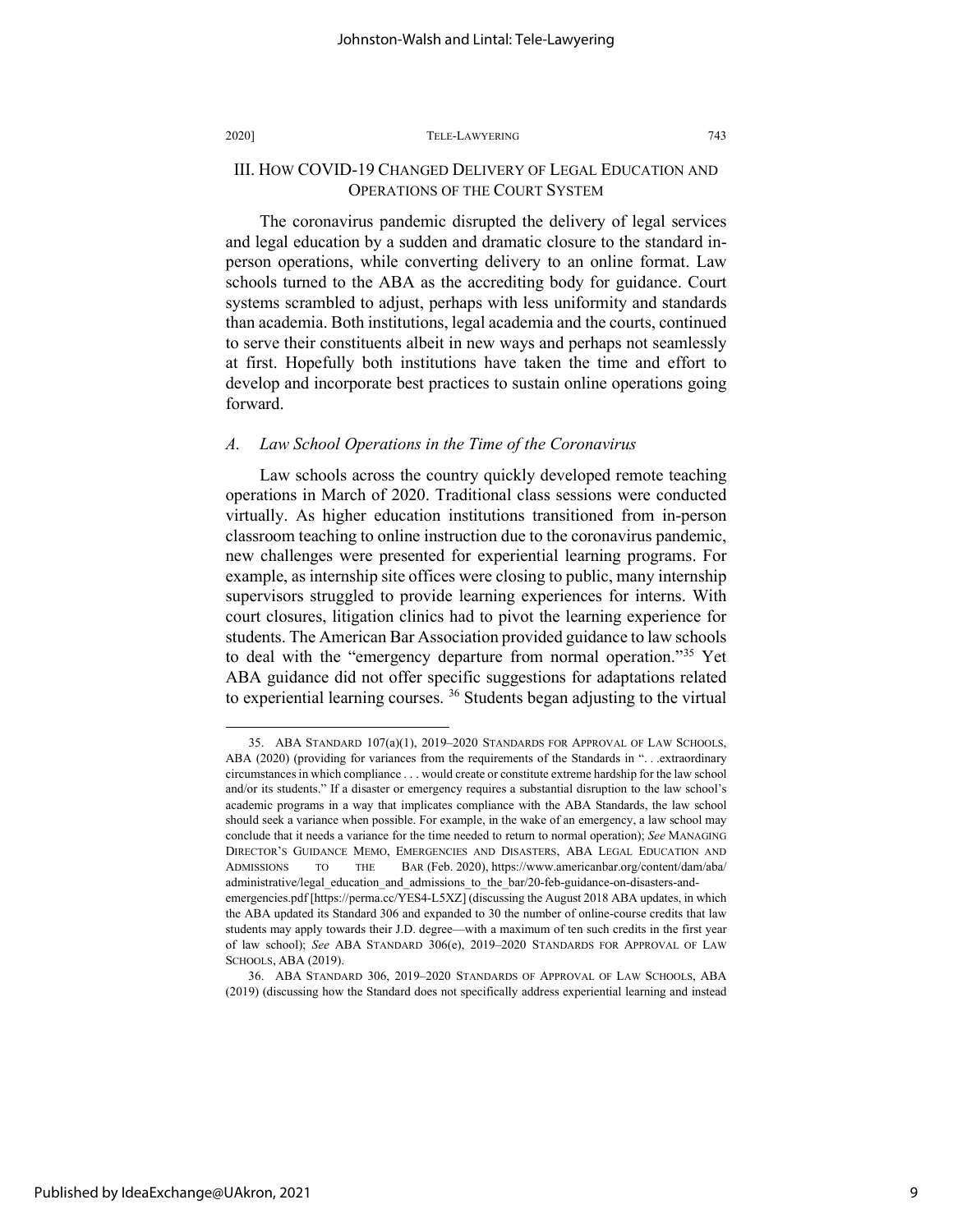classroom, while experiential learning faculty scrambled to address remote operations of clinics and externships.

#### *B. The Impact of COVID-19 on the Court System*

Prior to the COVID-19 pandemic, some courts were resistant to embracing remote operations. For centuries, litigation-based law practice has involved meeting with clients in person, reviewing their cases, drafting documents, filing paper pleadings, and arguing your case standing in a suit before the bench. Not until the late 1980s did courts begin to revolutionize law practice through electronic case management.<sup>[37](#page-10-0)</sup> Slowly court jurisdictions began to allow electronic filing of pleadings. While the ability to electronically file court pleadings fundamentally changed law practice, attorneys continued to show up in person for client meetings, courtroom arguments, and other proceedings. Only rare circumstances allowed for deviation from this practice, such as natural disasters as in Hurricane Katrina. The COVID-19 pandemic initially shut down many court operations, including the U.S. Supreme Court.<sup>[38](#page-10-1)</sup> After a period when only emergency hearings were being held, courts developed procedures for remote operations to address the scheduling backlog. Court administrators struggled with re-scheduling previously cancelled hearings, issuing of administrative orders, and implementing a secure virtual operation system. For courts without an electronic filing system, this created additional administrative issues with limited access to closed court buildings. As with any new venture, court systems struggled with initiating virtual hearings to address issues such as litigant's access to internet, computers, and delays in proceedings. Over time, court systems

focuses on distance learning as response to emergencies or disaster. The standard discusses whether the course can be easily adapted to remote delivery and whether faculty has experience and training for remote teaching. An ABA-approved law school may grant up to one-third of the credit hours required for the J.D. degree for distance education courses (*see* Definitions 7 and 8, and STANDARD 311)).

<span id="page-10-0"></span><sup>37.</sup> *25 Years Later, PACER, Electronic Filing Continue to Change Courts*, U.S. COURTS (Dec. 9, 2013), https://www.uscourts.gov/news/2013/12/09/25-years-later-pacer-electronic-filingcontinue-change-courts#:~:text=25%20Years%20Later%2C%20PACER%2C%20Electronic%20Fil ing%20Continue%20to,pioneers%20in%20adopting%20the%20online%20PACER%20information %20service [https://perma.cc/CAH4-XCHP] (discussing how in September 1988, the Judicial Conference of the United States approved a new way of opening information to the public, through a service known as PACER—Public Access to Court Electronic Records).

<span id="page-10-1"></span><sup>38.</sup> *Press Release*, UNITED STATES SUPREME COURT (Mar. 16, 2020), https://www.supremecourt.gov/publicinfo/press/pressreleases/pr\_03-16-20 [https://perma.cc/VW3K-38JP].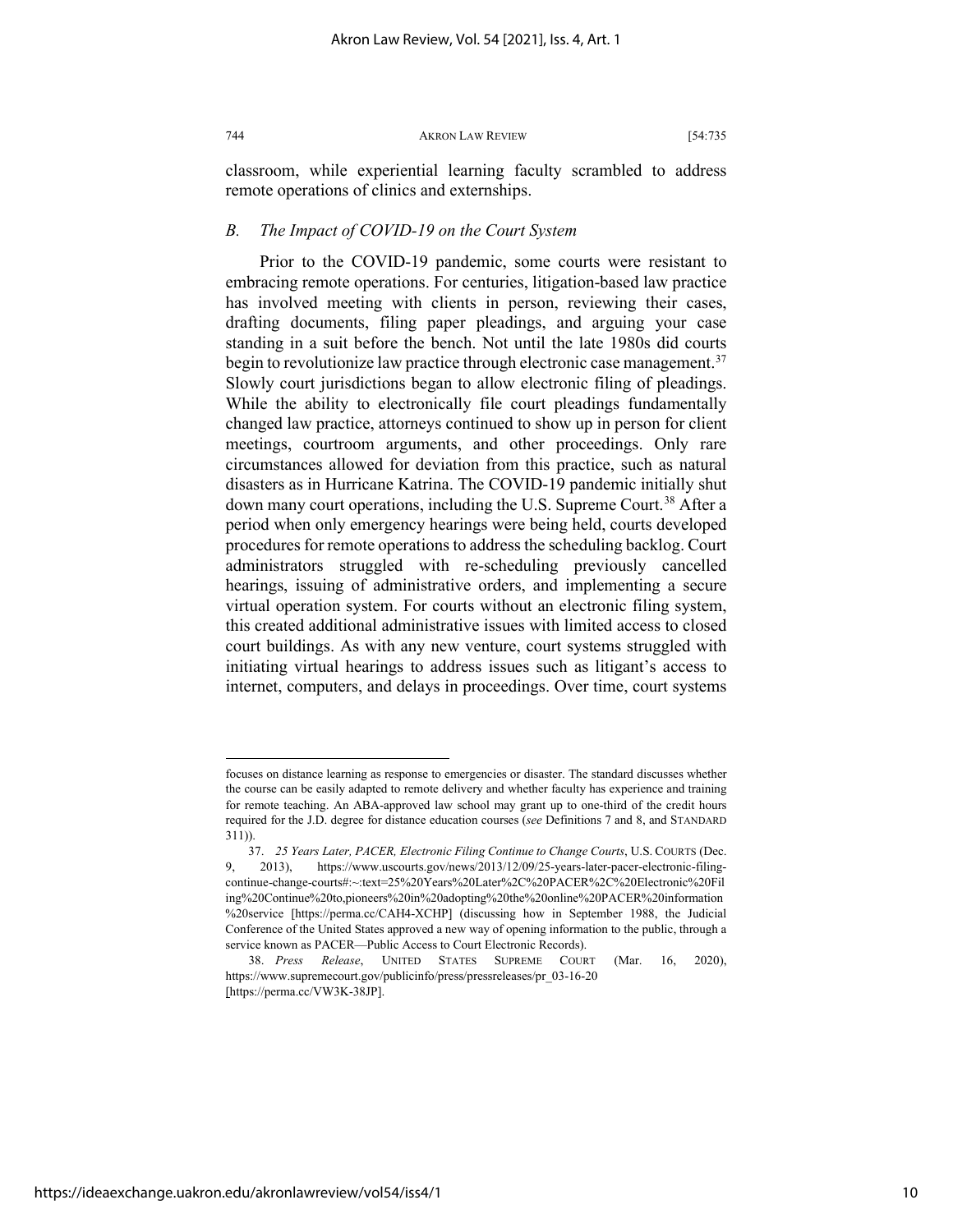worked to address the kinks in the process and developing solutions to common impediments.[39](#page-11-0)

#### IV. VIRTUAL EXPERIENTIAL LEARNING IS ESSENTIAL TRAINING FOR THE MODERN LAW STUDENT

During this global pivot to remote education, law schools across the country rushed to embrace online learning as a new means of educating law students. Change is sometimes painful and at a minimum uncomfortable, but it is essential for growth. This is often advice we share with students as they develop their own professional identity in practice. This advice is also what we as clinical and externship faculty took seriously as we adapted during the crisis. There are various challenges to transitioning to a virtual externship or clinic setting. Challenges include the type of experiential setting (litigation vs. non-litigation), proficiency and technological skills of the instructor, office preparedness for remote adjustment, etc. Once these challenges are identified and addressed, they can serve as opportunities to develop remote work competencies necessary for lawyers to succeed in the current legal marketplace.

Moving beyond crisis mode, it was important for us to learn from the challenges presented so that we could implement best practices for remote clinics and externships going forward. Post-pandemic, we plan to continue to utilize a hybrid approach, incorporating some remote learning and instruction in the experiential learning curriculum. We believe it to be essential to modern lawyer development and training.<sup>[40](#page-11-1)</sup>

#### *A. Thesis: Virtual and Hybrid Practice is Here to Stay*

Tele-lawyering, or "technology-enabled access to legal assistance"<sup>[41](#page-11-2)</sup> is not new. As previously mentioned, remote practice has been embraced

<span id="page-11-0"></span><sup>39.</sup> Anecdotally, Professor Johnston-Walsh participates in a litigation-based clinic in Pennsylvania. She observed the court system where she practices offering rooms for litigants to use in the courthouse where the court participants could have access to computers and internet.

<span id="page-11-1"></span><sup>40.</sup> Alli Gerkman & Logan Cornett, *Foundations for Practice the Whole Lawyer and the Character Quotient,* IAALS (Jul. 2016), https://iaals.du.edu/sites/default/files/documents/ publications/foundations\_for\_practice\_whole\_lawyer\_character\_quotient.pdf

**<sup>[</sup>**https://perma.cc/42HU-VQ2X] (providing that when asked about the importance of technology and innovation to success in the legal profession, 58% of legal practitioners indicated that it is necessary in the short term to learn and use relevant technologies effectively).

<span id="page-11-2"></span><sup>41.</sup> Nola M. Ries, Briony Johnston & Shaun McCarthy, *Technology-Enabled Legal Service Delivery for Older Adults: What Can Law Learn from Telehealth?: Findings from an International Review of Literature*, 10 ELDER L. REV. 1, 1 (2016), https://www.thefreelibrary.com/ \_/print/cite.aspx?url=https%3A%2F%2Fwww.thefreelibrary.com%2FTechnology-enabled%2Blegal %2Bservice%2Bdelivery%2Bfor%2Bolder%2Badults%253a%2Bwhat%2Bcan. . .-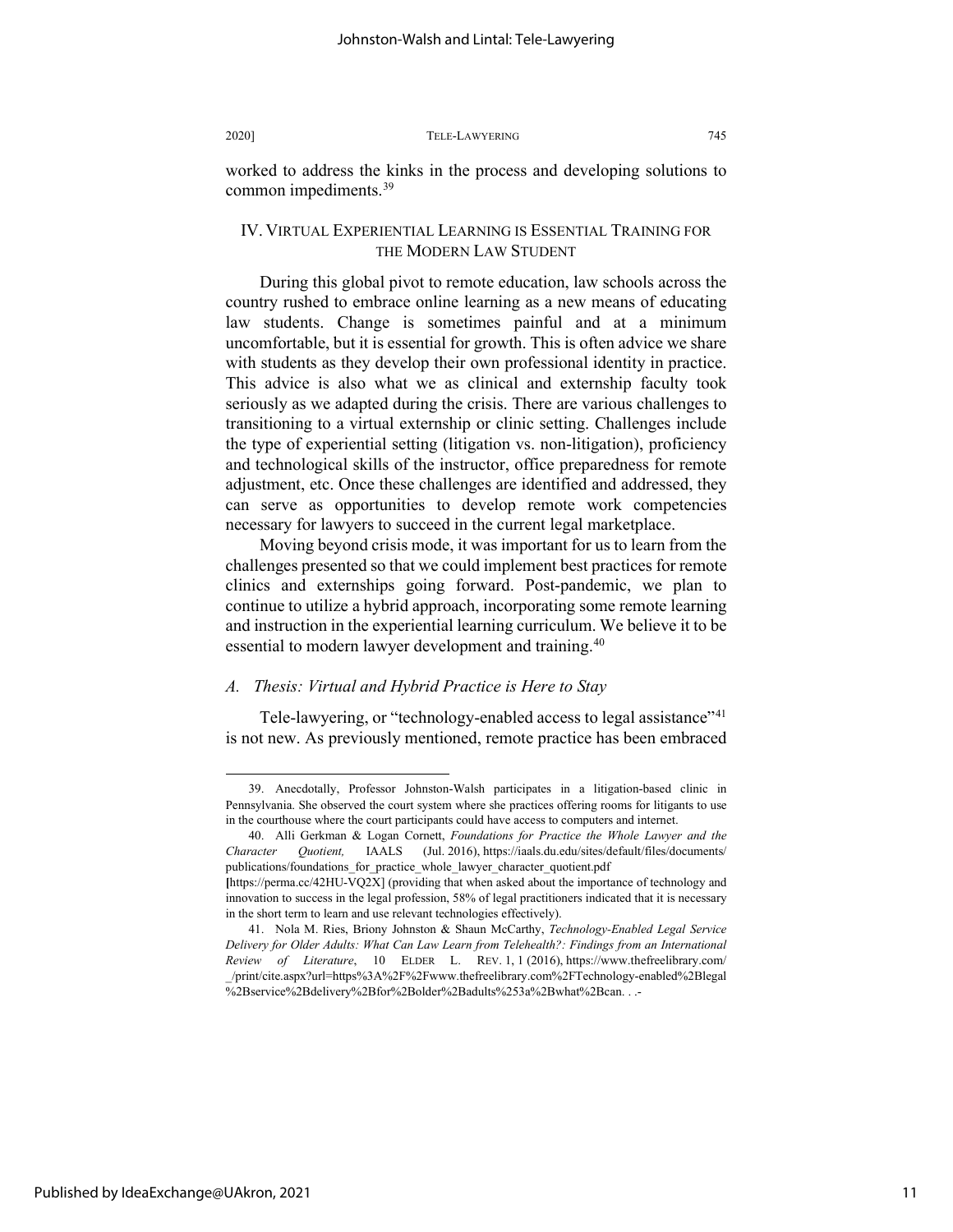successfully in the arbitration context<sup>42</sup>, but less smoothly in other contexts such as immigration removal proceedings.<sup>43</sup> With the globalization of legal practice, lawyers have had access to both formal and informal networks across states, office locations, and even internationally[.44](#page-12-2) Since the start of the coronavirus pandemic, virtual legal practice expanded exponentially out of necessity due to the global health crisis. Many signs suggest that some form of virtual or hybrid practice will be here to stay.<sup>[45](#page-12-3)</sup> As many firms consider the pandemic's impact on their bottom line (and their ability to return to a socially-distanced office environment), physical office space is a significant cost to justify when many lawyers have proven their ability to perform the tasks of their job remotely. As one example, Husch Blackwell, an Am Law 200 Law Firm with 622 attorneys, announced that 50 employees and 40 attorneys will permanently work-from-anywhere in a virtual office branded "The Link." $46$ 

a0501719360&author=Ries,+Nola+M.;+Johnston,+Briony;+McCarthy,+Shaun&title=Technologyenabled+legal+service+delivery+for+older+adults:+what+can+law+learn+from+Telehealth?+Findi ngs+from+an+international+review+of+literature.&artId=501719360&pubDate=2016-01-01 [https://perma.cc/P7LR-5PGY].

<span id="page-12-0"></span><sup>42</sup>*. See* [Press Release] Seoul Protocol on Video Conferencing in International Arbitration is Released, KCAB INT'L (Mar. 18, 2020), http://www.kcabinternational.or.kr/user/Board/ comm\_notice\_view.do?BBS\_NO=548&BD\_NO=169&CURRENT\_MENU\_CODE=MENU0025& TOP\_MENU\_CODE=MENU0024 [https://perma.cc/G9DW-X92B].

<span id="page-12-1"></span><sup>43</sup>*. See* Frank M. Walsh & Edward M. Walsh, *Effective Processing or Assembly-Line Justice – The Use of Teleconferencing in Asylum Removal Hearings*, 22 GEO. IMMIGR. L.J. 259, 271 (2008), https://heinonline-org.ezproxy.uakron.edu:2443/HOL/Page?public=true&handle=hein.journals/geoi mlj22&div=18&start\_page=259&collection=journals&set\_as\_cursor=0&men\_tab=srchresults [https://perma.cc/8BKP-NG6R] (finding that virtual proceedings impacted the outcome of asylum cases); *see also* Mark Federman, *On the Media Effects of Immigration and Refugee Board Hearings via Videoconference*, 19 J. REFUGEE STUD. 433 (2006), https://academic.oup.com/jrs/articleabstract/19/4/433/1510170?redirectedFrom=fulltext [https://perma.cc/4BB5-GMA3].

<span id="page-12-2"></span><sup>44</sup>*. See generally* Laurel S. Terry, *Global Networks and the Legal Profession*, 53 AKRON L. REV. 137 (2019), <https://ideaexchange.uakron.edu/akronlawreview/vol53/iss1/5> [https://perma.cc/64XH-K524].

<span id="page-12-3"></span><sup>45.</sup> Lauren Gibbons, *Virtual Court Hearings Could Continue Past Pandemic, but Questions of Connectivity, Constitution Arise,* MLIVE (July 14, 2020), https://www.mlive.com/publicinterest/2020/07/virtual-court-hearings-could-continue-past-pandemic-but-questions-of-

connectivity-constitution-arise.html **[**https://perma.cc/768K-SALE]**;** Shalini Nangia & Julia A. Perkins, *The Pros and Cons of Zoom Court Hearings*, THE NAT'L L. REV. (May 20, 2020), https://www.natlawreview.com/article/pros-and-cons-zoom-court-hearings **[**https://perma.cc/MYG8-BDPS]**.**

<span id="page-12-4"></span><sup>46.</sup> Roy Strom, *This Big Law Firm Has Permanent Plans for Remote Working,* BLOOMBERG L. (July 16, 2020, 4:56 AM), https://news.bloomberglaw.com/business-and-practice/this-big-lawfirm-has-permanent-plans-for-remote-working [https://perma.cc/GM2H-S3V9]**.**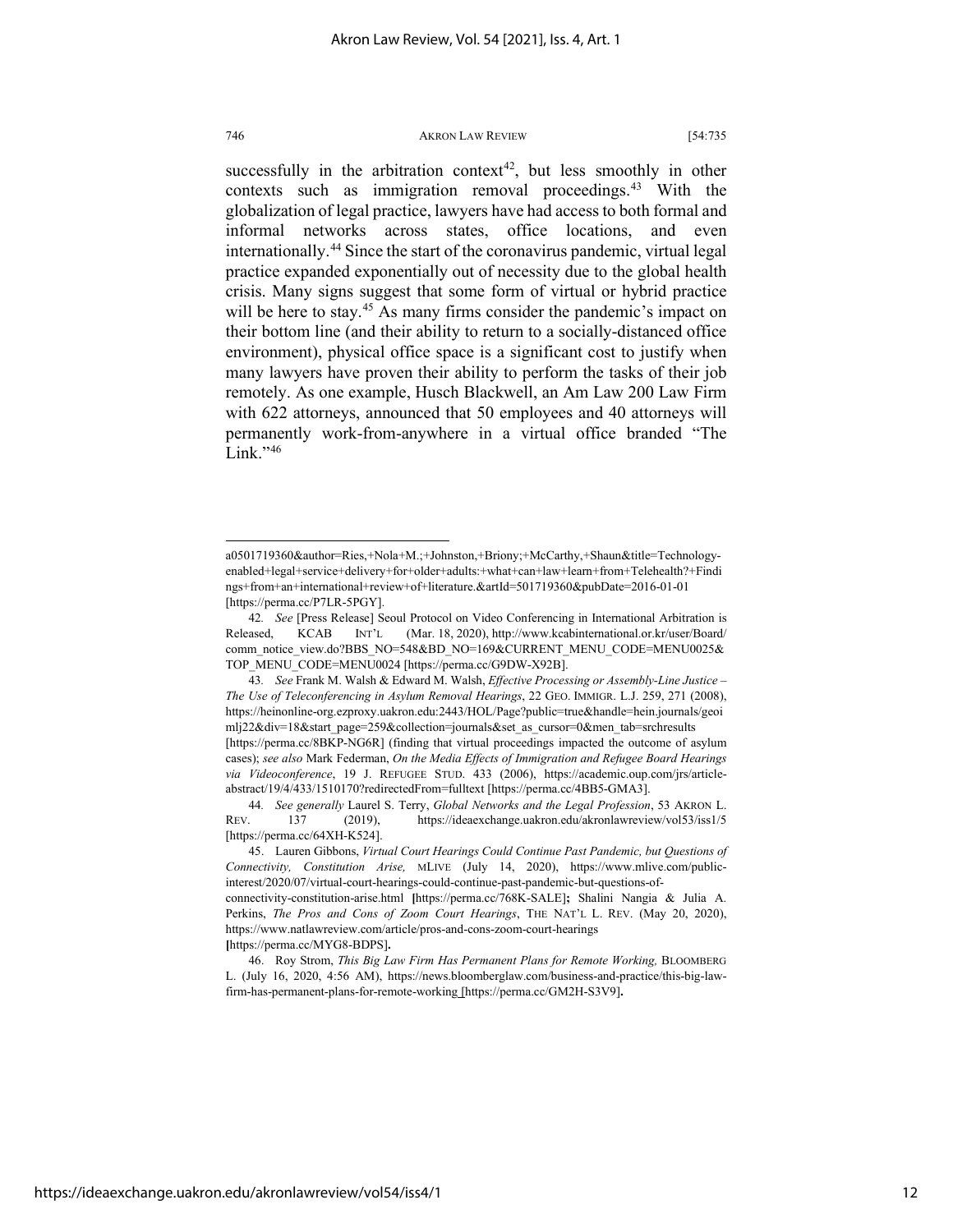#### *B. Teaching about Virtual Practice will Help Law Students Thrive in a New Practice Environment*

If we look to Professor David I.C. Thomson's definition of experiential learning, it has three essential elements: (1) an emphasis on the student learning experience; (2) placement of students in the role of attorneys; and  $(3)$  a focus on professional identity formation.<sup>47</sup> It follows that as legal practice adapts to changing times, clinic and externship curricula must also adapt accordingly to ensure that students are taught about new and evolving practice environments in which attorneys operate — such as the virtual setting. The skills necessary to operate effectively in a virtual setting are not dissimilar from skills that legal employers already seek in entry level lawyers: communication skills, professionalism, personal discipline and accountability, and workload management.<sup>48</sup> However, these skills take on a new dimension in a virtual environment because they are practiced differently. Those students who might excel in an in-person experience where they can drop-by their supervisor's office door at a moment's notice, may struggle to maintain connection, support, and motivation while working remotely. Networking in a virtual environment is much different than in-person and requires more intentionality and advance planning. Trust, accountability, and an outcomes-based management strategy are essential. Clinical faculty and internship directors should dedicate class time to discussions surrounding: virtual office communication; professional presentation; virtual networking; seeking feedback; virtual communication with clients; etc. The American Academy of Appellate Lawyers recently released a report recommending the importance of practice sessions for lawyers and judges as they adapt to remote practice.<sup>[49](#page-13-2)</sup> Providing law students with these "practice sessions" as part of their experiential learning opportunities in virtual practice environments is an important tool for preparing for their future careers.

<span id="page-13-0"></span><sup>47.</sup> David I.C. Thomson, *Defining Experiential Legal Education*, 1 J. EXPERIENTIAL LEARNING 20 (2015), https://digitalcommons.tourolaw.edu/cgi/viewcontent.cgi?article=1002&context=jel [https://perma.cc/4F33-2HHS].

<span id="page-13-1"></span><sup>48</sup>*. See* Gerkman & Cornett, *supra* note 42 (noting that these skills are listed in the top 10 foundations necessary for young lawyers to master in the short term. Workload management appears twice in the top 10 foundations necessary to be acquired over time).

<span id="page-13-2"></span><sup>49</sup>*. American Academy of Appellate Lawyers Task Force on Remote Oral Argument Recommendations for Courts Hearing Oral Argument Remotely*, APPELLATE ACAD. (2020), https:// www.appellateacademy.org/publications/AAAL-Remote-Task%20ForceCourt-Recs.pdf [https://perma.cc/RCT3-VET6]**.**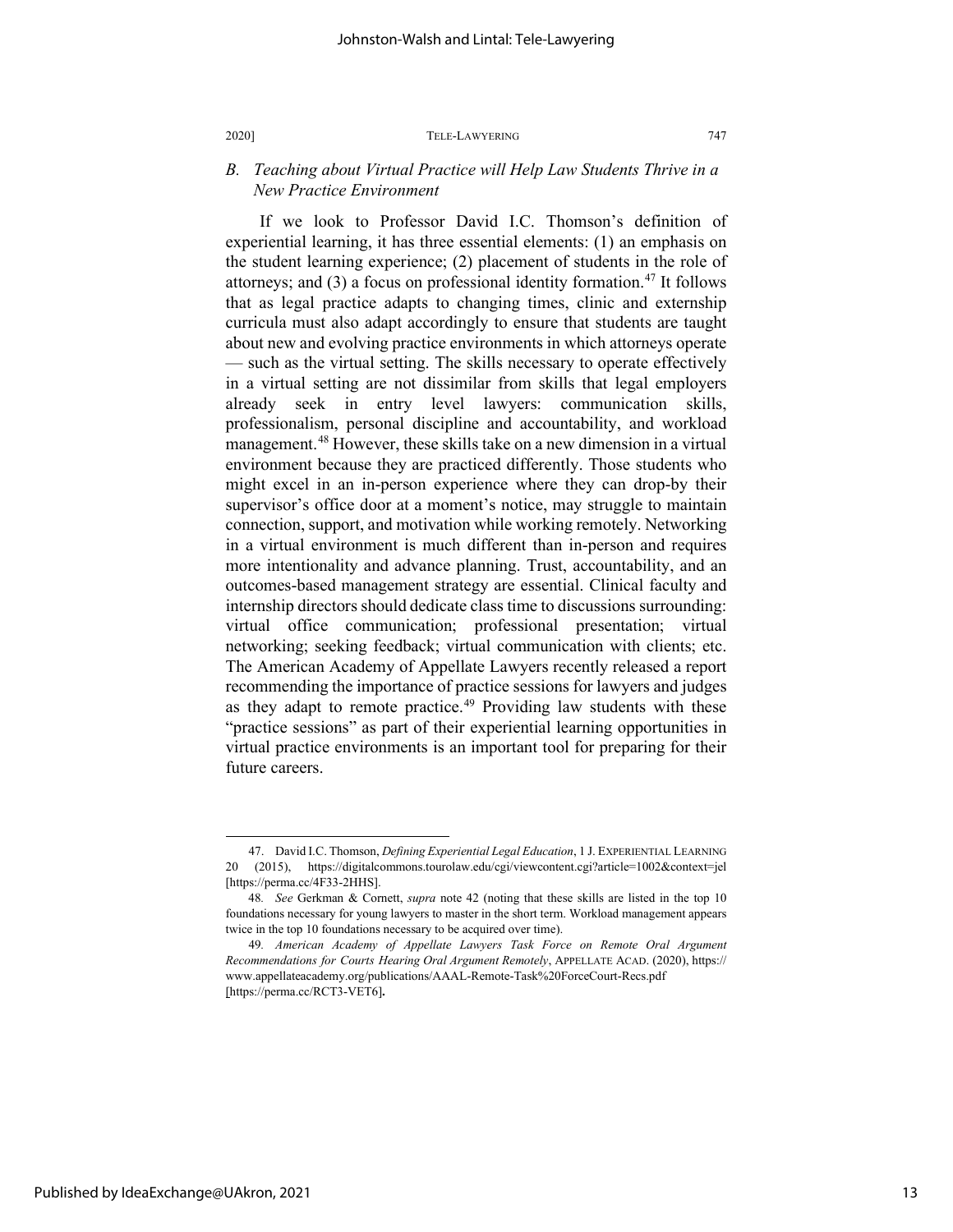#### *C. The Elements of a Successful Hybrid Legal Practice*

Remote work arrangements are not new, although the legal profession has been slower to embrace virtual practice than other industries. The federal government has been a strong proponent of hybrid telework arrangements (including for agency attorneys) and through the U.S. Office of Personnel Management has provided annual reports to Congress since the passage of the Telework Enhancement Act of  $2010^{50}$  $2010^{50}$  $2010^{50}$ According to data from 2018, 42% of federal employees were eligible to telework and of those who were eligible to telework, 51% teleworked in 2018.[51](#page-14-1) The Telework Enhancement Act of 2010 is instructive in that it provides some structural and procedural requirements for establishing a telework program at the federal government level. Participation in a federal telework program requires a written agreement signed by the employee and supervisor that outlines the specific work arrangement<sup>[52](#page-14-2)</sup>, interactive telework training<sup>[53](#page-14-3)</sup>, and security guidelines<sup>[54](#page-14-4)</sup> Many of these requirements are best practices for virtual work arrangements and are also recommended in a legal practice setting.

Additionally, in a hybrid virtual and in-person legal practice, the transferability, accessibility, and security of resources and equipment becomes of utmost importance. A lawyer may have a designated home work space where they are able to connect remotely to the cloud or a secure server to access client files. The lawyer may choose to come into the office to utilize shared meeting space for client or team strategy meetings. In the virtual office, structure and schedule are important elements as well. Communication with supervisors, clients, colleagues, and interns remains of utmost importance so transparency and consistency of schedule can be helpful. In many circumstances, virtual work may rely on the use of alternative means of communication through What's App, text, Google Hangouts, or other chat communication tools. With commuting eliminated, availability and time efficiency may increase. However, setting boundaries and expectations regarding responsiveness

<span id="page-14-0"></span><sup>50</sup>*. See* Telework Enhancement Act of 2010, 5 U.S.C. §§ 6501–6506; *See also Background & History*, U.S. OFF. OF PERSONNEL MGMT. https://www.telework.gov/reports-studies/reports-tocongress/background-history/ [https://perma.cc/DGY7-9XHA] (describing how this law was designed to address transportation issues and assist with recruitment and retention of federal government workers).

<span id="page-14-4"></span><span id="page-14-3"></span><span id="page-14-2"></span><span id="page-14-1"></span><sup>51</sup>*. Status of Telework in the Federal Government, Report to Congress Fiscal Year 2018*, U.S. OFF. OF PERSONNEL MGMT. (Mar. 2020), https://www.telework.gov/reports-studies/reports-tocongress/2019-report-to-congress.pdf [https://perma.cc/3RJX-R4V8]**.**

<sup>52.</sup> 5 U.S.C. § 6502(b)(2) (2018).

<sup>53.</sup> 5 U.S.C. § 6503 (2018).

<sup>54.</sup> 5 U.S.C. § 6504(c) (2018).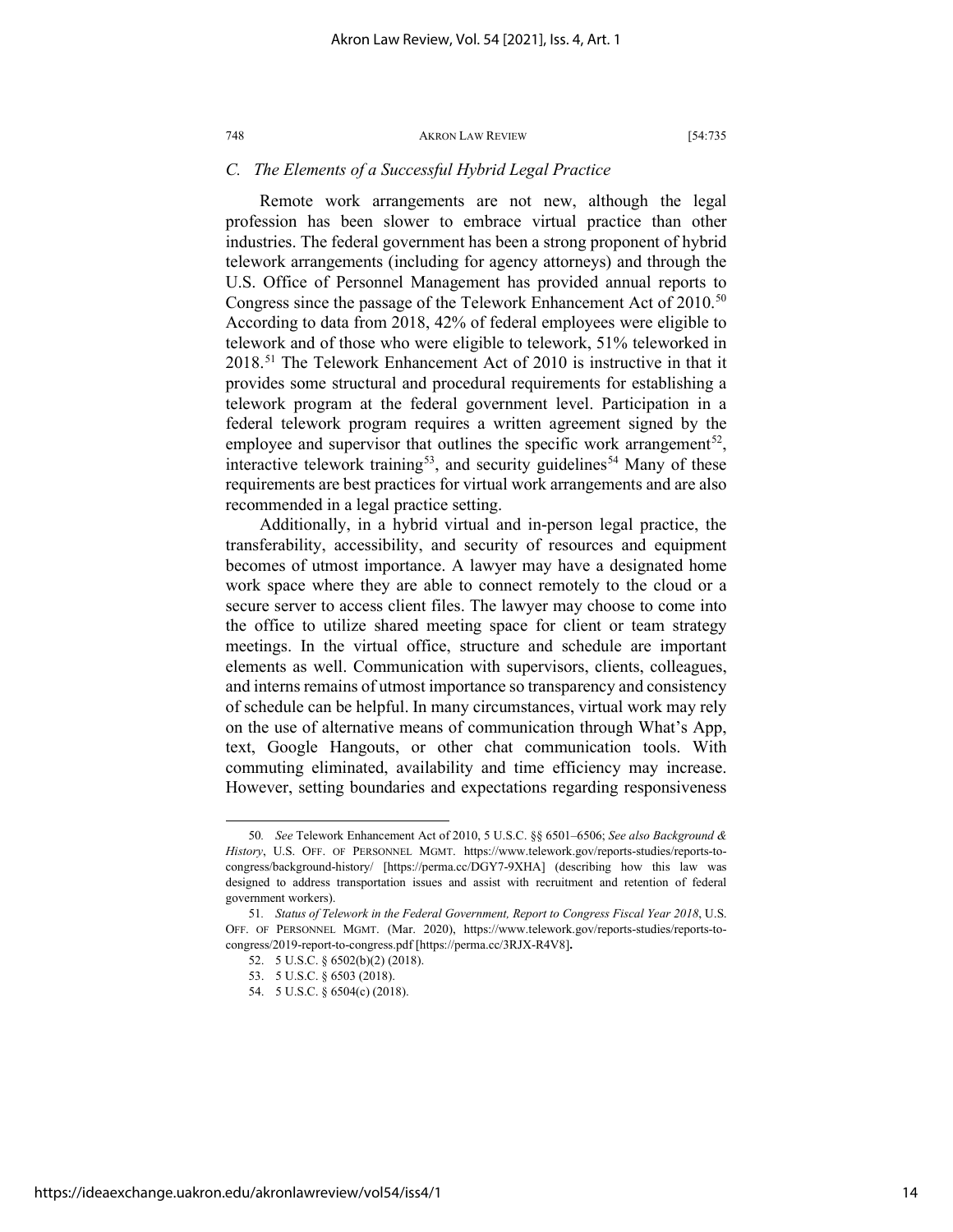remain important, especially when many attorneys feel pressured to stay connected and respond 24 hours per day, 7 days per week.

A virtual practice or hybrid practice requires adjustments in the way that lawyers have typically interacted with the judicial system or their clients. Many legal practices already utilize online forms and online document collection. Sometimes this can present challenges for clients who lack access to a reliable internet source, yet many smartphones have document scanning apps and capabilities. Additionally, electronic signatures, e-documents, and e-filing have become increasingly popular and were relied on more significantly during the pandemic.<sup>[55](#page-15-0)</sup> Lastly, maintaining professionalism in the virtual office also requires additional foresight to set up an appropriate space for video conference calls, remote depositions, and other virtual court proceedings and to take extra care to set up the camera to allow for direct engagement while on video.

#### V. TEACHING VIRTUAL PRACTICE EFFECTIVELY

Clinical classroom teaching and learning, either through in-person classes or through online distance learning requires a distinct set of competencies. Learning to practice law virtually utilizes another similar, yet distinct skill set. Best practices in the virtual classroom and best practices for conducting legal work in a virtual setting are distinguishable and should be separately addressed in order to ensure that the clinic or externship experience remains a robust educational experience. In this section we will discuss some virtual experiential education challenges and how to adapt experiential pedagogy to compliment to the student's virtual practice experience.

#### *A. Common Challenges of Virtual Experiential Education*

Experiential learning programs are generally divided into two categories: in-house clinical programs directed by faculty members and external programs of varying models where students are supervised by practicing attorneys and faculty supervisors, commonly referred to as externships. The three major challenges inherent within the virtual work environment for students regardless of practice environment or experience

<span id="page-15-0"></span><sup>55</sup>*. See How to Execute Contracts Electronically While Working from Home*, BAKER MCKENZIE (Mar 30, 2020), https://www.bakermckenzie.com/en/insight/publications/2020/03/howto-execute-contracts-electronically [https://perma.cc/M4X2-69RB]**;** *see also* Judith A. Archer, Jeremy A. Hushon & Lisa Schapira, *Using Electronic Signatures and Notarizing Documents under New York Law: What You Need to Know*, NORTON ROSE FULLBRIGHT (Mar. 2020), https://www.nortonrosefulbright.com/en-us/knowledge/publications/5a69aae3/using-electronicsignatures-and-notarizing-documents-under-new-york-law-what-you-need-to-know [https://perma.cc/8STD-QT97]**.**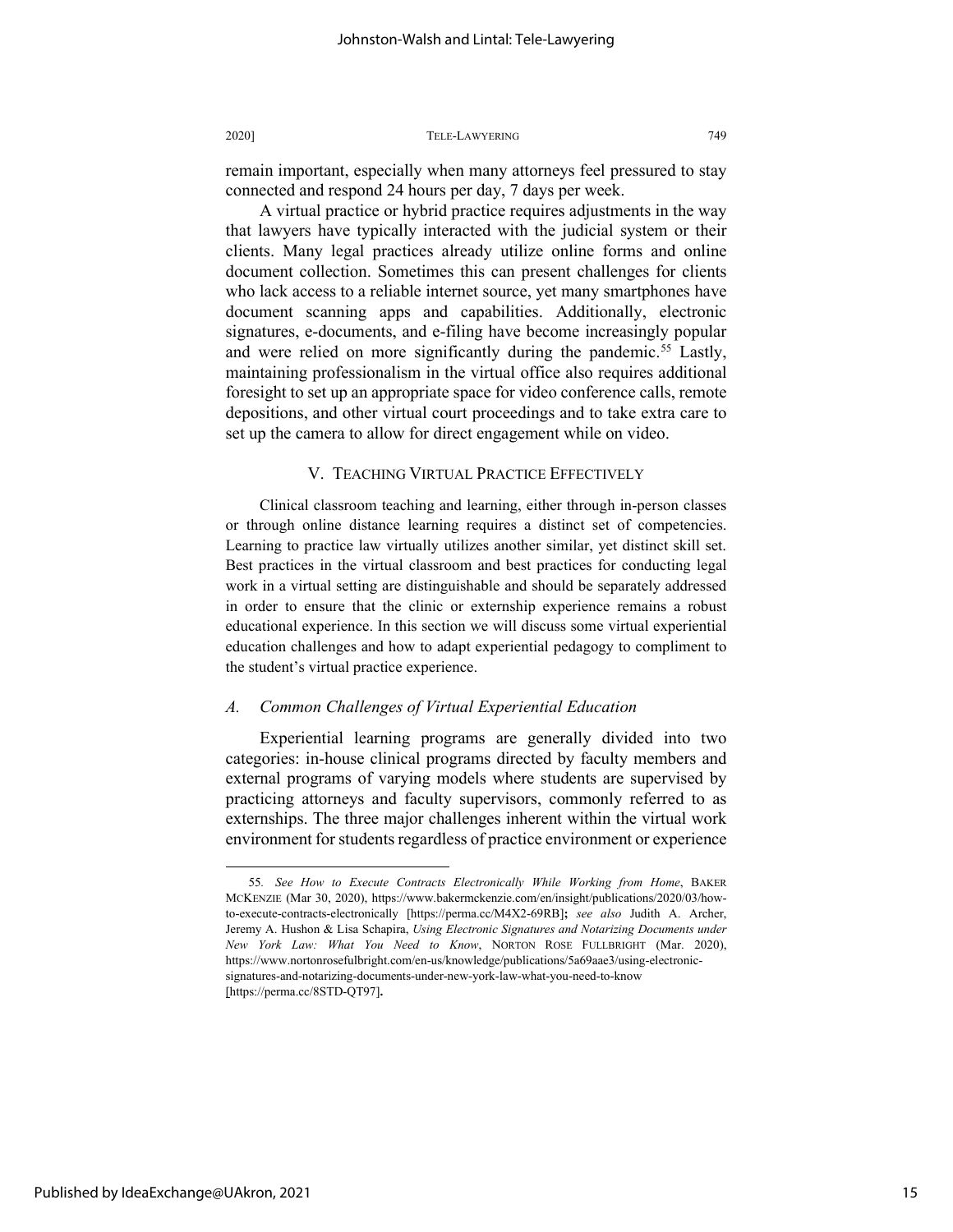type are: (1) access to necessary resources and appropriate security to preserve confidential client information; (2) communication and engagement with clients, colleagues, and supervisors; and (3) project management skills, structure and motivation. In Appendix 1 that follows this article, we offer a Virtual Clinic and Externship Checklist that includes on-boarding and orientation questions to address these challenges as well as engagement strategies to promote inclusion and limit social isolation.

1. Security and Access

Remote work requires that students have complete access to the technology and resources to complete their work such as a designated workspace, internet access, cloud computing capability, shared drives, and case management software necessary for maintaining client confidentiality. Many state bars continue to reinforce that attorneys have a duty of technological competence which extends to ensuring client confidentiality while working in a remote setting.<sup>[56](#page-16-0)</sup> In the home office setting, managing both electronic and paper confidential client documents becomes a concern. Student externs or clinic students who are completing their experience for academic credit are often working on a part-time basis and do not have access to the same resources as employees such as organization-issued lap-tops. Instead, students are forced to rely on their personal lap-tops, cell phones and wi-fi connections in order to work virtually. Furthermore, students are less likely to have a formal dedicated workspace or home office, or they may need to share a home workspace with a roommate, partner, or entire family unit. Especially in shared workspaces, it is important for students to understand the importance of preserving confidential client conversations and client information.

2. Communication and Engagement

There are unique challenges to forming close connections with colleagues, supervisors, and clients from a distance. When connecting remotely, there is value in being able to virtually "see" those with whom you are working.<sup>[57](#page-16-1)</sup> Telemedicine literature includes information on the importance of eye contact when developing trusting patient

<span id="page-16-0"></span><sup>56</sup>*. See* FORMAL OPINION 2020-300, PA BAR ASS'N (2020) (addressing ethical obligations for lawyers working remotely).

<span id="page-16-1"></span><sup>57.</sup> Elizabeth S. Veinott, Judith Olson, Gary M. Olson, Xiaolan Fu, *Video Helps Remote Work: Speakers Who Need to Negotiate Common Ground Benefit From Seeing Each Other*, ACM DIGITAL LIBRARY (May 1999), https://doi.org/10.1145/302979.303067 [https://perma.cc/B9FG-R69V]**.**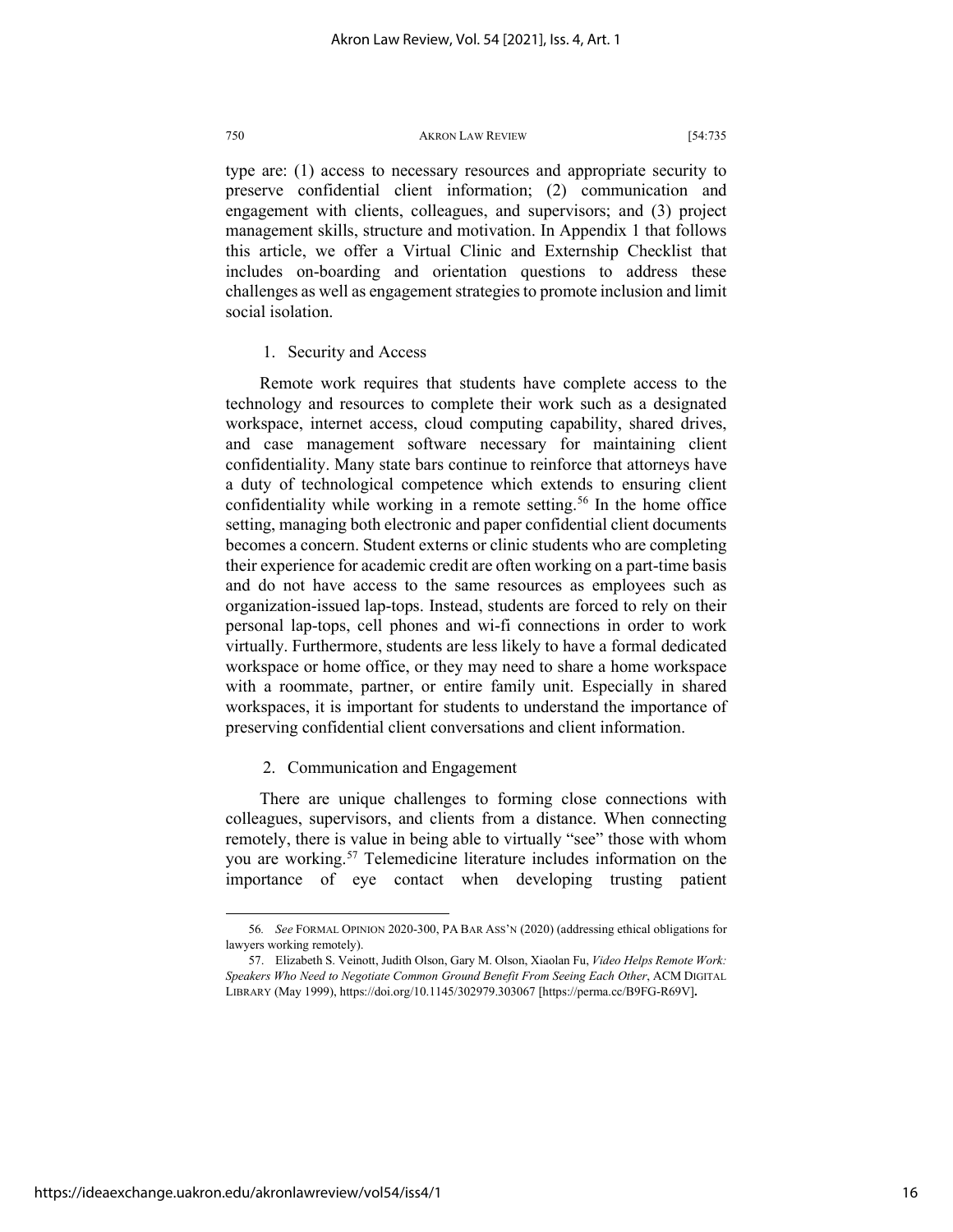relationships[.58](#page-17-0) In the midst of the "zoom-boom", there have been concerns about the security and privacy of videoconference technology. When deciding what interactive collaboration tools to use, the National Security Agency has issued a useful guidance sheet on evaluating and selecting collaboration technology.<sup>[59](#page-17-1)</sup>

The virtual experience directly impacts the student-supervisor relationship, the student-client relationship, and the student-student relationship. In an in-person office setting, "water cooler talk", open-door policies, and informal bonding opportunities present a critical aspect of how students learn about office culture and develop their own sense of professional identity. This type of informal interaction and camaraderie can be hard to replicate online, although it is still possible despite being different. For example, clinics or legal offices can offer social events through on-line platforms such as a "zoom coffee hour" when office personnel can provide time for socialization. Depending upon the type of organization and practice area, access to clients may also be limited in a virtual office practice. Likewise, students may miss out on the opportunity to problem-solve and informally discuss cases with other externs if they are not intentionally connected with them while working remotely. Furthermore, constant screen-time and communicating via videoconferencing can lead to fatigue.<sup>[60](#page-17-2)</sup> If social isolation and inclusion are not addressed early in the remote externship or clinic experience, it can lead to lack of motivation and disengagement from the educational

<span id="page-17-0"></span><sup>58.</sup> David Ben-Arieh, Neil Charness, Kathy Duckett, Elizabeth Krupinski, Gilbert Leistner, & Lesley Strawderman, *A Concise Guide for Telemedicine Practitioners: Human Factors Quick Guide Eye Contact*, AM. TELEMEDICINE ASS'N (Feb. 2016), https://www.telemedecine-360.com/wpcontent/uploads/2019/02/2016-ATA-Eye-Contact-Quick-Guide.final\_.pdf **[**https://perma.cc/AG2F-2DSX]**.**

<span id="page-17-1"></span><sup>59</sup>*. Cybersecurity Information, Selecting and Safely Using Collaboration Services for Telework*, NAT'L SECURITY AGENCY (June 2, 2020), https://media.defense.gov/2020/Jun/ 03/2002310066/-1/-1/0/CSI-SELECTING-AND-USING-COLLABORATION-SERVICES-SECURELY-SHORT-20200602.PDF **[**https://perma.cc/K9FB-KL7J].

<span id="page-17-2"></span><sup>60.</sup> Libby Sander & Oliver Bauman, *Zoom Fatigue is Real—Here's Why Video Calls Are So Draining, IDEAS.TED* (May 19, 2020), https://ideas.ted.com/zoom-fatigue-is-real-heres-why-videocalls-are-so-draining/ **[**https://perma.cc/4KMM-8HQC**];** Liz Fosslien & Mollie West Duffy, *How to Combat Zoom Fatigue*, HARV. BUS. REV. (Apr. 29, 2020), https://hbr.org/2020/04/how-to-combatzoom-fatigue [https://perma.cc/X8KC-JXZH]**.**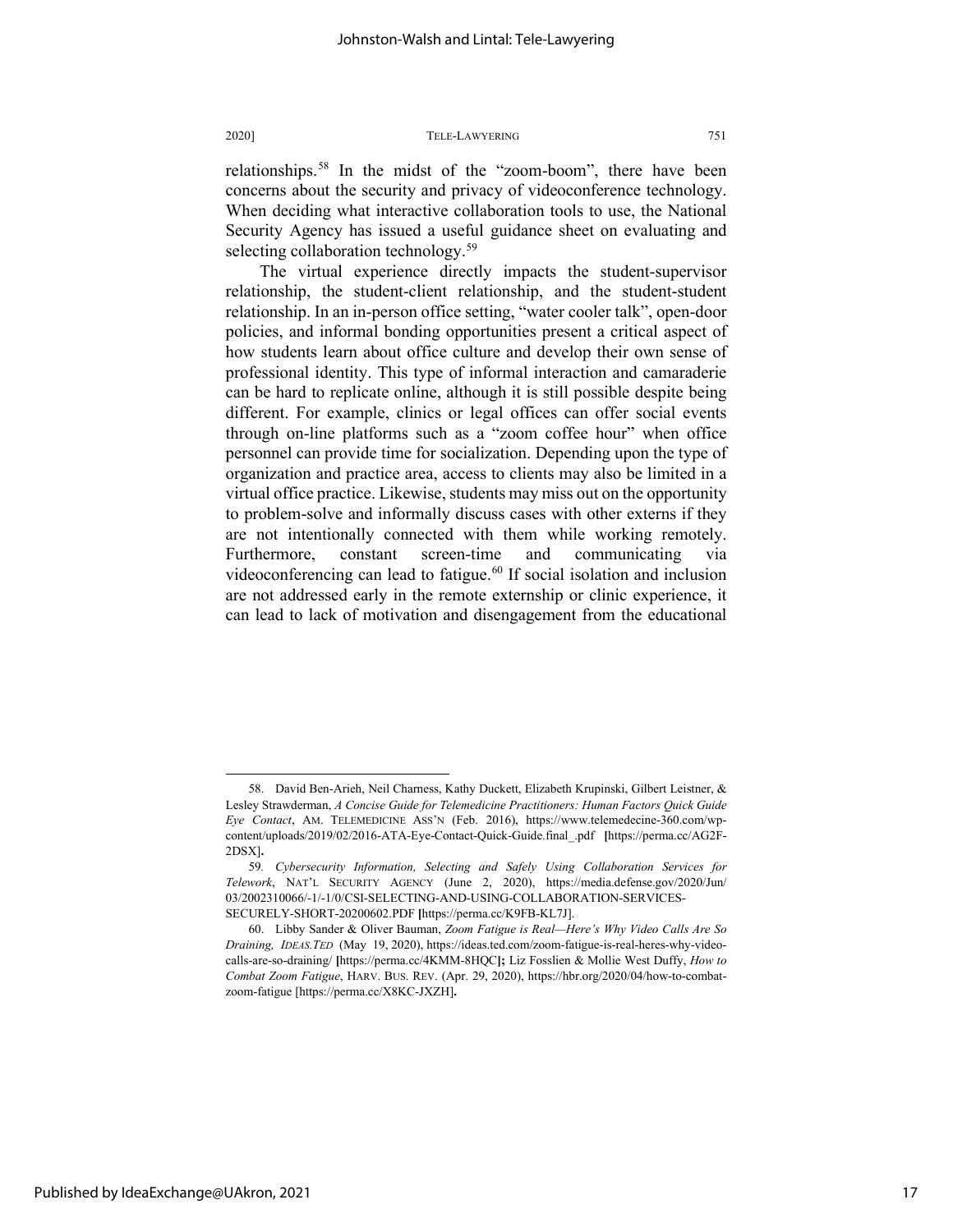opportunity.<sup>[61](#page-18-0)</sup> Online student engagement is critical to student learning.<sup>[62](#page-18-1)</sup> Virtual experiential learning can provide that opportunity for critical student engagement, as compared to more traditional lecture courses.

#### 3. Project Management and Structure

By now, many of you have seen a cartoon circulated which ponders "I can't remember – do I work at home or do I live at work?" $63$  Creating boundaries between personal time and professional time while working and living out of the same space can be challenging. Historically, many professional workers could leave their work duties at the office, but when work is taking place at home there are less obvious boundaries and work life infuses into home life. Establishing daily rituals and a daily schedule can help. At the same time, appearing from our home environment can be a great equalizer in that it diminishes some of the traditional hierarchy that exists between a faculty member and students in a formal classroom setting or supervisor and students in a workplace setting.<sup>[64](#page-18-3)</sup>

An important skill for new lawyers to gain is "organization and management of legal work."<sup>[65](#page-18-4)</sup> These skills can best be gained through clinic or externship experiences as they offer a setting in which students can learn a framework of self-directed learning, which includes "teaching students goal-setting, managing time and resources, and working collaboratively."[66](#page-18-5) In a virtual environment, students must be intentional about self-monitoring their progress and implementing individual strategies to achieve their goals as there can be more distractions in a virtual work environment than when they are confined to an office cube or desk in a physical location.

<span id="page-18-0"></span><sup>61</sup>*. See* Caroline A. Bartel, Amy Wrzesniewski, & Batia M. Wiesenfeld, *Knowing Where You Stand: Physical Isolation, Perceived Respect, and Organizational Identification Among Virtual Employees*, 23 ORG. SCI. 743 (2012), https://www.jstor.org/stable/23252086?seq=1 [https://perma.cc/59ZA-2AWT] (finding that "physical isolation was negatively associated with respondents' perceived respect in the organization and their organizational identification.").

<span id="page-18-1"></span><sup>62.</sup> Marcia Dixson, *Measuring Student Engagement in the Online Course: The Online Student Engagement Scale*, 19 ONLINE LEARNING 9 (2015), https://files.eric.ed.gov/fulltext/EJ1079585.pdf **[**https://perma.cc/4WKW-XC27]**.**

<span id="page-18-2"></span><sup>63.</sup> David Sipress, *I Can't Remember – Do I Work at Home or Do I Live,* NEW YORKER CARTOONS https://condenaststore.com/featured/i-cant-remember-do-i-work-at-home-or-do-i-livedavid-sipress.html [https://perma.cc/WK3D-6Q9E]**.**

<span id="page-18-3"></span><sup>64</sup>*. See* Jeannie Suk Gersen, *Finding Real Life in Teaching Law Online,* THE NEW YORKER (Apr. 23, 2020), https://www.newyorker.com/culture/personal-history/finding-real-life-in-teachinglaw-online **[**https://perma.cc/XK7F-H8XB].

<sup>65</sup>*. See* MacCrate Report, *supra* note 19 at 76–79.

<span id="page-18-5"></span><span id="page-18-4"></span><sup>66.</sup> Michael Hunter Schwartz, *Teaching Law Students to Be Self-Regulated Learners*, 2003 MICH. ST. DCL L. REV. 447, 468 (2003).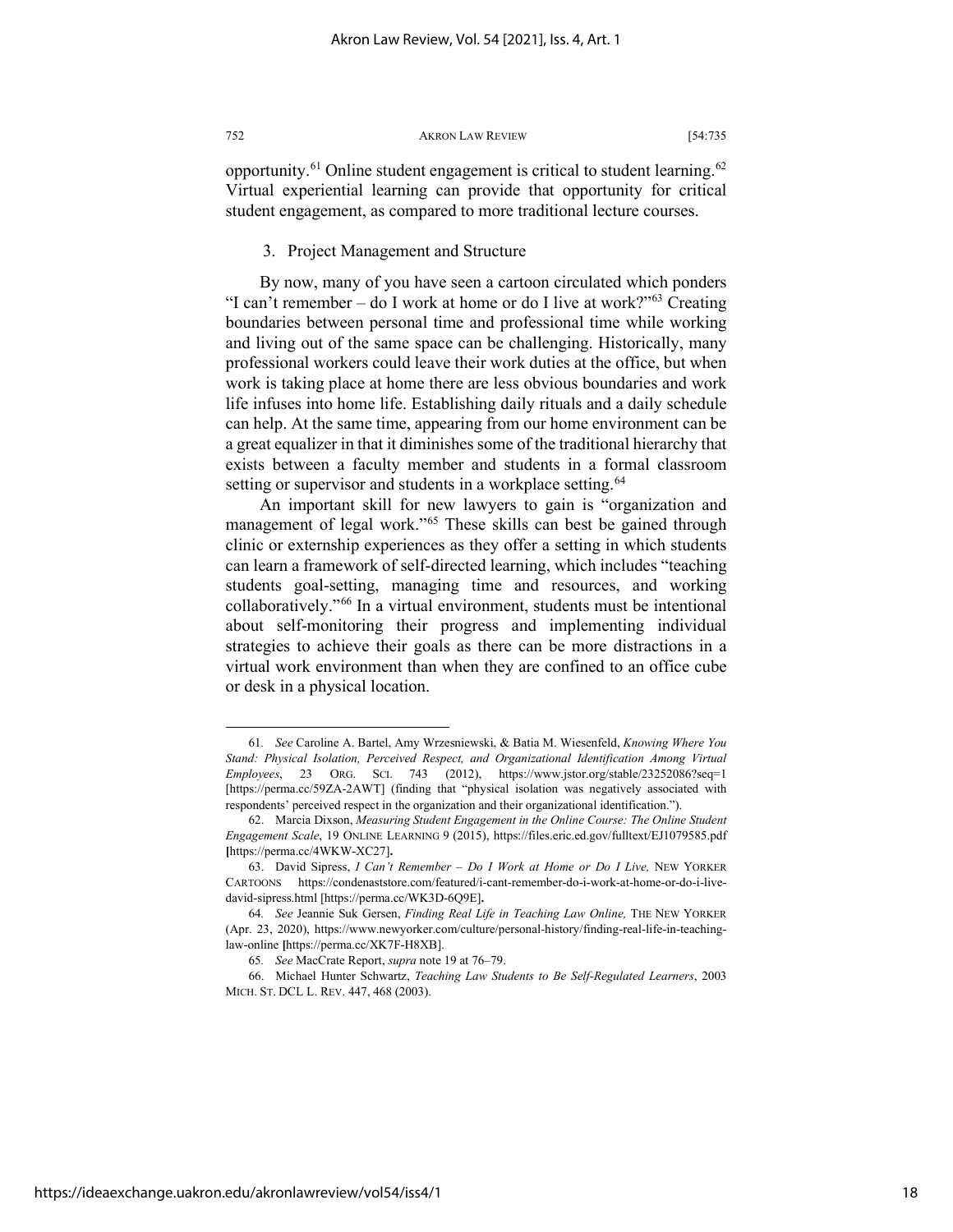#### 4. Virtual Externship Challenges

Supervision of remote externs requires more structure, intentionality, and involvement to ensure that the educational objectives of the externship program are being met. Virtual externships present a professional development opportunity not just for students, but also for externship site supervisors. In most instances, supervision remains a management challenge rather than a technology issue. In a fully remote environment (especially during a time of crisis), students could benefit from regularly scheduled meetings with a supervisor due to the inability of students to just stop by their supervisor's office with questions. The virtual environment lends itself to greater autonomy for the extern, which is great practice for handling their own caseload in the future. It can be easy for supervisors to fall into micro-management mode rather than taking an approach that is goal-oriented and results driven.

In the externship setting there is a tripartite relationship between the externship site supervisor, the extern, and the faculty program supervisor. In a virtual experience, the faculty supervisor and the externship site supervisor must also engage remotely to ensure that the educational objectives of the academic program are being met.<sup>[67](#page-19-0)</sup> This communication could occur through email, videoconference calls, phone calls or other means. Additionally, the faculty supervisor will have to conduct virtual site visits or other alternative arrangements instead of in-person site visits to facilitate connections between the school and the placement site. One benefit of embracing the virtual work environment is that it could lead to greater engagement and collaboration with externship site supervisors as part of regular group virtual "remote supervision conversations". Law school internship administrators could work to pull together internship supervisors to discuss the challenges, rewards, and best practices of remote supervision as it is a new form of management and supervision for them. It also provides an opportunity for the law school faculty supervisor to provide additional training and resources to its program partners and also work with other departments within the law school such as alumni relations to engage supervisors in relevant CLE programs.

Some externship site placements are more conducive to remote work than others. For example, in an advocacy placement such as a District Attorney's Office or a Public Defender's Office, students have selfselected these types of opportunities for the in-court litigation experience or direct exposure to clients. In instances where remote court proceedings are not possible or permitted, limiting the scope of the placement to legal

<span id="page-19-0"></span><sup>67.</sup> ABA STANDARD 304(d)(ii), *supra* note [8.](#page-4-4)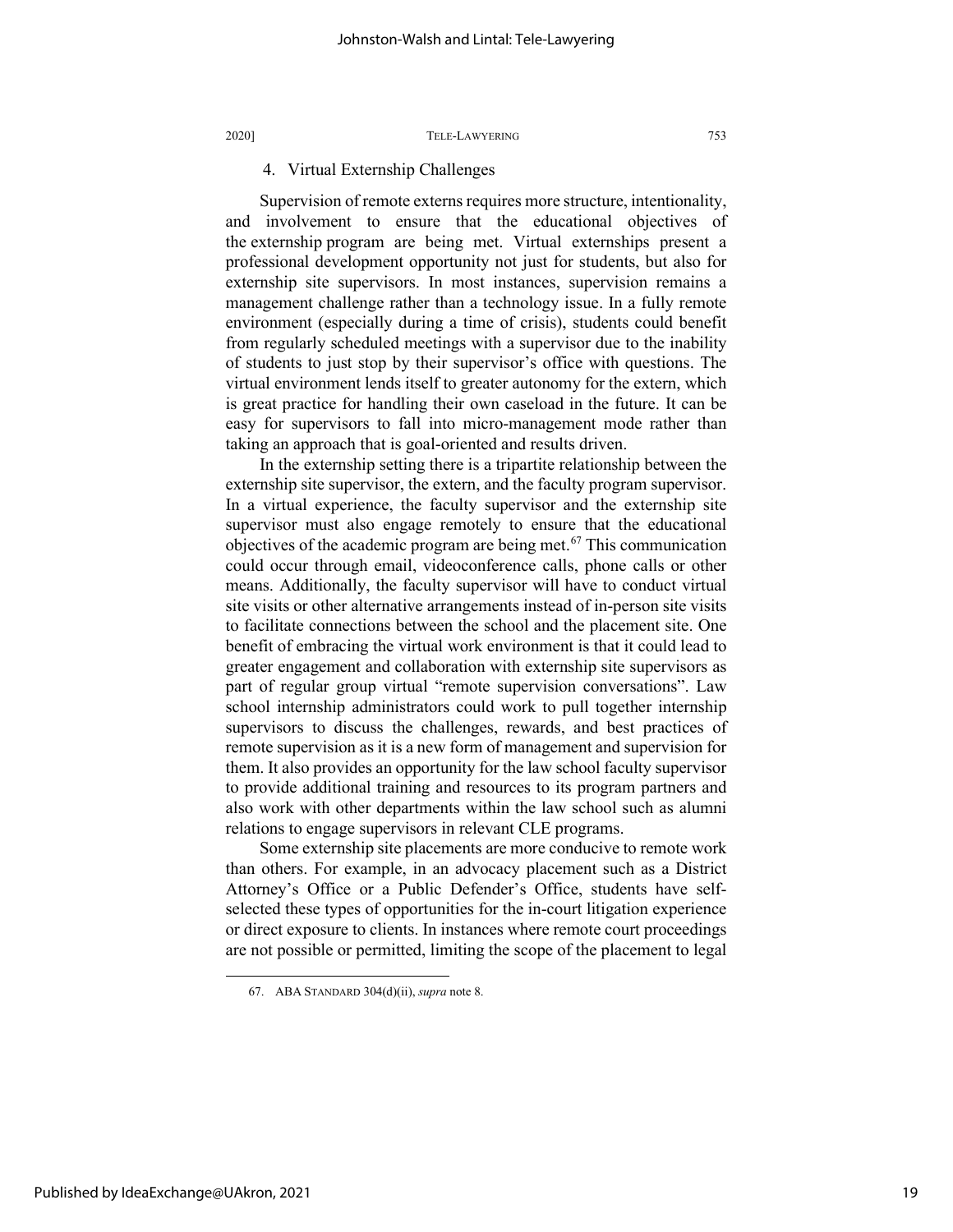research and writing may not be sufficient to meet the students' educational goals and the organizations' needs. In situations where it is necessary for students to be present in court, an in-person or hybrid experience may be the best option. Alternatively, new externship site opportunities may be available for remote placements outside of the geographic footprint of the law school, opening up the possibility for students to get substantive experience in a different practice area or with a different organization or mentoring attorney.

#### 5. Virtual In-House Clinic Challenges

Clinical faculty, as compared to externships supervisors (practicing attorneys), may possibly have an easier adaptation to remote operation based upon experience from their distance learning environment at their law schools during COVID-19 pandemic. However, many challenges remain for clinical programs. Perhaps most taxing is the immediate impact the pandemic has had on the clinic clientele. Most often, clinic programs provide free legal representation for low-income clients. The COVID-19 pandemic has dramatically and disproportionately impacted low-income communities of color.<sup>[68](#page-20-0)</sup> Similarly, adults with low incomes are more likely to have higher rates of chronic conditions compared to adults with high incomes, which could increase their risk of serious illness if infected with coronavirus. Many pop-up clinics formed across the country to respond to the increasing legal needs of these vulnerable populations.<sup>[69](#page-20-1)</sup> Clinical faculty and law students pivoted in their programs to adjust their work focus and consequently their learning experience.

Many law schools and courts were well situated to adjust to remote experiential learning regarding electronic case management of documents. Prior to the pandemic, many, if not all, law clinics already utilized an electronic, cloud-based legal practice management software, such as CLIO. Clinic students could smoothly and effortlessly transition to logging into the software program from home, instead of the clinic office.

<span id="page-20-0"></span><sup>68.</sup> Wyatt Koma, Samantha Artiga, Tricia Neuman, Gary Claxton, Matthew Rae, Jennifer Kates, & Josh Michaud, *Low-Income and Communities of Color at Higher Risk of Serious Illness if Infected with Coronavirus*, KFF (May 7, 2020), https://www.kff.org/coronavirus-covid-19/issuebrief/low-income-and-communities-of-color-at-higher-risk-of-serious-illness-if-infected-withcoronavirus/ [https://perma.cc/D24T-E254] ("More than one in three (35%) non-elderly adults with household incomes below \$15,000 are at higher risk of serious illness if infected with coronavirus, compared to about one in seven (16%) adults with household incomes greater than \$50,000.").

<span id="page-20-1"></span><sup>69.</sup> Karen Sloan, *Law School Clinics Across the Country Offer Coronavirus Help*, LAW.COM (Apr. 9, 2020 at 1:55 p.m.), https://www.law.com/2020/04/09/law-school-clinics-across-the-countryoffer-coronavirus-help/ **[**https://perma.cc/B5QM-UUBF]**.**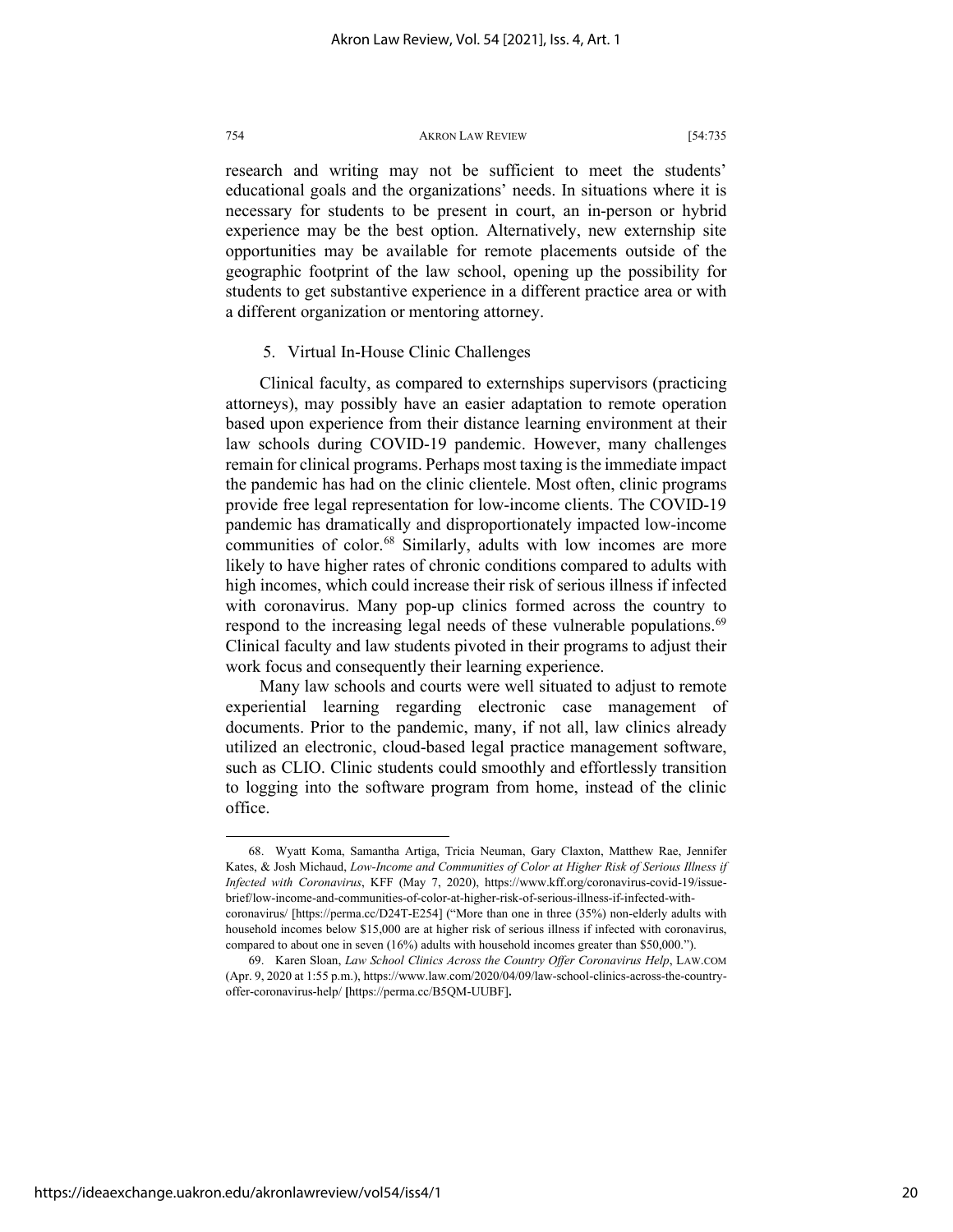One of the biggest hurdles for both clinic programs and externships during a pandemic is developing a new mechanism for meeting with clients. Often low-income clients do not have internet access, nor computers, which would be necessary for virtual attorney client meetings. While students learn a great deal from interviewing their clients in-person, the pandemic forced a shift to alternative forms of communication. For clinics that serve low-income clientele who have technology challenges, students and attorneys must develop creative methods for client interactions. For clients without computer or internet access, new methods of communication must be developed to include texting applications for phone communication. Other creative methods to in-person contact with appropriate social distancing could be arranged to allow for client contact.

As court proceedings came to an immediate and grinding halt mid-March 2020, adaptations to litigation-based clinic programs shifted their modus operandi. Many clinics across the country responded by providing new services to cover pandemic related legal representation, while other clinics worked to address their current clientele's special needs during the pandemic. Court systems scrambled to offer remote proceedings in a secure manner. Participating in remote court proceedings presented unique challenges to the student and supervisor relationship. Typically, clinical faculty provide advice on whether to make an objection to testimony or admission of evidence. Student practice rules, i.e., Pa. Rule 322, require the supervising attorney to be personally present throughout the proceeding where the legal extern is practicing under the faculty member's license. Traditionally, a law student sits closely by a supervisor in court to receive advice throughout the proceedings. Advice between a clinical supervisor and clinic student comes in the form of a quiet whisper out of judicial earshot, or a scribbled note on paper. Switching to remote proceedings impacted the ability of the law student and supervisor to sit side-by-side, requiring creative communication techniques during the court hearing. Students and supervisors can switch to text messaging or google chats to correspond during the court hearing and create another avenue of communication between client, student, and supervisor. Alternative communication techniques between client and lawyer may be challenging if the client does not have access to a phone, or a separate screen during the proceedings. The disparity between individuals who have access to information technology and those who do not, known as the "digital divide,"  $70$  is well documented to more significantly impact

<span id="page-21-0"></span><sup>70.</sup> Tony Wilhelm, Delia Carmen, & Megan Reynolds, *Connecting Kids to Technology: Challenges and Opportunities*, KIDS COUNT SNAPSHOT (June 2002), https://eric.ed.gov/?id=ED467133 [https://perma.cc/4FAT-FRCS**].**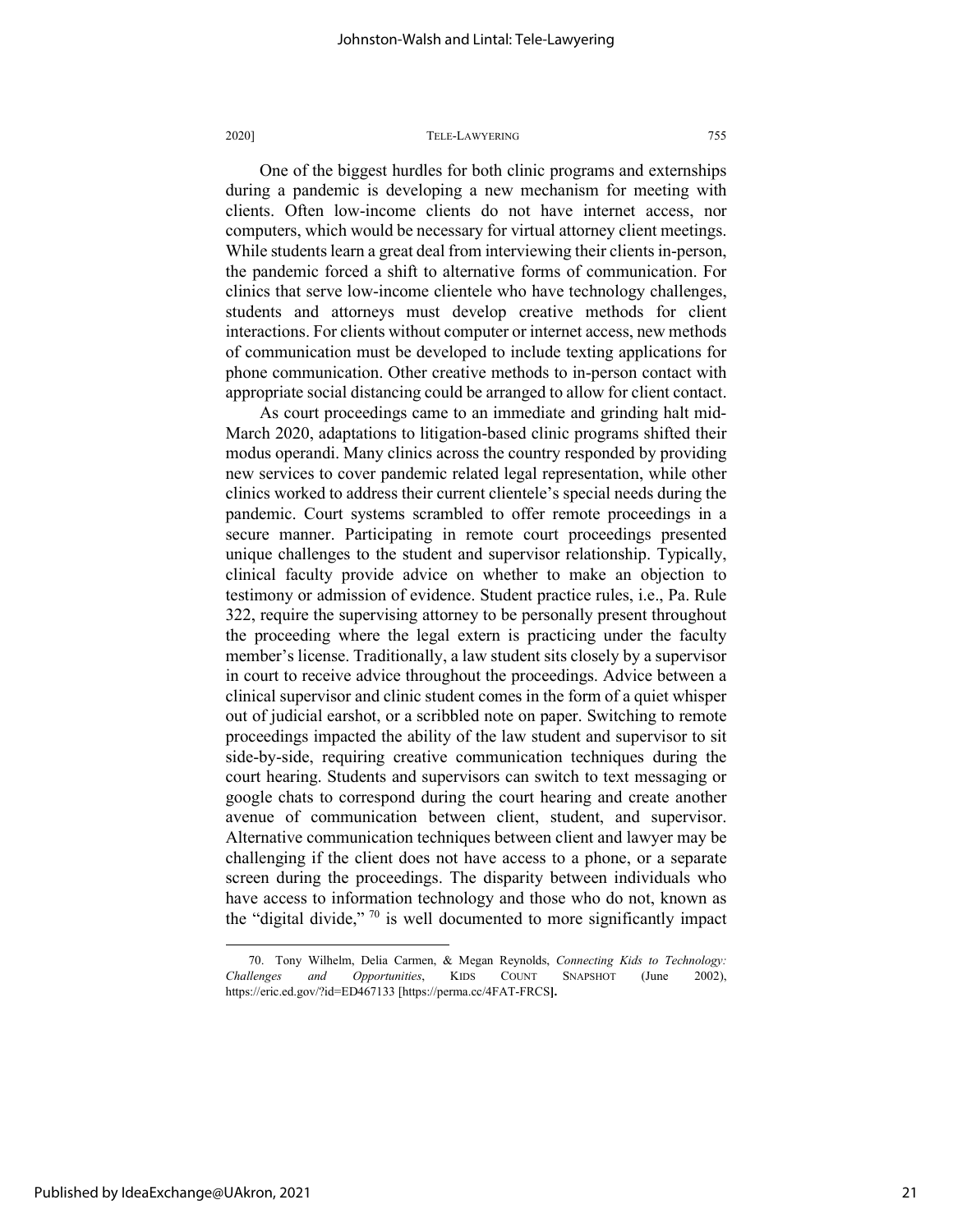low-income individuals.<sup>[71](#page-22-0)</sup> The digital divide impacts low-income clients' ability to adeptly participate in virtual court proceedings, while being able to simultaneously communicate with their attorney.<sup>[72](#page-22-1)</sup>

Remote experiential learning opportunities provide yet another unique opportunity for students to develop their professional identity and professional responsibility skills as a future practicing attorney. Students who are participating in either clinics or externships will need to consider issues such as: professional attire to participate in remote proceedings, professional backgrounds or virtual computer backgrounds, and professional name identity which appears on screens, to name just a few.<sup>[73](#page-22-2)</sup> Student and faculty may not have a professional office setting in their home environment, which could impact their professional appearance. Furthermore, attorneys and students working from home must address issues related to client confidentiality, record storage, etc. Students will need to establish procedures for secure access to client confidential records and information, which may present challenges in a home environment if living in a residence with other people. While offices may have established electronic case management systems decades ago, students may have only accessed the files from office space before the pandemic. Students and lawyers alike must develop methods for securing client information confidentially in the home office environment but also must develop methods for confidential client calls.

One classic clinical learning experience is a mock hearing event. Clinical faculty commonly develop a mock hearing for students to have the opportunity to practice their direct and cross examination skills, admission of evidence, etc. very early in their learning experience. Through practice, a nervous law student can work out the kinks of simple acts like handing a piece of evidence to a witness prior to doing this for the first time in a real case proceeding. Remote office operations would impact the ability of students to practice these techniques in a mock courtroom setting. However, law students may be uniquely adept at adapting to remote hearings. Furthermore, a clinical or externship

<span id="page-22-0"></span><sup>71.</sup> Monica Anderson & Madhumitha Kumar, *Digital Divide Persists Even as Lower-Income Americans Make Gains in Tech Adoption*, PEW RESEARCH CTR. (May 7, 2019), https://www.pewresearch.org/fact-tank/2019/05/07/digital-divide-persists-even-as-lower-incomeamericans-make-gains-in-tech-adoption/ [https://perma.cc/3DPY-5V6D].

<span id="page-22-1"></span><sup>72</sup>*. Id*. If low-income individuals are more likely to use a smart-phone instead of larger screen computer as described in the article, this could impact the individual's ability to simultaneously text their lawyer during the proceeding. *Id.*

<span id="page-22-2"></span><sup>73.</sup> Tucker Higgins, *Can You Argue in Pajamas? Lawyers Get Ready for First-Ever Supreme Court Oral Arguments by Phone*, CNBC (Apr. 16, 2020), https://www.cnbc.com/2020/ 04/16/coronavirus-supreme-court-virtual-oral-arguments.html [https://perma.cc/TN7Y-ZQPT].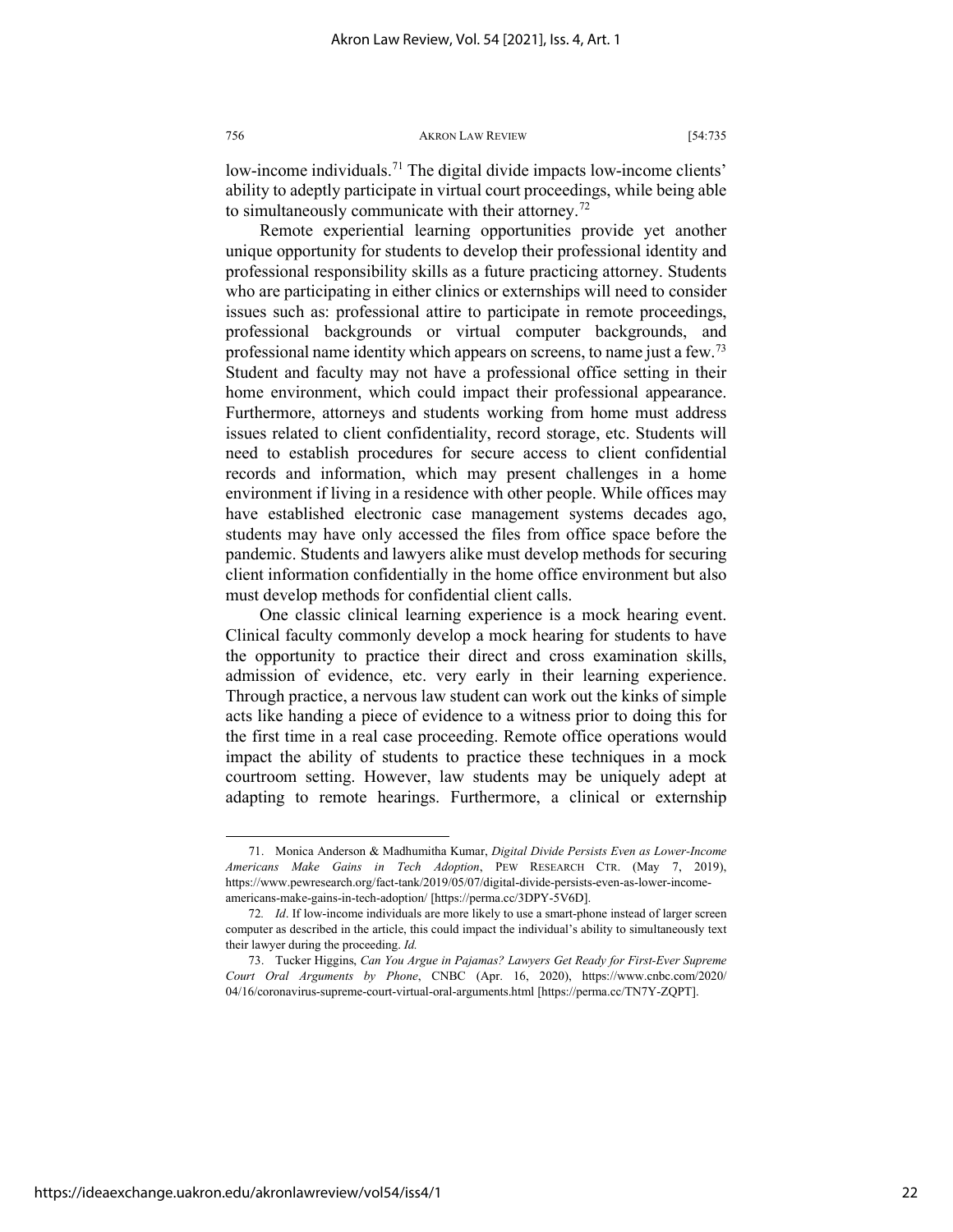experience that provides the law student with the opportunity to participate in remote proceedings adds the additional necessary skills to students' toolboxes of skillsets. Clinical faculty could discuss each of these issues with students as part of the reflective learning process.

For clinics that operate an interdisciplinary office environment that allows law students to interact with members of other professions, the shift to remote learning presented an additional impact on those spontaneous or planned interactions. Often interdisciplinary collaboration occurs in person through planned, or perhaps even more likely, unplanned interactions in office environment. The richness of the dialogue adds to the learning experience for law students and value to clients as well.<sup>[74](#page-23-0)</sup> Transitioning to remote operations does not necessarily limit those valuable learning experiences but creativity is needed to allow for continued interactions across disciplines. For example, students can arrange google hangouts for chat sessions, organize a special Microsoft Teams channel or set-up private meeting rooms in forums such as zoom.

#### *B. Shifting Pedagogy to Include Best Practices for Virtual Experiential Education*

We propose shifting existing experiential learning pedagogy to be inclusive of best remote practices to train law students in essential skills for the virtual workplace, which include workflow efficiency, technology adeptness, project management, communication skills, and professionalism. There are two components to externship and clinic courses: (1) the substantial lawyering experience in a practical legal setting which may include assisting clients, performing legal research and writing, conducting hearings, etc.; and (2) the academic classroom component where students assess performance and reflect on experience. Transition of the academic classroom component to a virtual platform is relatively seamless. Experiential learning pedagogy already includes many of the best practices of the virtual classroom including smaller class sizes of  $10-20$  students<sup>75</sup>, multiple modes of student participation such as student presentations, case rounds, small group discussion, and various

<span id="page-23-0"></span><sup>74</sup>*. See generally* Rose Voyvodic & Mary Medcalf, *Advancing Social Justice Through an Interdisciplinary Approach to Clinical Legal Education: The Case of Legal Assistance of Windsor*, 14 WASH. U. J. L. & POL'Y 101 (2004); Lucas A. Gerber, Yuk C. Pang, Timothy Ross, Martin Guggenheim, Peter J. Pecora, & Joel Miller, *Effects of an Interdisciplinary Approach to Parental Representation in Child Welfare*, 102 CHILD. & YOUTH SERV. REV. 42 (2019), among other articles.

<span id="page-23-1"></span><sup>75</sup>*. See* Jacqueline D. Lipton, *Distance Legal Education: Lessons from the \*Virtual\* Classroom*, 60 IDEA 71, 88 (2020), [https://papers.ssrn.com/sol3/papers.cfm?abstract\\_id=3491427](https://papers.ssrn.com/sol3/papers.cfm?abstract_id=3491427) **[**https://perma.cc/645G-7CCZ].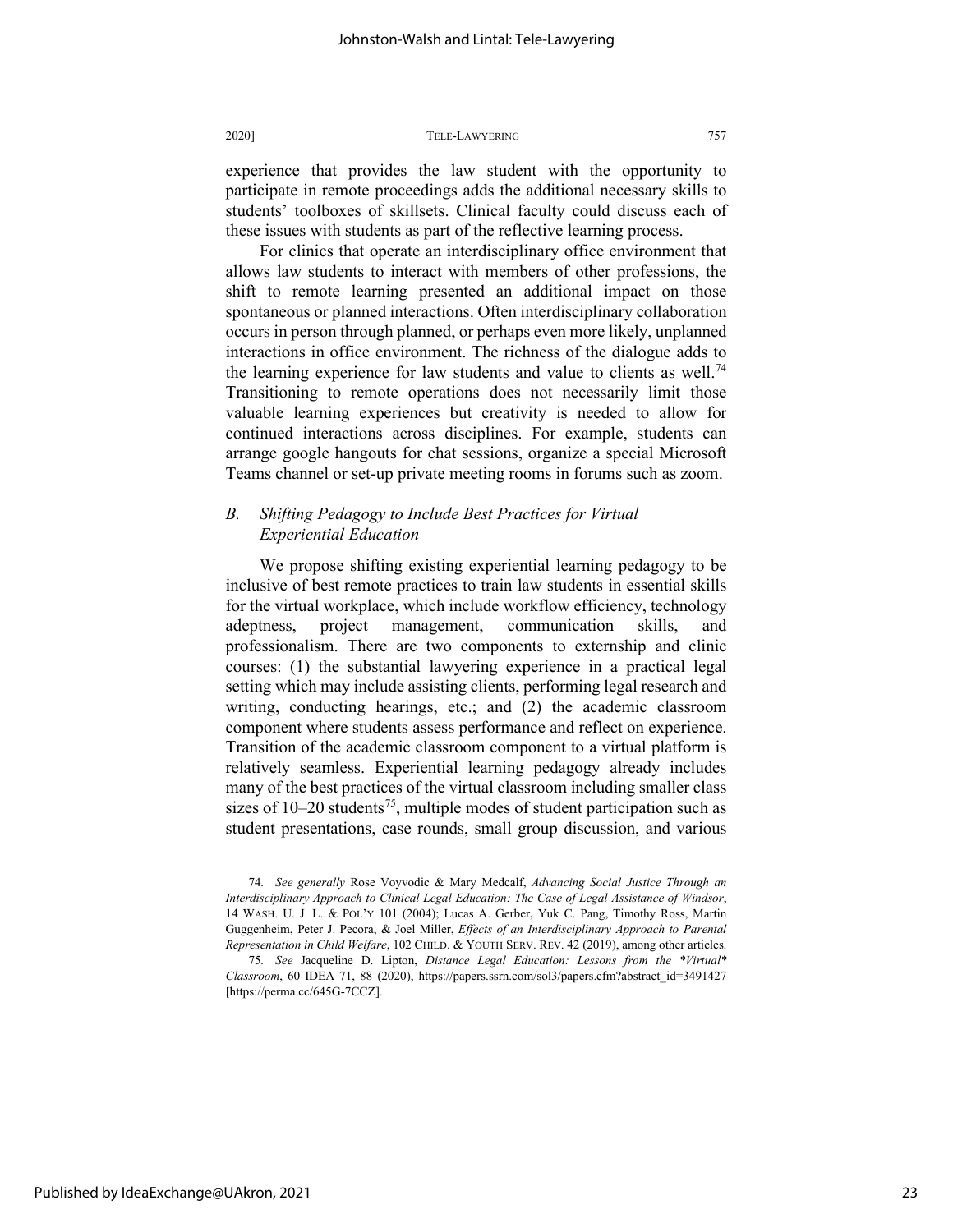forms of assessment through the semester in the form of evaluations and reflective journals or essays.

The focus of this article is not a comprehensive overview of best practices for online legal education. Instead we will discuss some important elements to incorporate into an online clinic or online externship class as well as best practices for structuring the virtual student practice experience. When developing a completely virtual or hybrid experiential learning class, it can be very effective to blend both asynchronous and synchronous components. Live or synchronous teaching lends itself well to dialogue<sup>[76](#page-24-0)</sup> and discussion which is essential for learning from practice and the development of assessment and reflective lawyering skills. Asynchronous or pre-recorded class components can help clinicians explain technical aspects of the clinic or externship course such as time log entry or case management note systems. This has the added benefit of allowing students to return to view those "how-to" videos later once students have had a chance to apply the learning in practice by actually completing and submitting their time log into the case management software.

Many synchronous legal education classes are held via zoom or other videoconference software and for good reason. "When all students are on webcam, faculty can read body language and organically call on students (whether that be cold-call or using volunteers) much as they would in a residential classroom."[77](#page-24-1) Virtual classroom platforms such as zoom generally work well for "circle" and small group discussion through breakout rooms. Ensuring that students feel comfortable bringing their whole identity into the virtual teaching platform is important to creating an inclusive learning space where all students feel invited to participate. This starts by fostering a sense of connection and belonging online. In the experiential learning space, vulnerability is a key component of learning from practice and moving on from misconceptions, mistakes, and failures (as well as celebrating successes). As one externship colleague Nadiyah Humber suggested, it can be helpful to ask students to bring an object they identify with or feel represents them to class to share as part of initial introductions.[78](#page-24-2) This reinforces that students should bring their whole selves and identities to practice and helps to foster personal connections

<span id="page-24-0"></span><sup>76.</sup> Nina A Kohn, *Teaching Law Online: A Guide for Faculty*, J. LEGAL EDUC. (forthcoming), https://papers.ssrn.com/sol3/papers.cfm?abstract\_id=3648536 **[**https://perma.cc/TB6Y-NAUJ].

<sup>77</sup>*. See id*. at 13.

<span id="page-24-2"></span><span id="page-24-1"></span><sup>78.</sup> Conference Call: AALS Externship Committee/Lextern Call (May 1, 2020) https://www.dropbox.com/sh/o4tl2jaa49wuimt/AAAaMM\_EwAQvK12zBnUqRRJoa/2020-May-1- Call?dl=0&preview=May1AALSConferenceCall.docx&subfolder\_nav\_tracking=1 [https://perma.cc/79YP-NLWA].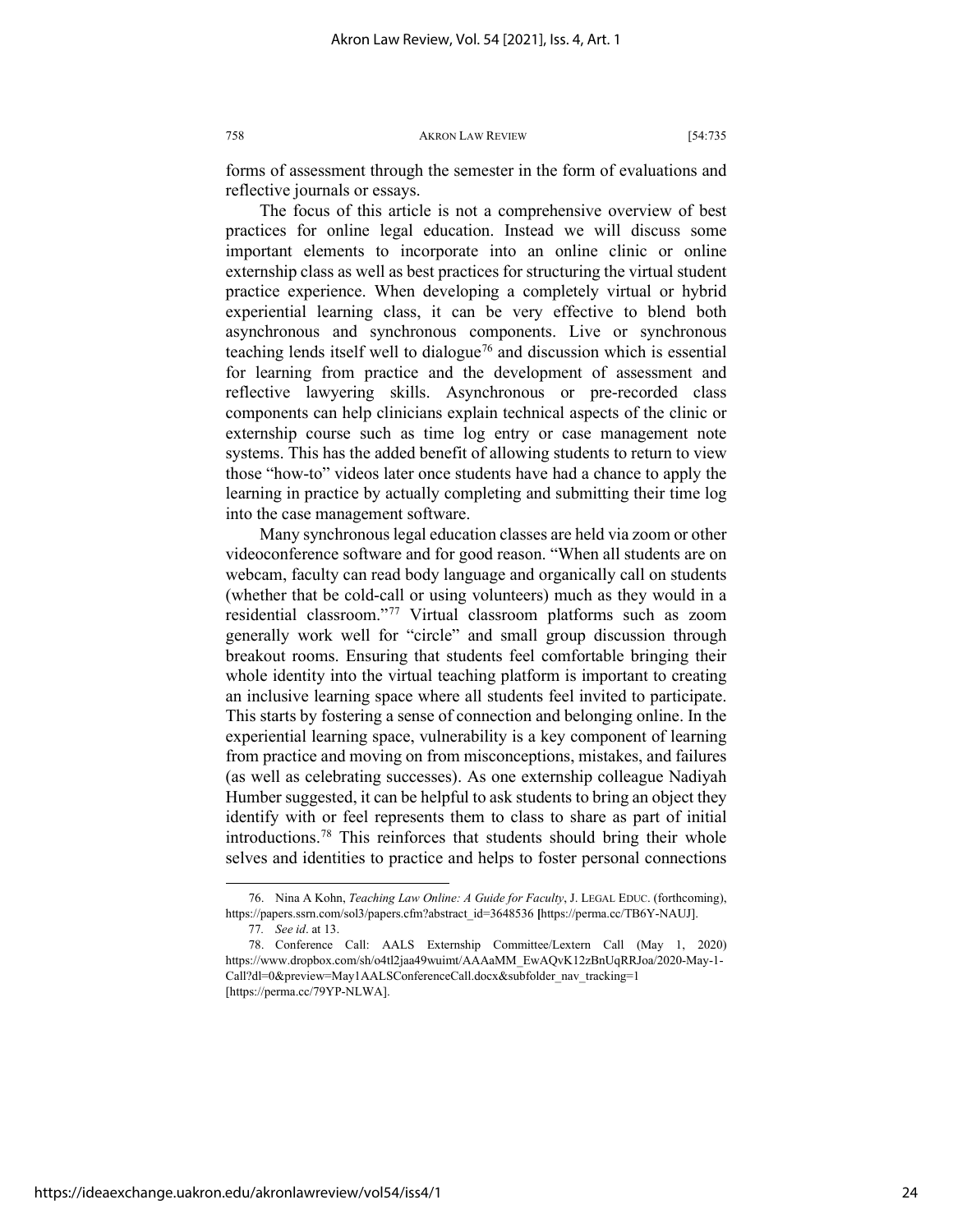among the students. For adult learners with access to the appropriate technology, videoconference technology has the potential to reduce participation inequities that occur in a formal classroom setting. Zoom and other videoconference platforms allow for multiple modes of participation whether through polling, annotation, the chat function or by offering live comments. For example, students who may be fearful to speak out during class may be more likely to use the chat feature that does not require them to use their audible voice.

Most pedagogical challenges for clinics and externships occur in relation to the legal setting itself. Once these challenges are identified and addressed, they can serve as opportunities to develop remote work competencies necessary for lawyers to succeed in the current legal marketplace. A complete shift to the virtual workplace environment in the context of a global health pandemic may cause additional challenges for students (and vulnerable client populations). Concern for the health and safety of friends and family members appropriately took precedence over academic priorities.<sup>[79](#page-25-0)</sup> Additionally, in a non-pandemic context where social distancing guidelines are eased, the perceived social isolation of working remotely may not carry the same challenges as students are free to continue engaging with the world in their "typical" social, recreational and other settings. One key lesson learned from the pandemic has been the importance of our social connection. <sup>[80](#page-25-1)</sup> The pandemic has brought attention to the importance of these personal connections for our mental health. <sup>[81](#page-25-2)</sup> Incorporating one or more classroom sessions on resilience tools, self-care and well-being practices are useful in the experiential learning curriculum, as it helps students learn how to put self-care into practice when they need it most.

We offer several strategies below for dealing with the three primary challenges of virtual experiences: (1) security and technology access; (2) communication and engagement; and (3) project management and structure. These strategies are also summarized in Appendix 1 in a Virtual Clinic and Externship Checklist. In the virtual law practice setting, it is

<span id="page-25-0"></span><sup>79.</sup> Nicole Hadler, *Coping with the COVID-19 Pandemic as a College Student*, U. OF MICH. MED. SCH., https://medicine.umich.edu/dept/psychiatry/michigan-psychiatry-resources-covid-19/adults-specific-resources/coping-covid-19-pandemic-college-student [https://perma.cc/Q6S3- 8YV5].

<span id="page-25-1"></span><sup>80.</sup> Julianne Holt-Lunstad, *The Double Pandemic of Social Isolation and COVID-19: Cross-Sector Policy Must Address Both*, HEALTHAFFAIRS (June 22, 2020), https://www.healthaffairs.org/do/10.1377/hblog20200609.53823 [https://perma.cc/4APC-K9UZ].

<span id="page-25-2"></span><sup>81.</sup> Esteban Ortiz-Ospina & Max Roser, *Loneliness and Social Connections,* OUR WORLD IN DATA (Feb. 2020), https://ourworldindata.org/social-connections-and-loneliness [https://perma.cc/4X2S-2KQ2].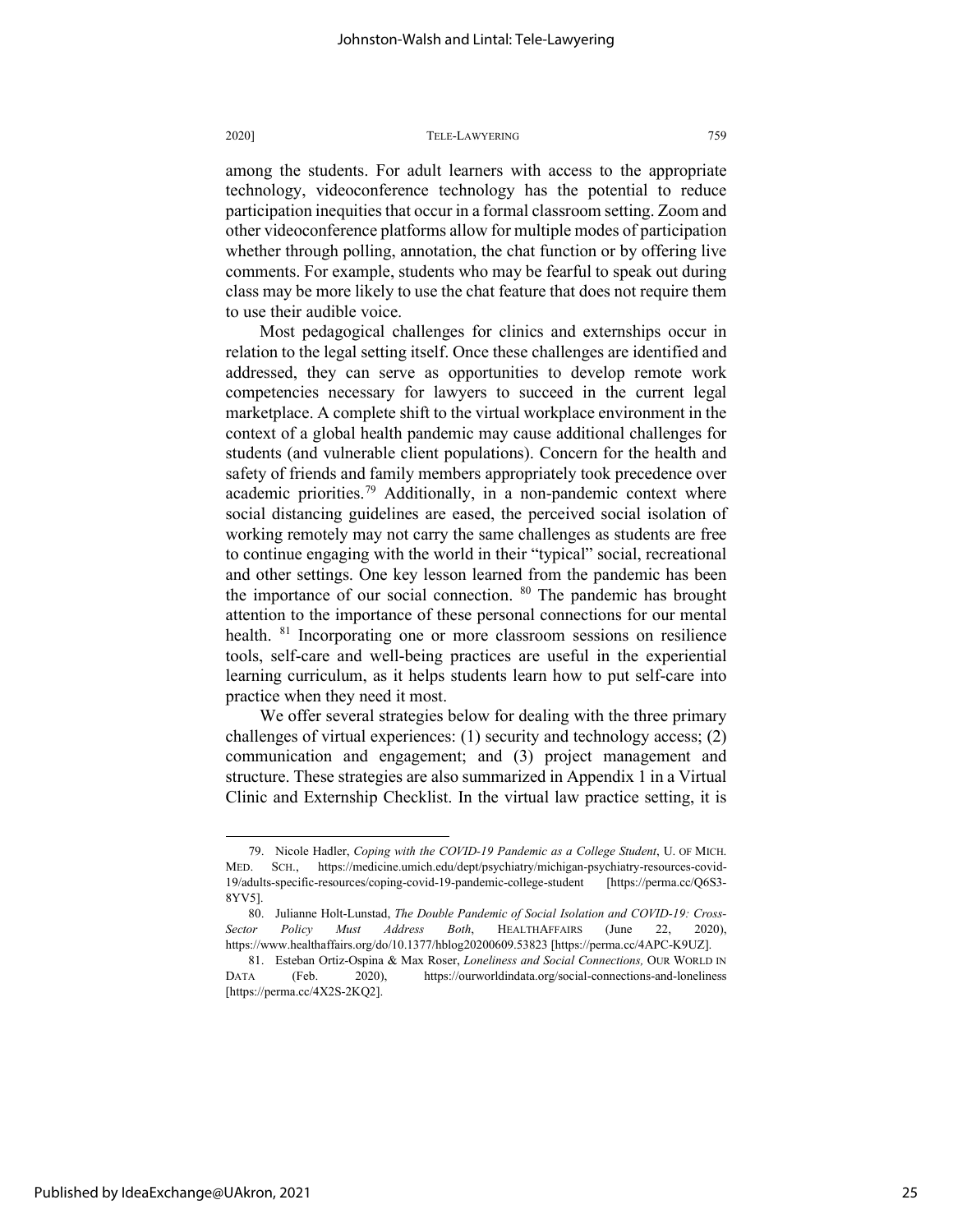important to spend time discussing the student's designated workspace. This is important for several reasons. It will be the site of virtual professional interactions with clients, colleagues, supervisors, as well as possible judicial officers. The designated workspace should be a private space with a professional (even virtual) backdrop that is free from all electronic listening devices or family members, partners or roommates who are not participating in the experience. It may be a shared space, but ground rules for use and participation in the space should be discussed. This is essential for ensuring client confidentiality, but also for instilling the student with confidence to perform as a professional. If the designated workspace is not free from background distractions or if the student does not feel comfortable sharing insight into their private home space through video, they can consider using a virtual background. Professional dress is also important. Students may fall into the trap of wearing comfortable clothing since they are working from home, but in all cases, students should continue to dress in professional business attire just as they would at the office. For some students, professional dress and a morning ritual can have a huge impact on setting the stage for a productive workday:

For example, Yvette was an extern with a state agency. Initially, she found it difficult to stay motivated while working from home. She soon discovered the importance of a ritual for getting herself into the mindset of transitioning from home space to workspace. In the morning, she would get dressed in a suit, have her breakfast and then physically leave her apartment space to walk around the block. When she returned, she was now "at work" and was more focused on the day's tasks that were assigned to her.

Once the student has set up and discussed their designated workspace with their supervisor, the next step to establishing a successful virtual practice is to discuss what equipment the student will be using. Externship sites and clinics must address how students will access the necessary resources to review client files, conduct research, save work product and receive feedback on work product. There is no one-size fits all solution, as each clinic and externship office has their own policies and procedures related to data, security, and privacy. In an externship or clinic environment, it is most often the case that the student is using their own personal laptop to connect remotely to a cloud server or shared case management software. To receive security clearance and address access issues, it may be necessary for students participating in a hybrid experience to do some in-person onboarding in the office so that their email credentials and other security information can be set up in advance.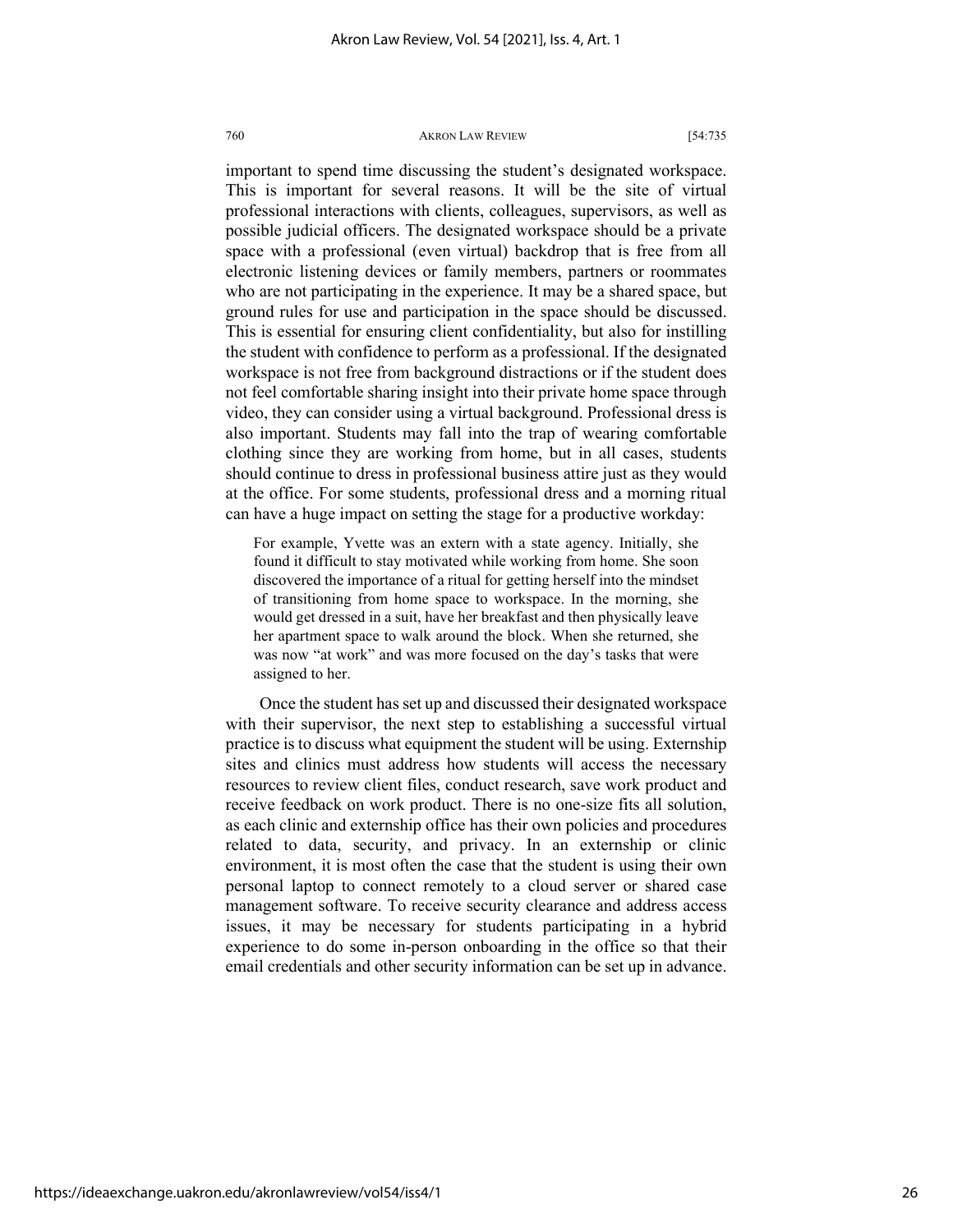Not unlike an in-person clinic or externship experience, students should create a set schedule of office hours and communicate them to their supervisor. Especially for part-time experiences during the semester (10– 12 hours/week), consistency in schedule is helpful for ensuring engagement and maintaining that virtual connection. A student's set schedule or office hours can be shared on a group calendar, via a shared personal calendar function or included as part of the participating student's email signature block as a reminder to the supervisor and their colleagues. In addition to knowing when students are available, students and supervisors should prepare for more frequent meetings in a virtual or hybrid experiential setting. Regular planned meetings are often necessary to ensure communication and maintain connection when not working in close physical proximity. As previously discussed, videoconference meetings are best, but students and supervisors should also discuss other forms of communication that are acceptable such as text, email, chat functions, etc. As part of the student's professional development, supervisors can place responsibility on the student to schedule and run daily or weekly virtual check-in meetings, including the development of a meeting agenda.

If time demands on externship or clinic supervisors do not permit daily meetings, then consider alternative attorney or staff members who may be available to engage with students. It does not always have to be the main supervising attorney who exclusively engages with the student. In fact, assigning a mentor or junior attorney as well as a staff member to meet regularly with the student can provide them with an additional perspective on the workplace culture and the role of additional employees within the organization. Additionally, regular drop-in office hours that are hosted on a virtual platform can be attended by a rotation of different attorneys from the externship office or the clinic, giving students a more informal chance to "check-in" in a lower pressure setting. Furthermore, consider connecting other externs or clinics students with one another and require them to meet, even for informal brainstorming or sharing sessions. In an in-person setting, externs often bounce ideas off one another. However, in a virtual space, their schedule may not overlap or if they are not working on the same assignment, they may not interact with other students, thus losing out on a joint learning opportunity. In externship placements that only have one extern, the faculty supervisor should consider pairing externs from different placements together as a type of accountability partner to offer ongoing encouragement and support.

Creating a supervisor-student relationship that is built on trust is key to the virtual or hybrid externship or clinic experience. Autonomy has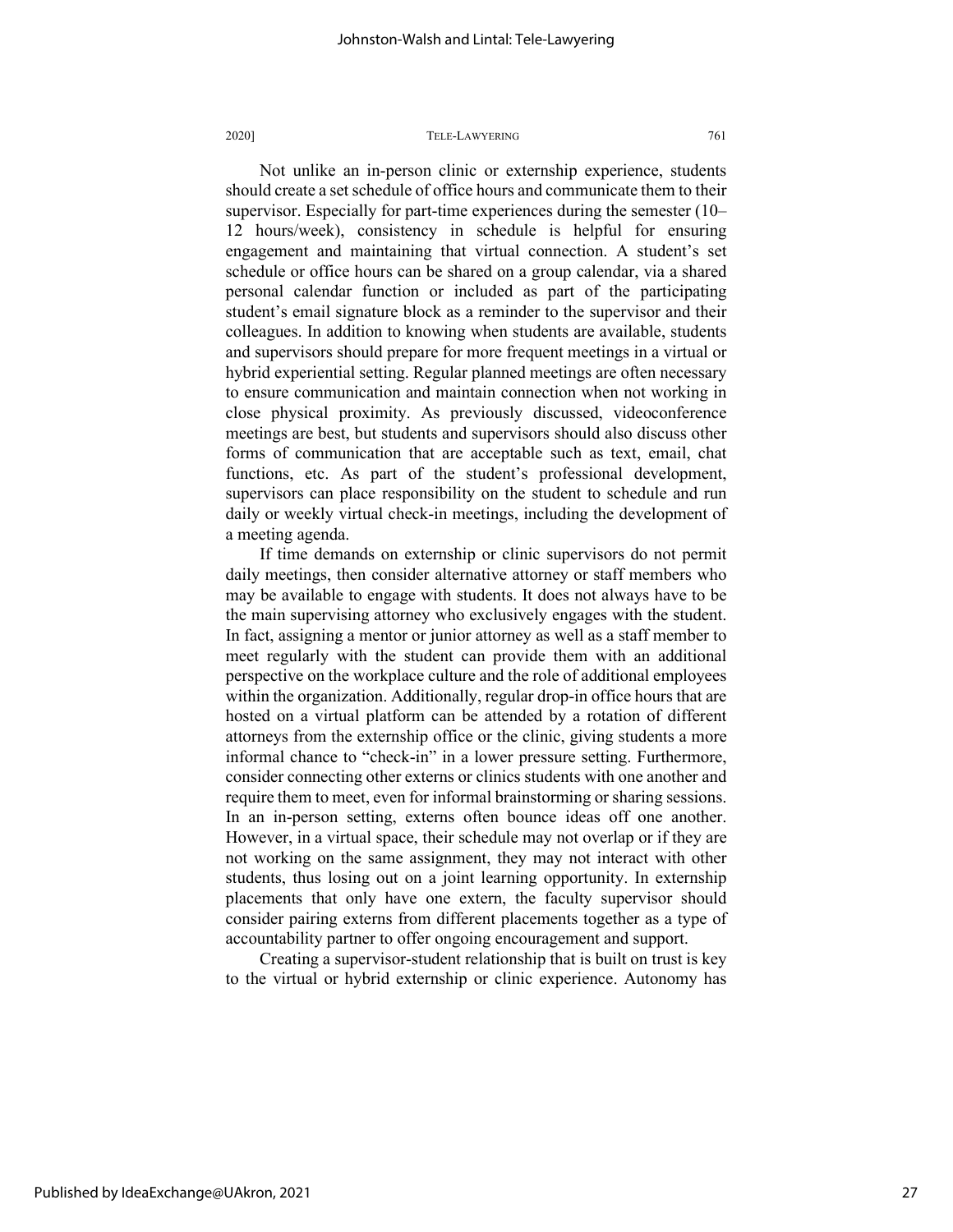been linked to greater lawyer happiness $82$  and supervisors should resist the urge to micro-manage students' schedules. At the same time, it is important to give students a variety of both short-term and long-term projects so that students have a variety of tasks that they can draw upon to work on during downtime while they are awaiting a new assignment. There should still be a central repository or supervisor who is tasked with receiving and collecting individual attorney feedback on the students' work product to ensure that it is received by the student. Establishing a formal mechanism by which students' work will be evaluated and critiqued helps to set expectations for the students and leads to improved work product. In addition, supervisors should continue to invite students to engage in regular office or team meetings, client meetings, court proceedings, strategy sessions, and any other collaborative events that are held virtually. Lastly, do not forgot about opportunities for informal engagement that allow the student and supervisor to get to know each other on a personal level. Brown Bag Lunch sessions (across a spectrum of externship placements can even work) or virtual coffee chats are a few suggestions. Students might even consider recording an e-introduction video and sending it out to everyone in the office.

#### 1. Virtual Clinic Best Practices

Students participating in a remote clinical program can benefit from the same learning opportunities as in-person including developing client relationships, problem solving, research and writing and even courtroom advocacy in a virtual courtroom. Clinical faculty must review their learning objectives for the clinic program and identify new methods to accomplish the teaching goals. Clinical faculty should be very clear and direct in setting expectations for clinic students yet allow for spontaneity in responding to ever-evolving world and learning circumstances. Best practice methods for virtual clinics include: (1) setting clear expectations of learning objectives at the beginning of the semester; (2) holding frequent, scheduled student/supervisor interactions; (3) hosting virtual office hours; (4) scheduling regular case/project review meetings; (5) arranging virtual chat sessions for students to interact without a supervisor present for bonding and learning; (6) coordinating one-on-one meetings to prep for court hearings; and (7) developing a mechanism for

<span id="page-28-0"></span><sup>82</sup>*. See generally* Lawrence S. Krieger & Kennon M. Sheldon, *What Makes Lawyers Happy?: A Data-Driven Prescription to Redefine Professional Success*, 83 GEO. WASH. L. REV. 554 (2015), https://ir.law.fsu.edu/cgi/viewcontent.cgi?article=1093&context=articles **[**https://perma.cc/QQN3- VKCW].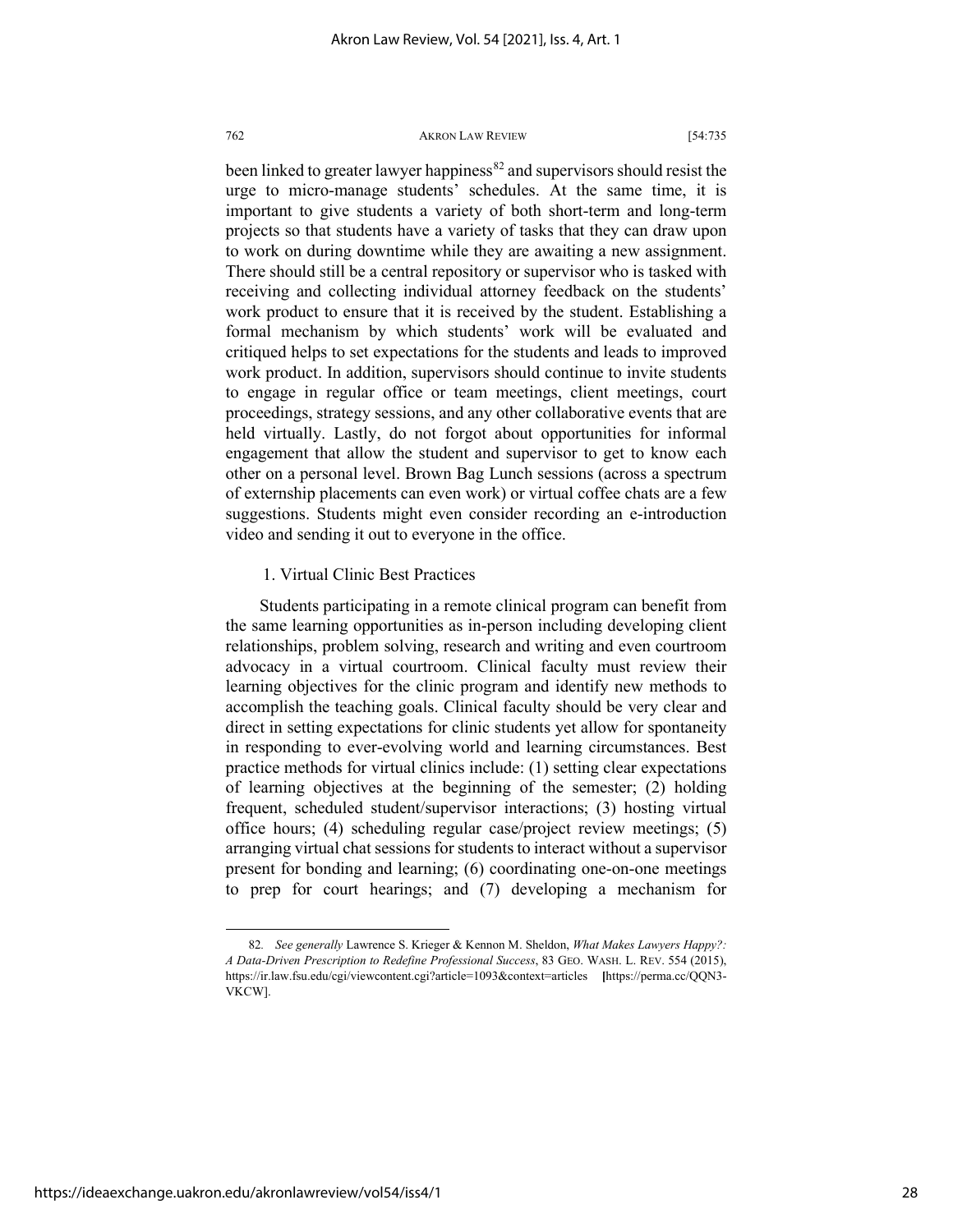student/supervisor conversations during court proceedings, etc*.* A key to success for virtual clinical programs is finding a method to support the community-feel that would normally spontaneously develop in the clinic office space. Effort on the part of the clinical faculty can help to ensure that students can develop a similar clinic community feeling virtually. More experienced clinic students can assist faculty members by taking a leading role in developing and mentoring the new clinic students:

For example, certified legal intern and clinic student Caroline, participated in a virtual court hearing along with her supervisor in the legal representation of teenage client. She developed mechanisms to communicate with her supervisor during court (zoom chat), and to communicate with her client and supervisor during court (google hangout) while maintaining a professional presence and serving as strong advocate in the courtroom. Caroline then moved home for the summer and interned in a legal services office. Attorneys in that office had not yet developed all the communication techniques and Caroline was able to share her learned expertise from her clinic experience. Caroline will carry those learning moments throughout her career.

#### 2. Virtual Externship Best Practices

The remote externship setting (and with it the remote supervision environment) is a professional development opportunity for both the student and the supervisor. It allows for unique learning objectives to be met such as self-directedness, project management, and communication skills. In the midst of the last economic recession, William Henderson wrote about the need for the legal industry "to adopt a more system- and process-oriented approach to legal problems."[83](#page-29-0) This shift towards training lawyers to be project managers has implications in today's legal market as well. Specialized knowledge remains important, but this knowledge training must be coupled with supervisory practices that are outcomes and goal-oriented rather than micro-management based. Completely virtual or hybrid externship experiences, give students the opportunity to manage their own workload, to structure their schedule for individual productivity and success and to train themselves in the discipline of self-accountability. In order to ensure that students can still learn about office culture and avoid social isolation in a virtual setting, it is necessary for faculty and externship site supervisors to embed opportunities for social interaction within the program, including

<span id="page-29-0"></span><sup>83.</sup> William D. Henderson, *Three Generations of U.S. Lawyers: Generalists, Specialists, Project Managers*, 70 MD. L. REV. 389 (2011), https://papers.ssrn.com/sol3/ papers.cfm?abstract\_id=1809866 **[**https://perma.cc/3VUP**-**Z3GJ**].**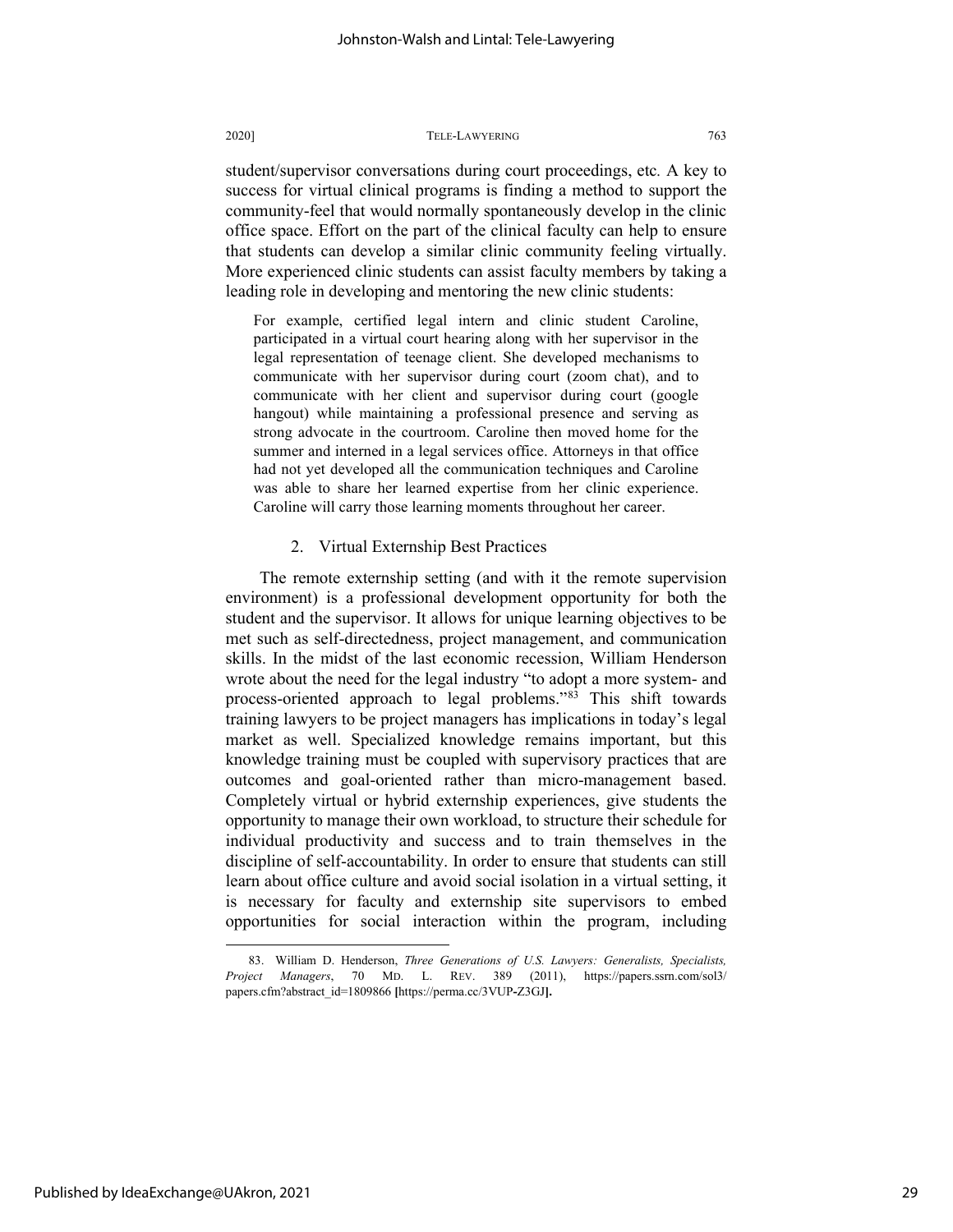communicating face-to-face via videoconference technology whenever possible.[84](#page-30-0) Maintaining a well-rounded experience with opportunities for observation, collaboration, client/supervisor/colleague interaction are essential to the virtual experience which should not simply be limited to conducting legal research and writing remotely from home.

#### VI. THE BROADER LESSONS: VIRTUAL WORK IN THE EXPERIENTIAL SETTING CAN LEAD THE WAY FOR TRANSFORMING MODERN LEGAL EDUCATION POST-PANDEMIC

COVID-19 has facilitated what has been called "the greatest work from home experiment in our nation's history."[85](#page-30-1) When the pandemic ends, it will have forever altered our sense of normal operations. As a result of this global experiment, many have hypothesized that the practice of law will continue in a completely virtual or hybrid virtual and in-person fashion.<sup>[86](#page-30-2)</sup> The experience has shown that attorneys can remain productive working from home and continue to meet their clients' expectations.<sup>[87](#page-30-3)</sup> Sixty-seven percent of respondents surveyed from 25 private firms indicated that they would like their job to stay remote (or partially remote) even after the pandemic ends.<sup>[88](#page-30-4)</sup> To stay in pace with current market practices, law schools should continue with some form of virtual legal training to better prepare lawyers for future practice. Just as medical schools are integrating telemedicine training into undergraduate medical education, law schools should begin integrating tele-lawyering

<span id="page-30-0"></span><sup>84.</sup> Angela Even, The Evolution of Work: Best Practices for Avoiding Social and Organizational Isolation in Telework Employees (Feb. 23, 2020), https://papers.ssrn.com/sol3/papers.cfm?abstract\_id=3543122 **[**https://perma.cc/7GDD-LPUB].

<span id="page-30-1"></span><sup>85.</sup> David Campbell & Heinan Landa, *Preparing for Re-Entry: The Most Important Takeaways from COVID-19 Quarantine*, AM. BAR ASS'N (June 5, 2020), https://www.americanbar.org/eventscle/ecd/ondemand/400745419/#aba-main-content-anchor [https://perma.cc/GVT4-H23E].

<span id="page-30-2"></span><sup>86.</sup> David Lawson, *The Coronavirus Pandemic Could Mark the Dawn of the Virtual Office Revolution in the Legal Industry*, A.B.A BUS. L. TODAY (Apr. 2, 2020), https://www.americanbar.org/groups/business\_law/publications/blt/2020/04/virtual-officerevolution/ [https://perma.cc/AW7P-QKDS]. *See also Many Facebook Employees to Work from Home Permanently*, N.Y. TIMES (May 21, 2020), https://www.nytimes.com/ 2020/05/21/business/coronavirus-stock-market-today.html [https://perma.cc/GZ9F-XCUS].

<span id="page-30-3"></span><sup>87</sup>*. See The Legal Industry's Handling of the Disruption Caused by COVID-19: The Findings Report*, LOEB LEADERSHIP (May 2020), https://static1.squarespace.com/static/ 5c26b8695b409b7ffc6ca248/t/5ed7fbe8b7a089356dfd20ff/1591213033267/Legal+Industry+Survey +-+May+2020.pdf [https://perma.cc/BS44-W7XL].

<span id="page-30-4"></span><sup>88</sup>*. Id*. Interestingly, when broken down by demographic role, 100% of associates were interested in continuing some form of remote work, while only 54% of managing partners responded affirmatively, indicating generational differences in preference. *Id*.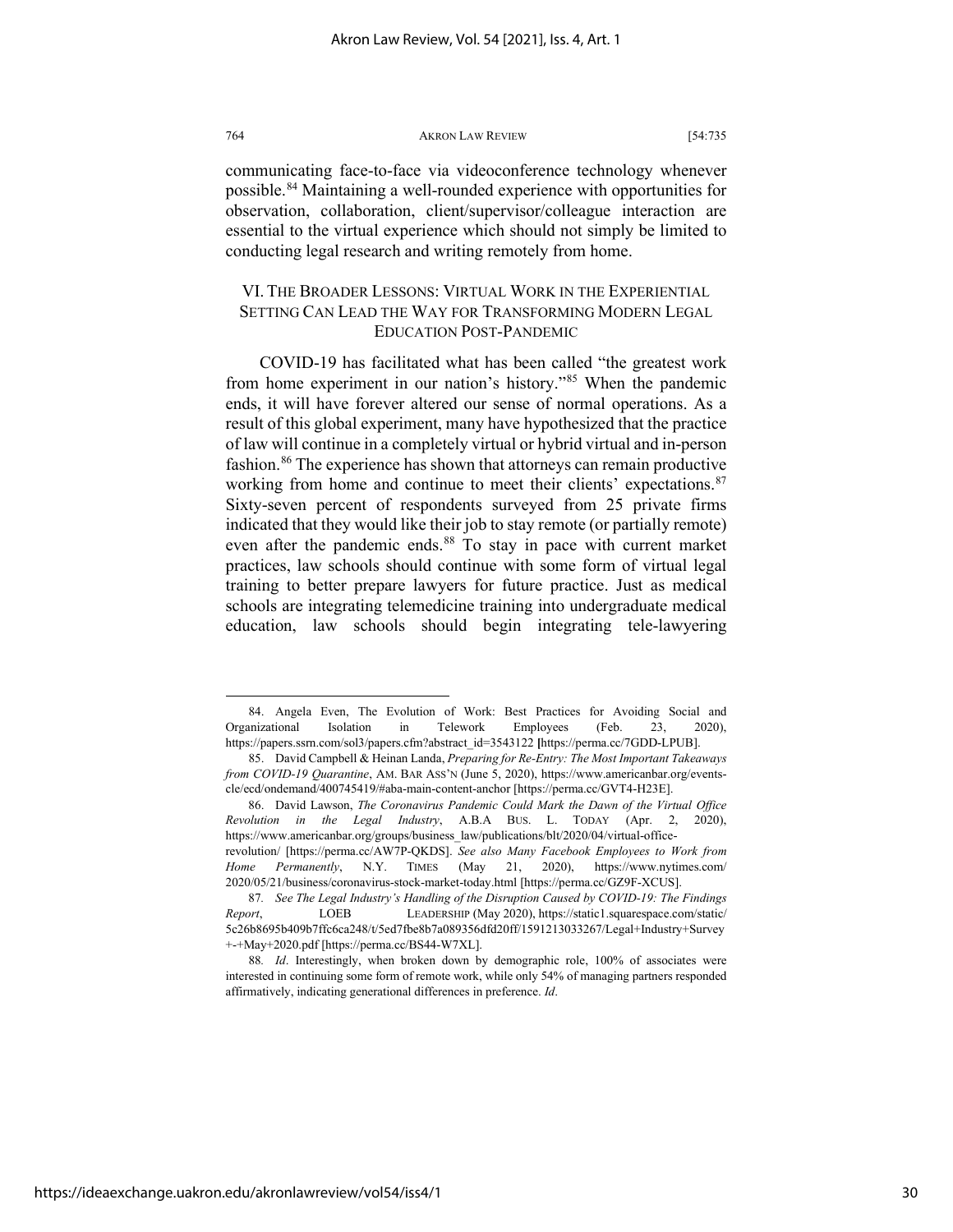experiences in their curriculum as well.<sup>[89](#page-31-0)</sup> Experiential learning classes such as externships and clinics, serve as the perfect laboratory for continuing to educate law students on the technology and innovation necessary for practice.

Experiential legal education might be best suited for an online format as it uses an active pedagogy and does not rely solely on lecture and the Socratic method. Instead, it flips the classroom towards a student-driven and student-centered experience that allows for enhanced engagement in a virtual setting. Many of the common best practices for online synchronous education, are already incorporated into experiential learning courses as a baseline including small group discussion, clinical case rounds,  $90$  reflective papers or journals,  $91$  self-assessments and evaluations, group projects and presentations, in-class group breakouts, and scenario discussions.

#### *A. Advocating for a Hybrid Model*

Experiential learning should reflect practice. As the legal profession moves towards acceptance of a hybrid work model where attorneys have the flexibility to work from home part of the time and work in the office or attend court hearings the other half of the time, it makes sense for schools to adapt their educational programming to embrace this model as well. The Federal Bar Association surveyed its membership and found that 45% of respondents indicated that they are considering or have implemented a reduction in their physical office footprint as a result of the pandemic.<sup>[92](#page-31-3)</sup>

Historically, the legal profession has valued "facetime" in the office to show your dedication to the work and to be presented with the best assignments and opportunities for mentorship. This model has long disadvantaged women, lawyers of color, working parents, and those attorneys with other competing caretaking or personal health

<span id="page-31-0"></span><sup>89</sup>*. See* Shayan Waseh & Adam P. Dicker, *Telemedicine Training in Undergraduate Medical Education: Mixed-Methods Review*, 5 JMIR MED. EDUC. (2019), https://pubmed.ncbi.nlm.nih.gov/30958269/ **[**https://perma.cc/KHD3-BTGR].

<span id="page-31-1"></span><sup>90.</sup> Elizabeth B. Cooper, *The Case for Structured Rounds*, in TRANSFORMING THE EDUCATION OF LAWYERS: THE THEORY AND PRACTICE OF CLINICAL PEDAGOGY 151 (Susan Bryant, Elliot S. Milstein, & Ann C. Shalleck eds., 2014), https://papers.ssrn.com/sol3/ papers.cfm?abstract\_id=2776729 **[**https://perma.cc/64CW-8QP6].

<span id="page-31-2"></span><sup>91.</sup> J.P. "Sandy" Ogilvy, *The Use of Journals in Legal Education: A Tool for Reflection*, 3 CLINICAL L. REV. 55 (1996), https://scholarship.law.edu/scholar/264/ **[**https://perma.cc/VZ2Z-75VB].

<span id="page-31-3"></span><sup>92.</sup> Fedbarblog, *Legal Practice in the COVID-19 Era Survey Findings*, FED. BAR ASS'N (June 25, 2020), https://www.fedbar.org/blog/legal-practice-in-the-covid-19-era-survey-findings/ [https://perma.cc/V6S7-BVPG].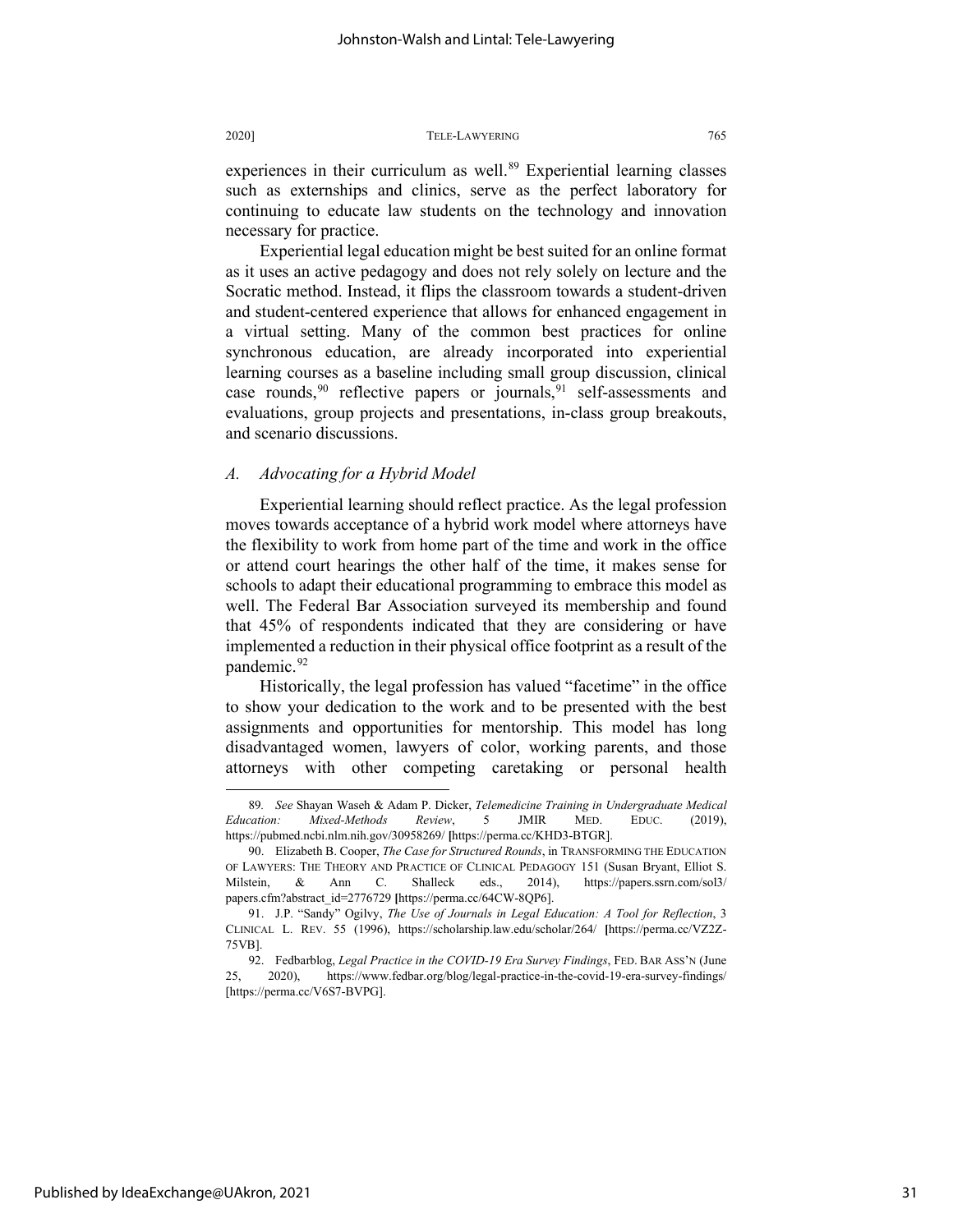obligations.<sup>[93](#page-32-0)</sup> As millennials demand more "work-life blend", they are demonstrating that hybrid models are not just important for mental health, but they provide the autonomy and flexibility that this generation of lawyers demands in the workplace.<sup>[94](#page-32-1)</sup> Known for switching jobs regularly and showing less loyalty to companies, the flexibility of hybrid arrangements and work-life balance could address the attrition concerns that many employers fear.<sup>[95](#page-32-2)</sup> Additionally, lessened productivity and lack of availability are other concerns that employers share when their employees work from home. However, a randomized control study of 1,000 call-center workers from a Chinese travel company revealed that productivity increased by 13% and attrition rates decreased by 50% when employees were permitted to work virtually 4 days per week.<sup>[96](#page-32-3)</sup>

It is important to note that the Chinese teleworkers who participated in the telework study were required to work from a dedicated home office space and also worked in-person one day per week. Nicholas Bloom, one of the co-authors of the study, reveals his belief that some form of inperson collaboration (even if it is only one day per week) is necessary for fostering creativity and innovation and keeping staff motivated.<sup>97</sup> Indeed,

<span id="page-32-0"></span><sup>93</sup>*. See* Qian Julie Wang, *Insight: Pandemic Debunks Three Myths, Teaches Lessons on Diversity*, BLOOMBERG L. (June 3, 2020), https://news.bloomberglaw.com/us-law-week/insightpandemic-debunks-three-myths-teaches-lessons-on-diversity?context=search&index=6 [https://perma.cc/GF7W-X3HR].

<span id="page-32-1"></span><sup>94. &</sup>quot;Importantly, work-life blend is *not* about working less; rather, a blended environment allows each individual to access their highest achieving self in the most productive place at the most productive time." J.P. Box, *Navigating the Pandemic by Embracing the Wisdom of Millennials*, LAW PRAC. TODAY (June 15, 2020), https://www.lawpracticetoday.org/article/navigating-pandemicembracing-wisdom-millennials/?utm\_source=Jun20&utm\_medium=email&utm\_campaign=Jun20L PTemail [https://perma.cc/7NCS-HRWB].

<span id="page-32-2"></span><sup>95.</sup> Donna Fuscaldo, *Managing Millennials in the Workplace*, BUS. NEWS DAILY (Jan. 22, 2021) https://www.businessnewsdaily.com/15974-millennials-in-the-workplace.html [https://perma.cc/L7ZK-BK3K]; Sophia Bernazzani, *What Millennials Want from Work: Flexibility, Not Salary*, THE PREDICTIVE INDEX, https://www.predictiveindex.com/blog/why-flexibility-is-abetter-perk-than-salary/ [https://perma.cc/SY7C-HTEA]; *see also* Aaron DeSmet, Bonnie Dowling, Mihir Mysore, & Angelika Reich, *It's Time for Leaders to Get Real About Hybrid*, MCKINSEY QUARTERLY (Jul. 9, 2021), https://www.mckinsey.com/business-functions/people-andorganizational-performance/our-insights/its-time-for-leaders-to-get-real-about-hybrid [https://perma.cc/3W9H-4AJ4].

<span id="page-32-3"></span><sup>96.</sup> Nicholas Bloom, James Liang, John Roberts, & Zhichun Jenny Ying, *Does Working from Home Work? Evidence from a Chinese Experiment*, 130 Q. J. ECON. 165 (2015), https://nbloom.people.stanford.edu/sites/g/files/sbiybj4746/f/wfh.pdf **[**https://perma.cc/7PVY-W6X8].

<span id="page-32-4"></span><sup>97.</sup> Adam Gorlick, *The Productivity Pitfalls of Working from Home in the Age of COVID-19*, STANFORD NEWS (Mar. 30, 2020), https://news.stanford.edu/2020/03/30/productivity-pitfallsworking-home-age-covid-19/ [https://perma.cc/7WQP-URVE].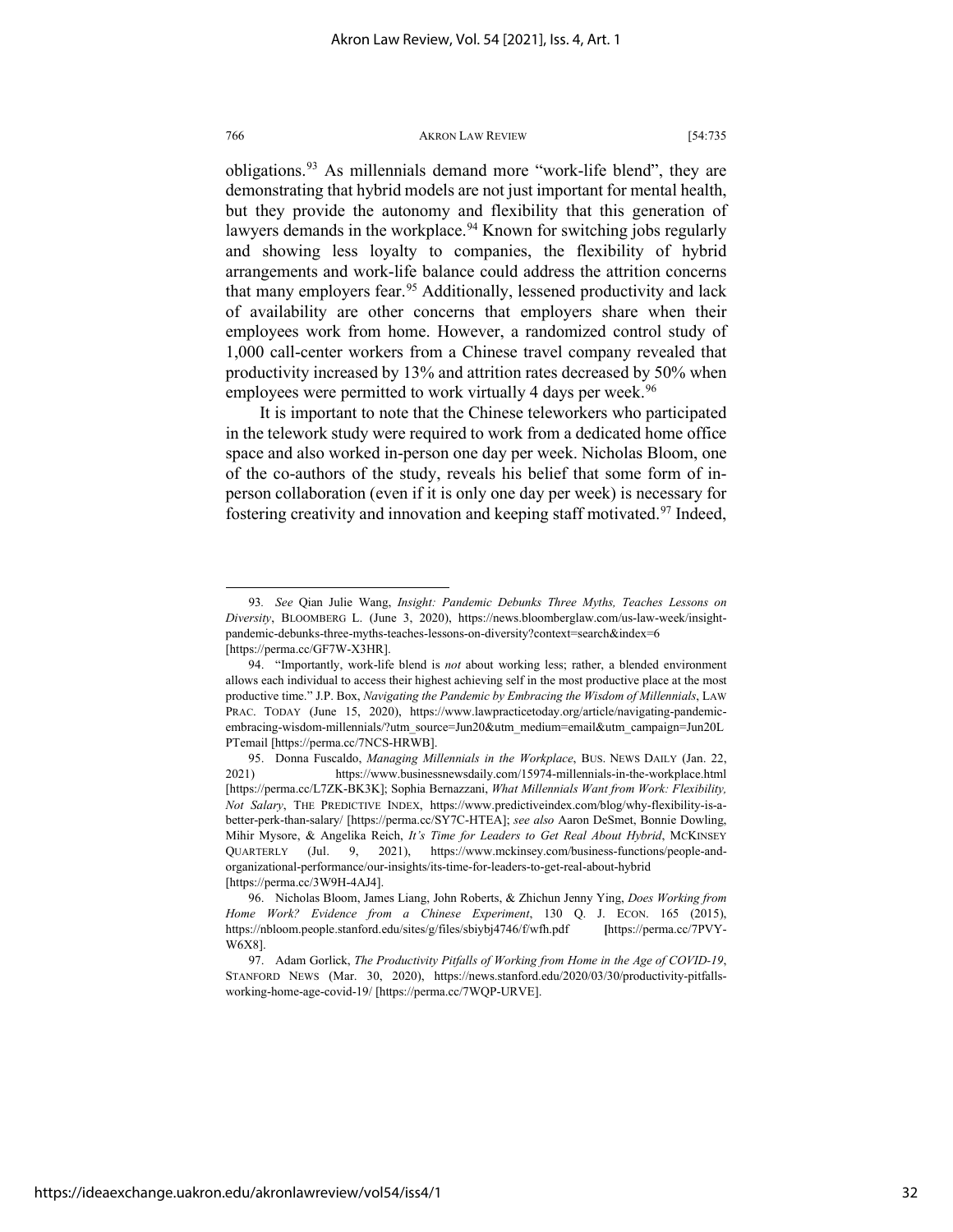another criticism of fully remote work is that it creates social or organizational isolation, loneliness and burnout.<sup>[98](#page-33-0)</sup>

#### *B. Addressing Social Isolation and Inclusion*

In many ways, remote work strips away some external factors and brings students face-to-face with intrinsic factors related to their success: personal motivation, discipline, and self-management. Law faculty should dedicate instruction time to focus on the value of self-reflection. Reflective practice involves the "conscious and deliberate analysis of lawyering performance," which is a critically important part of experiential education.<sup>[99](#page-33-1)</sup> Students should use the experiential learning experience to reflect upon what is going on inside themselves, while learning resilience and self-care strategies necessary to succeed in the profession. Cultivation of reflective thinking also allows students to understand how we are influenced by our relationships, our connections, our environment, and our own internal states. Reflective learning also helps students examine their habits and assumptions – all things we seek to explore through experiential learning.

Strategies for countering the social isolation and loneliness that workers experience in a virtual setting have been studied in the telemedicine space. In a small Australian study of tele-nurses, researchers proposed a framework for how remote nurses can cultivate a sense of belonging through technology. Informal communication mechanisms, which the authors dub "communication out of character" such as group chat functions allowed tele-nurses to connect with their colleagues in a non-official role, which aided in their ability to cope with difficult situations, learn their profession, plot progression by seeking advice during ongoing situations, and reassert their role within the organization. This type of "water cooler talk" that happens outside the daily tasks and assignments is important for giving us insight into our co-worker's personal identities and allows for greater connection.

Experiential learning can create the essential opportunities to allow for informal communication and relationship-building as part of an inclusive virtual work environment. Both formal and informal programs create multiple avenues of access to allow the student to obtain insight

<span id="page-33-0"></span><sup>98.</sup> Jennifer Moss, *Helping Remote Workers Avoid Loneliness and Burnout*, HARV. BUS. REV. (Nov. 30, 2018), https://hbr.org/2018/11/helping-remote-workers-avoid-loneliness-and-burnout **[**https://perma.cc/YQA4-49E2**]**; *see also* Even, *supra* note 86 at 11 (finding after a review of 20 studies that social and organizational isolation is worst in high frequency teleworkers).

<span id="page-33-1"></span><sup>99.</sup> Timothy Casey, *Reflective Practice in Legal Education: The Stages of Reflection*, 20 CLINICAL L. REV. 317, 319 (2014).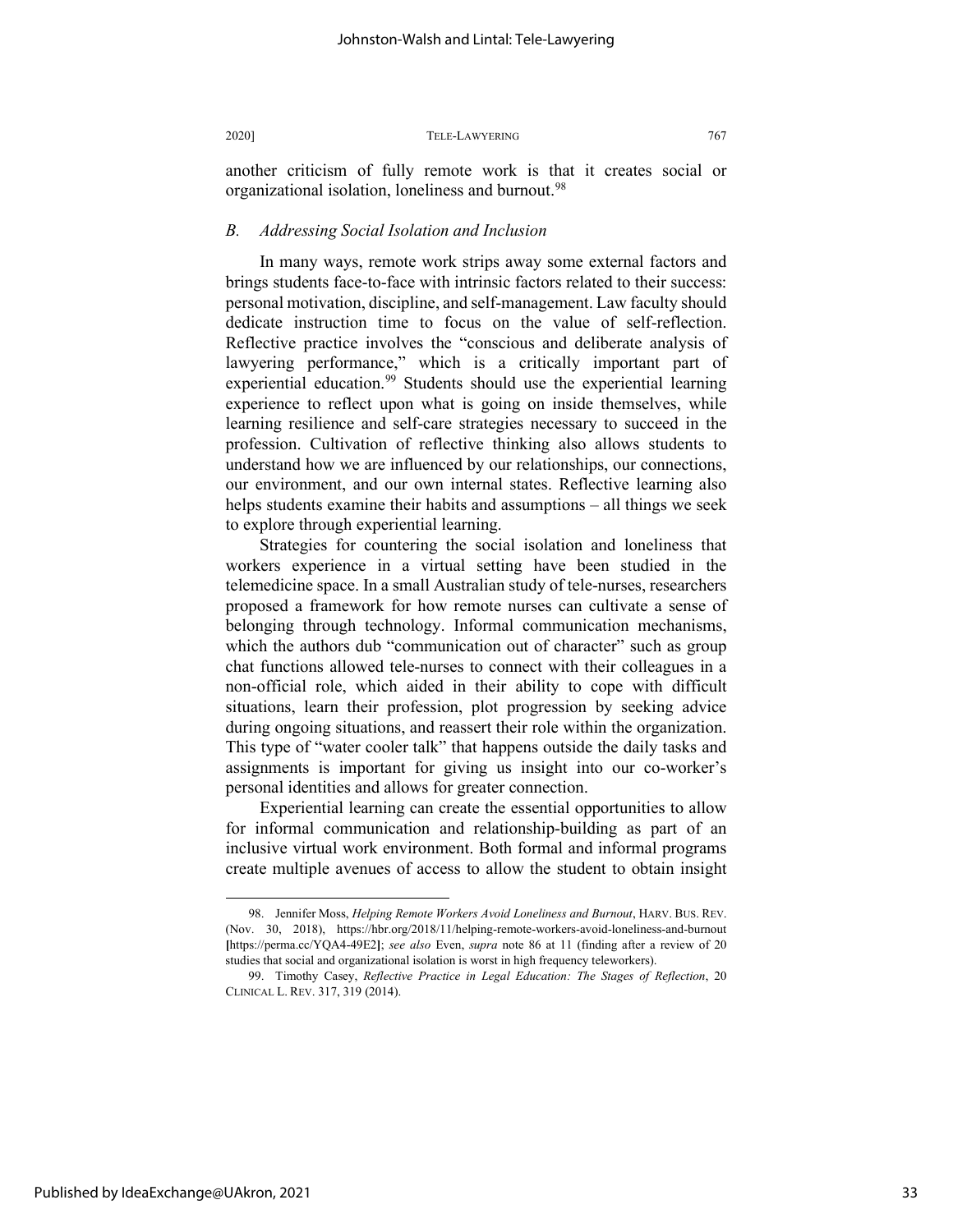into the office culture and interact with a variety of people. This includes (1) more frequent daily or weekly check-ins, (2) invitations to participate in team or client meetings, (3) virtual videoconference "drop-in" office hours where students can ask a supervisor informal questions or workshop an idea with peers, and (4) virtual brown bag presentations or virtual coffee with other attorneys in the office. In a hybrid externship or clinic, students may utilize their one day in-person at the office to spend time expanding their professional networking by inviting attorneys to coffee or lunch or by scheduling a problem-solving session with other externs.

#### *C. Creating New Opportunities for Access to Justice*

While not the primary focus of this article, it bears mentioning that an increase in virtual externship and clinics presents an opportunity for law schools and law students to help fill the access to justice gap by providing legal services to underserved or rural communities. Since work is not linked to place in a virtual experience, experiential programs can expand beyond the geographic footprint of the law school and employ their human capital in areas with unmet needs. Serving these "legal deserts"<sup>[100](#page-34-0)</sup> through tele-lawyering is a possibility but does require clients to have phone or internet access. According to the Pew Research Center, 96% of Americans own a cell phone and nearly 75% own a laptop or desktop computer.<sup>[101](#page-34-1)</sup> Virtual externships and clinics also offer an opportunity for easier collaboration across physical office branches or locations, allowing students to team up with different attorneys (and different clients) across the country.

For clients who may be resistant to or unfamiliar with certain types of technology, it can be helpful to remind them of the familiarity they do have with certain tools they may use in other contexts such as online appointments, email messaging, and videocalls through cell phone functionality like FaceTime rather than videoconference tools.<sup>[102](#page-34-2)</sup> In the direct-to-consumer telehealth space, researchers have found that although the cost-per visit is lower for the telehealth visit versus an in-person

<span id="page-34-0"></span><sup>100.</sup> Lisa R. Pruitt, Amanda L. Kool, Lauren Sudeall, Michele Statz, Danielle M. Conway, & Hannah Haksgaard , *Legal Deserts: A Multi-State Perspective on Rural Access to Justice*, 13 HARV. L. & POL'Y REV. 15 (2018), https://papers.ssrn.com/sol3/papers.cfm?abstract\_id=3198411 **[**https://perma.cc/S6XW-Y3BK].

<span id="page-34-1"></span><sup>101</sup>*. Mobile Fact Sheet*, PEW RES. CTR. (April 7, 2021), https://www.pewresearch.org/ internet/fact-sheet/mobile/ [https://perma.cc/AUN7-7QDQ].

<span id="page-34-2"></span><sup>102.</sup> Annie Arbenz & Shantelle L. Argyle, *Loving the Luddites: Serving Tech-Adverse Clients*, TECHSHOW 2020 (Jan. 3, 2020), https://www.scbar.org/media/filer\_public/d1/07/d10730b1-674d-409e-8f5c-5d3031413d06/loving\_the\_luddites\_-\_serving\_tech\_adverse\_clients.pdf [https://perma.cc/38Z5-ZZCJ].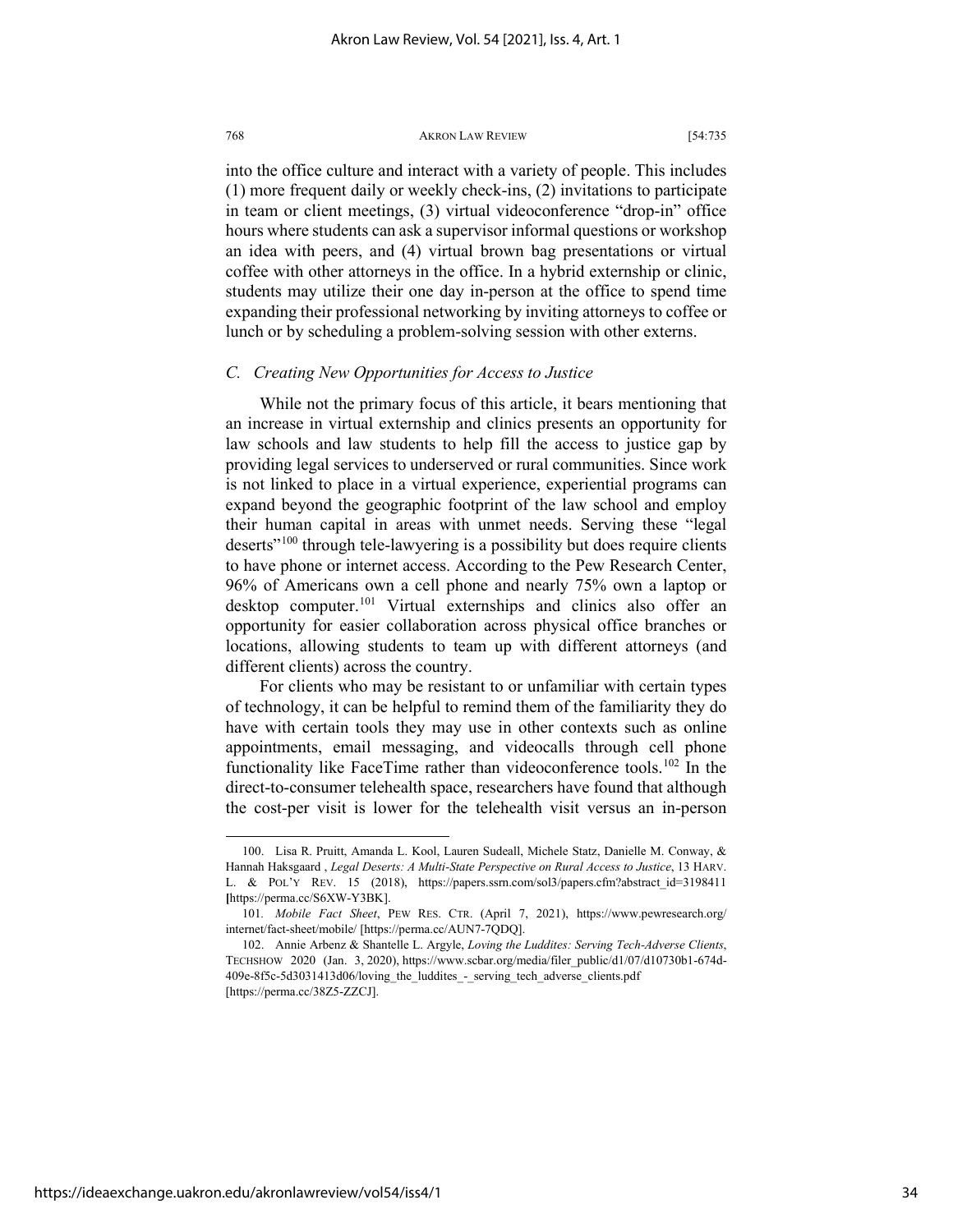appointment, increased utilization of the telehealth service modality resulted in greater spending rather than cost-savings for the telehealth companies and health plans.<sup>[103](#page-35-0)</sup> In the legal space, the convenience of telelawyering services has the potential to encourage greater utilization of legal services (whether in a nonprofit or for-profit setting) which could have an impact on clients health, safety, and well-being as social determinants of health are addressed in a legal setting.<sup>[104](#page-35-1)</sup>

Virtual externships and clinics also present a practical solution for part-time law students, commuter law students or law students with caretaking or parenting obligations. Since the ABA lifted the prohibition on paid externships for academic credit in  $2016^{105}$  $2016^{105}$  $2016^{105}$ , virtual externships offer students with financial need a flexible option to pursue their educational goals in a practical legal setting.

#### VII.CONCLUSION

Tele-lawyering and virtual or hybrid law practice is here to stay. Clinical and externship faculty are accustomed to using challenges in practice as learning opportunities to educate students. Experiential learning faculty should utilize the COVID-19 crisis as an opportunity to reflect on the realities of remote work and to develop best practices for future hybrid virtual legal practice experiences. While there may be some circumstances where virtual practice is no substitute for in-person work, in many situations virtual practice can indeed be beneficial and convenient for clients and lawyers alike. Furthermore, as the legal profession continues to operate in a hybrid format, it is incumbent upon legal educators to consider how to continue teaching effectively online in order to ensure that law students have the necessary skills to succeed in a virtual or hybrid legal practice. Medical schools have embraced clinical training in tele-medicine as an essential element of medical education.<sup>[106](#page-35-3)</sup> Law schools should follow suit with clinical training in tele-lawyering.

<span id="page-35-0"></span><sup>103.</sup> J. Scott Ashwood, Ateev Mehrotra, David Cowling, & Lori Uscher-Pines, *Direct-To-Consumer Telehealth May Increase Access to Care but Does Not Decrease Spending*, 36 HEALTH AFF. 485 (2017), https://www.healthaffairs.org/doi/pdf/10.1377/hlthaff.2016.1130 **[**https://perma.cc/MU5H-VBLK].

<span id="page-35-1"></span><sup>104.</sup> Hazel Genn, *When Law is Good for Your Health: Mitigating the Social Determinants of Health Through Access to Justice*, 72 CURRENT LEGAL PROBS. 159 (2019), https://academic.oup.com/clp/article-abstract/72/1/159/5522522?redirectedFrom=fulltext **[**https://perma.cc/X93S-WRJ4].

<span id="page-35-3"></span><span id="page-35-2"></span><sup>105</sup>*. See* Karen Sloan, *ABA Approves Pay for Law Students' For-Credit Externships*, LAW.COM (Aug. 8, 2016), https://www.law.com/sites/almstaff/2016/08/08/aba-approves-pay-forlaw-students-for-credit-externships/ [https://perma.cc/X9MX-4EC7].

<sup>106</sup>*. See* Waseh & Dicker *supra* note 91.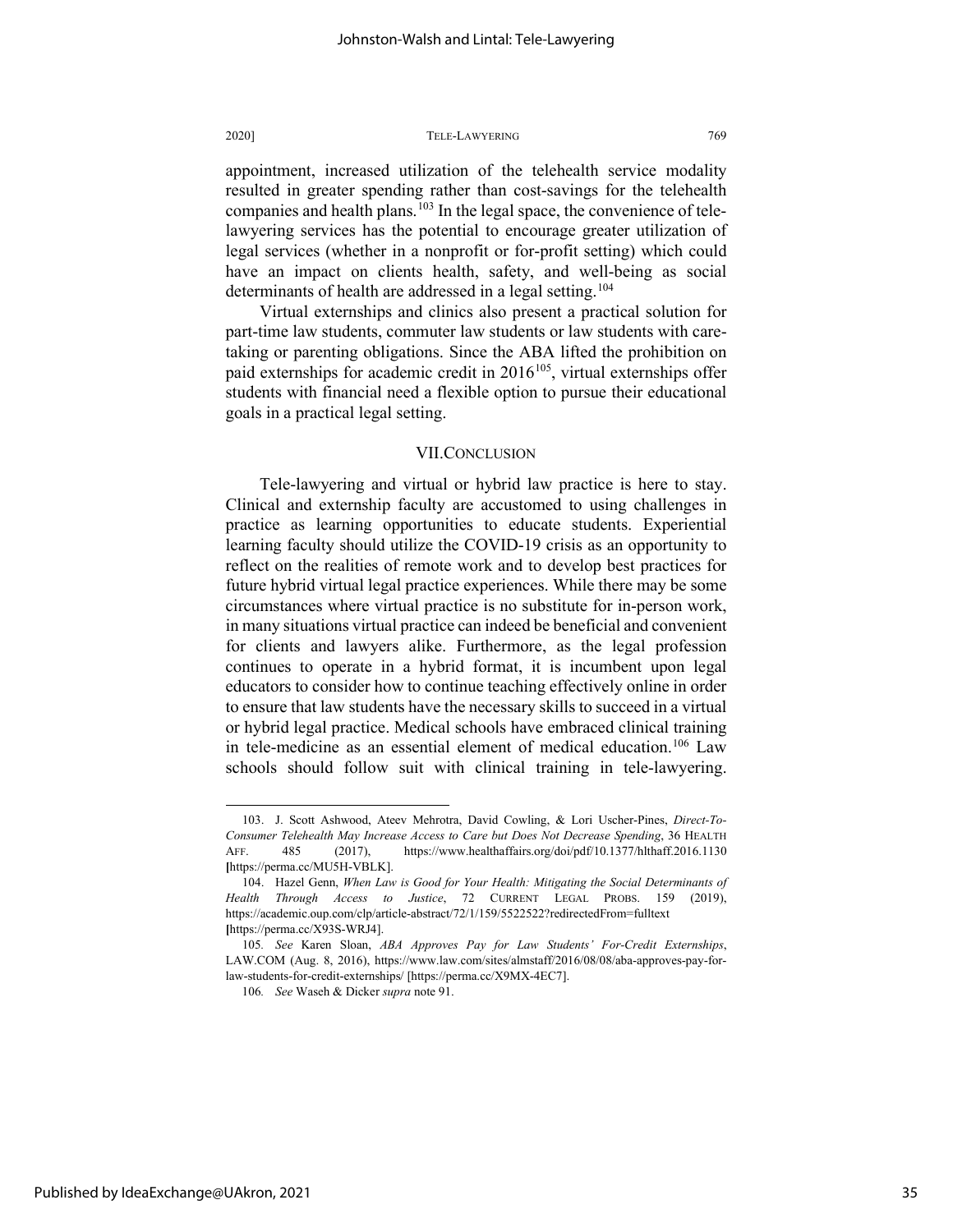Furthermore, in some areas of the law, virtual lawyering practices are not new although some have been more successful than others.<sup>[107](#page-36-0)</sup> Law students need to learn how to maintain communication, how to stay accountable, how to manage their duties to themselves, their clients, their supervisors and their families – all while operating in a virtual environment. All of these are important skills that are essential to the formation of law student professional identity. The upside of remote clinical and externship work is that it promotes the development of selfdirectness and project management skills in law students—skills that are essential to the modern lawyer operating in the virtual office.

<span id="page-36-0"></span><sup>107.</sup> *See* Paul D. Carrington, *Virtual Arbitration*, 15 OHIO ST. J. DISP. RESOL. 669 (2000), https://scholarship.law.duke.edu/faculty\_scholarship/214**/ [**https://perma.cc/T9K2-QL4L]**;** *see also* Sami Kallel, *Online Arbitration*, 25 J. INT'L ARB. 345 (2008); *compare* Johnston-Walsh, *supra* note 41.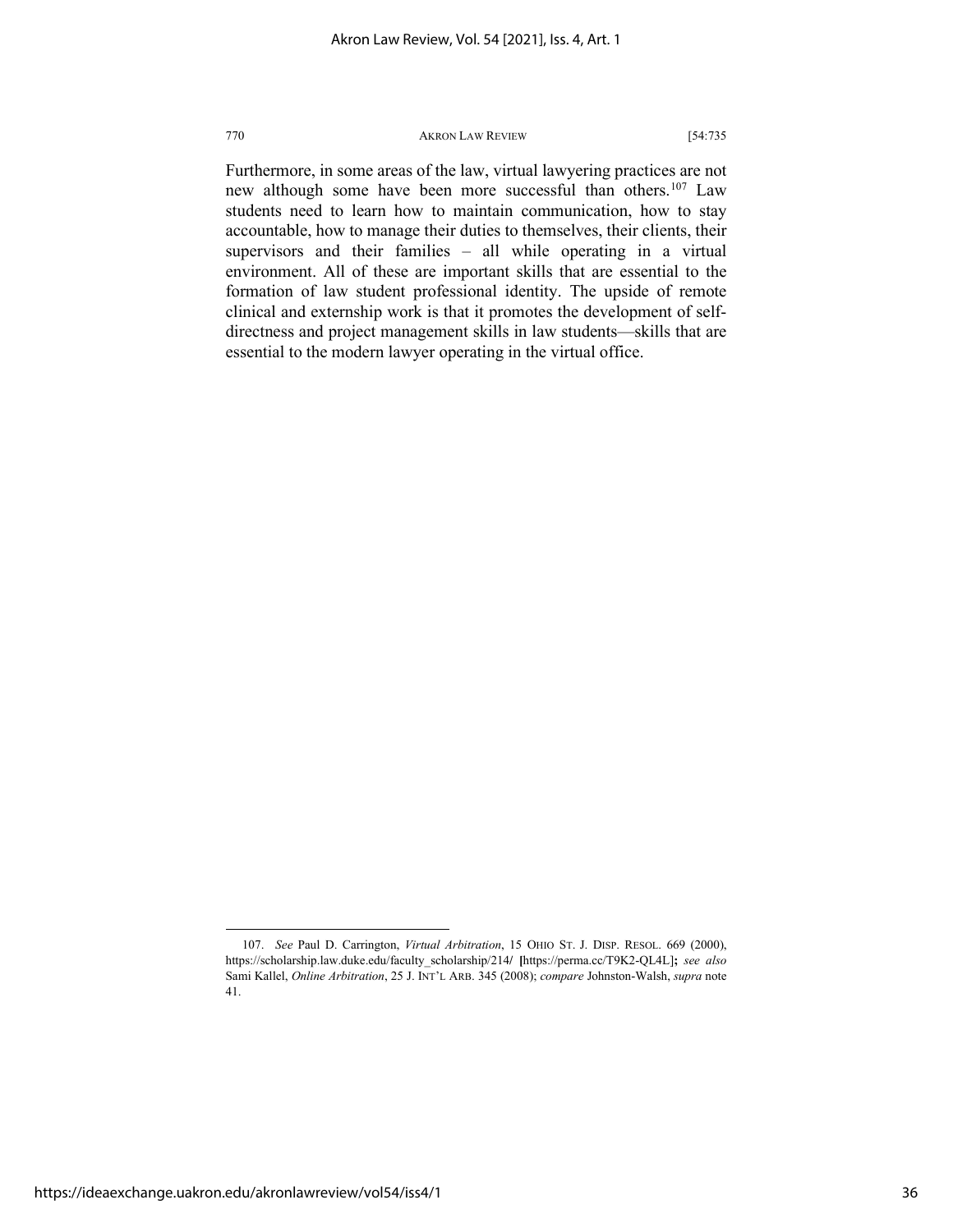#### **APPENDIX 1: VIRTUAL CLINIC AND EXTERNSHIP CHECKLIST**

#### **On-Boarding & Orientation Questions**

#### **I. Designated Workspace**

- □ What is the student's designated workspace?
- $\Box$  Is it free of electronic listening devices (such as Alexa or Google Assistant)?
- $\Box$  Is it shared with others?
- $\Box$  How will sensitive conversations be protected in the space?

### **II. Necessary Resources and Equipment**

- $\Box$  Will the student use their personal computer or one from the externship/clinic site?
- $\Box$  Will the student use their personal email or work email?
- $\Box$  Does the student have internet access? Is it a secure network?
- $\Box$  Does the student have access to a work voicemail or phone number?
- $\Box$  If the student is required to make calls will they use their personal cell phone? (Recommend a Google Voice Number or other private number)
- $\Box$  How will the student access the case file(s) or other relevant materials?
- $\Box$  Where will the student save and share their work product?
- $\Box$  Is there a written work from home protocol or data privacy and security policy that outlines how to ensure confidentiality of materials and how resources are permitted to be used?

#### **III. Structure & Schedule**

- $\Box$  Has the student identified their regularly workdays and hours? (Recommend that the student include their "office hours" in their email signature block)
- $\Box$  Is the supervisor comfortable with the student having flexible starting and ending times?
- $\Box$  How often will supervisor and student meet? What communication platform will they use for regularly scheduled meetings? For informal check-ins?